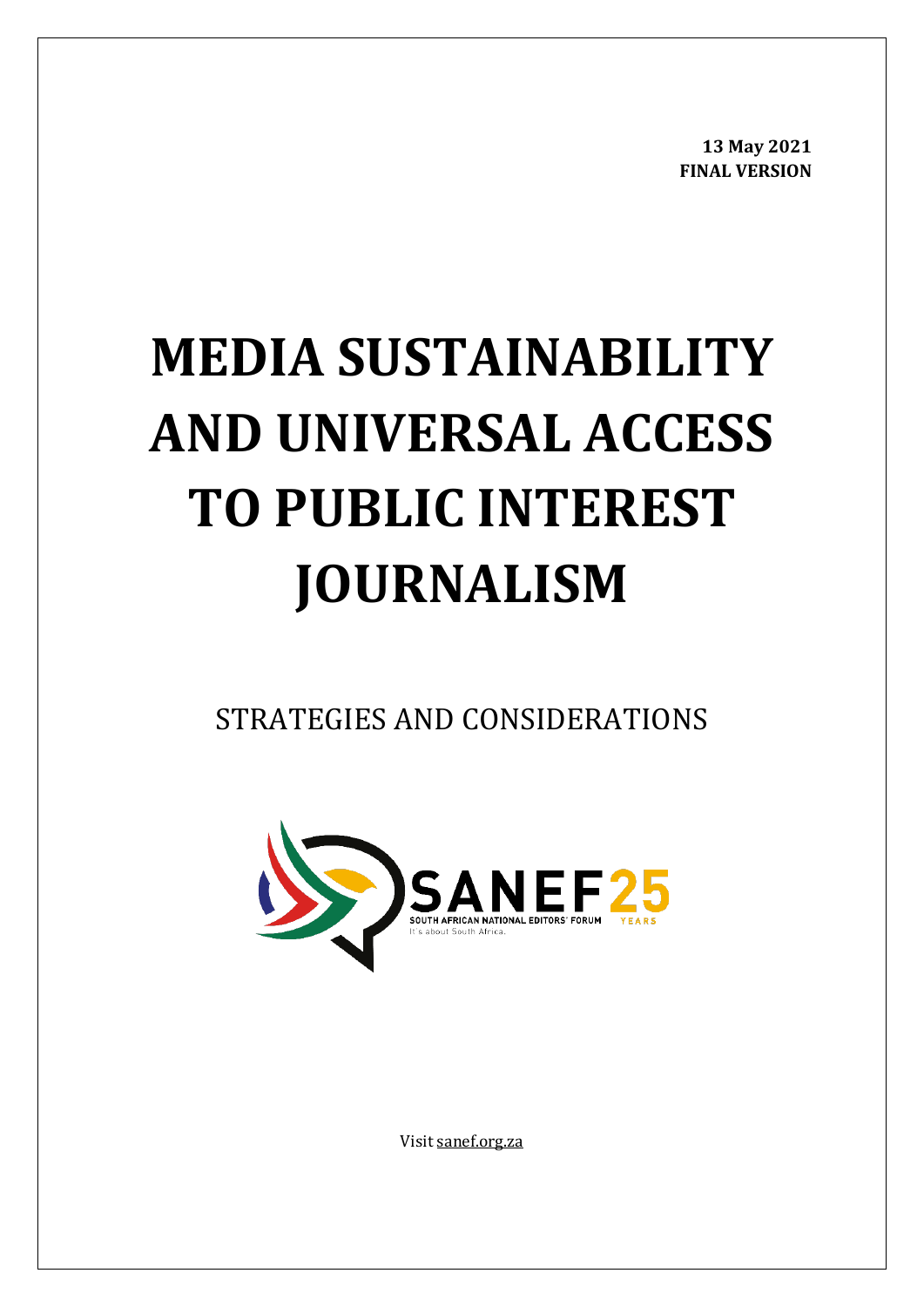## <span id="page-1-0"></span>**ACKNOWLEDGEMENTS**

The South Africa National Editors' Forum (SANEF) is thankful to everyone who has participated in this process.

For initial reviews of the preliminary draft of this report, SANEF is thankful to Izak Minnaar, Kate Skinner, and the amaBhungane Centre for Investigative Journalism. For interviews based on the preliminary draft of this report, SANEF is thankful to Kate Skinner, Nwabisa Makunga, Professor Franz Kruger, Bilal Randeree, Izak Minnaar, Mary Papayya, Adriaan Basson, Mahlatse Mahlase, and Sbu Ngalwa.

For reviews on the further draft of this report, SANEF is thankful to all of the participants who participated in the SANEF Ethics and Sustainability webinar on 5 May 2021, and to Phathiswa Magopeni, Martina Della Togna, Dunisani Ntsanwisi, Professor Franz Kruger, and Kate Skinner for their comments.

<span id="page-1-2"></span><span id="page-1-1"></span>Importantly, SANEF is thankful to and acknowledges the recent research by Dr Harry Dugmore<sup>1</sup> and Reg Rumney<sup>2</sup> which has contributed significantly to this report.

This report was prepared with the assistance of ALT [Advisory.](https://altadvisory.africa/)

<sup>1</sup> See Dr Harry Dugmore, 'Thinking globally, acting locally: Reviving and sustaining South African journalism in a post-Covid world', March 2021, accessible at [https://highwayafrica.ru.ac.za/wp](https://highwayafrica.ru.ac.za/wp-content/uploads/dlm_uploads/2021/03/Thinking_globally_acting_locally.pdf)[content/uploads/dlm\\_uploads/2021/03/Thinking\\_globally\\_acting\\_locally.pdf.](https://highwayafrica.ru.ac.za/wp-content/uploads/dlm_uploads/2021/03/Thinking_globally_acting_locally.pdf)

<sup>2</sup> See Reginald Rumney, 'SANEF's COVID-19 impact on journalism report (interim)', June 2020, accessible a[t https://sanef.org.za/wp-content/uploads/2020/06/SANEF-Covid-Impact-Research-Final-Report9](https://sanef.org.za/wp-content/uploads/2020/06/SANEF-Covid-Impact-Research-Final-Report9-optimized.pdf) [optimized.pdf.](https://sanef.org.za/wp-content/uploads/2020/06/SANEF-Covid-Impact-Research-Final-Report9-optimized.pdf)

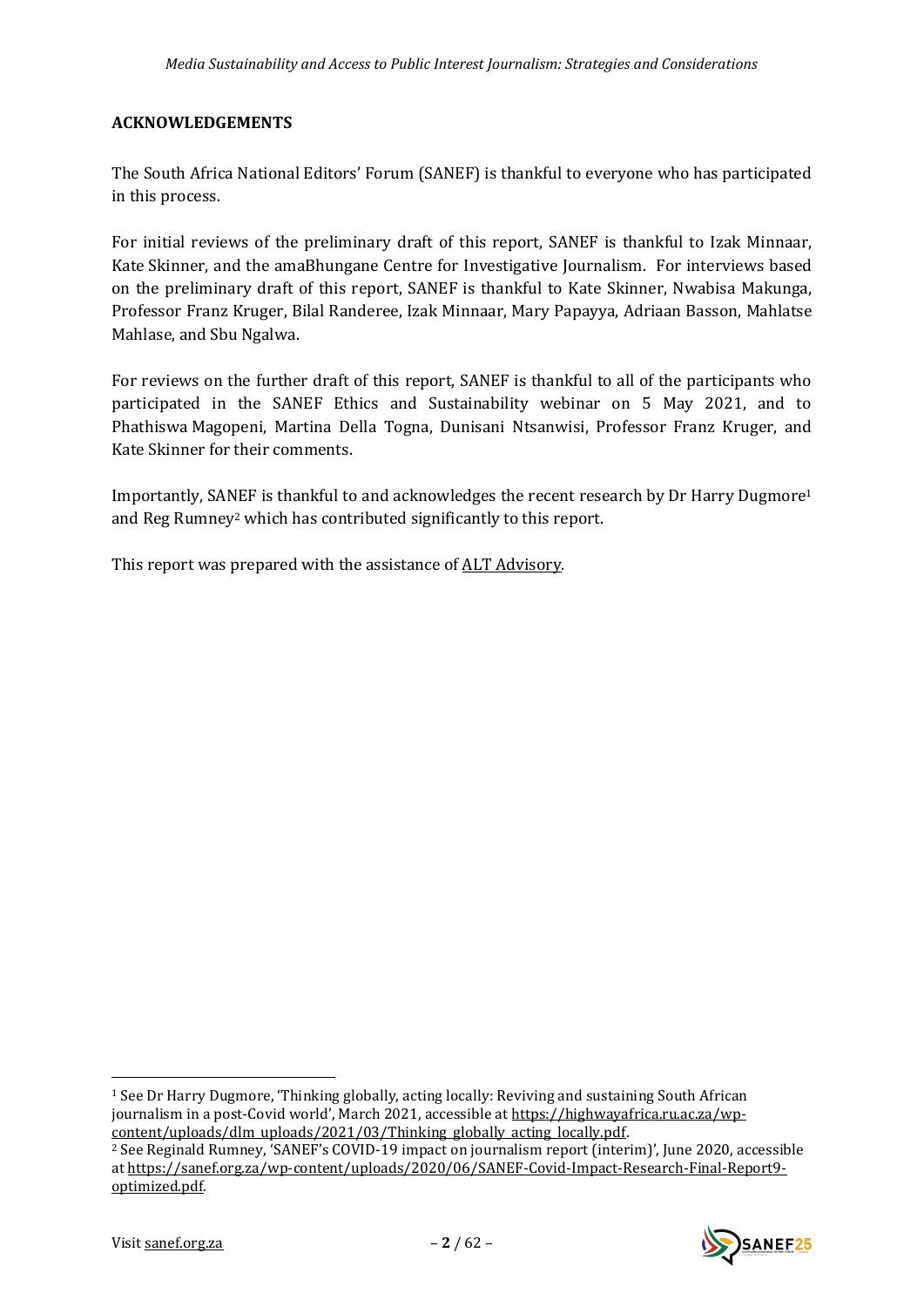# **CONTENTS**

| L    |           |                                                                                                                                                                                                                                                                                                                                                                                                         |  |
|------|-----------|---------------------------------------------------------------------------------------------------------------------------------------------------------------------------------------------------------------------------------------------------------------------------------------------------------------------------------------------------------------------------------------------------------|--|
|      |           |                                                                                                                                                                                                                                                                                                                                                                                                         |  |
|      |           |                                                                                                                                                                                                                                                                                                                                                                                                         |  |
| II.  |           |                                                                                                                                                                                                                                                                                                                                                                                                         |  |
|      |           | $\label{thm:main} \textit{Constitutional framework} \textit{} \textit{} \textit{} \textit{} \textit{} \textit{} \textit{} \textit{} \textit{} \textit{} \textit{} \textit{} \textit{} \textit{} \textit{} \textit{} \textit{} \textit{} \textit{} \textit{} \textit{} \textit{} \textit{} \textit{} \textit{} \textit{} \textit{} \textit{} \textit{} \textit{} \textit{} \textit{} \textit{} \textit{$ |  |
|      |           |                                                                                                                                                                                                                                                                                                                                                                                                         |  |
| III. |           |                                                                                                                                                                                                                                                                                                                                                                                                         |  |
|      |           |                                                                                                                                                                                                                                                                                                                                                                                                         |  |
|      |           |                                                                                                                                                                                                                                                                                                                                                                                                         |  |
|      |           |                                                                                                                                                                                                                                                                                                                                                                                                         |  |
| IV.  |           |                                                                                                                                                                                                                                                                                                                                                                                                         |  |
|      | А.        |                                                                                                                                                                                                                                                                                                                                                                                                         |  |
|      |           |                                                                                                                                                                                                                                                                                                                                                                                                         |  |
|      |           |                                                                                                                                                                                                                                                                                                                                                                                                         |  |
|      |           |                                                                                                                                                                                                                                                                                                                                                                                                         |  |
|      |           |                                                                                                                                                                                                                                                                                                                                                                                                         |  |
|      |           |                                                                                                                                                                                                                                                                                                                                                                                                         |  |
|      | <b>B.</b> |                                                                                                                                                                                                                                                                                                                                                                                                         |  |
|      |           |                                                                                                                                                                                                                                                                                                                                                                                                         |  |
|      |           |                                                                                                                                                                                                                                                                                                                                                                                                         |  |
|      | C.        |                                                                                                                                                                                                                                                                                                                                                                                                         |  |
|      |           |                                                                                                                                                                                                                                                                                                                                                                                                         |  |
|      |           |                                                                                                                                                                                                                                                                                                                                                                                                         |  |
|      |           |                                                                                                                                                                                                                                                                                                                                                                                                         |  |
|      |           |                                                                                                                                                                                                                                                                                                                                                                                                         |  |
|      |           |                                                                                                                                                                                                                                                                                                                                                                                                         |  |
|      | D.        |                                                                                                                                                                                                                                                                                                                                                                                                         |  |
|      |           |                                                                                                                                                                                                                                                                                                                                                                                                         |  |
|      |           |                                                                                                                                                                                                                                                                                                                                                                                                         |  |
|      |           |                                                                                                                                                                                                                                                                                                                                                                                                         |  |
|      |           |                                                                                                                                                                                                                                                                                                                                                                                                         |  |
|      | Е.        | Subsidisation, subscriptions, and other income-generating models 42                                                                                                                                                                                                                                                                                                                                     |  |
|      |           |                                                                                                                                                                                                                                                                                                                                                                                                         |  |
|      |           |                                                                                                                                                                                                                                                                                                                                                                                                         |  |
|      |           |                                                                                                                                                                                                                                                                                                                                                                                                         |  |
|      | F.        |                                                                                                                                                                                                                                                                                                                                                                                                         |  |
|      |           |                                                                                                                                                                                                                                                                                                                                                                                                         |  |
|      |           |                                                                                                                                                                                                                                                                                                                                                                                                         |  |
|      | G.        |                                                                                                                                                                                                                                                                                                                                                                                                         |  |
|      | H.        |                                                                                                                                                                                                                                                                                                                                                                                                         |  |
|      |           |                                                                                                                                                                                                                                                                                                                                                                                                         |  |
|      |           |                                                                                                                                                                                                                                                                                                                                                                                                         |  |
|      |           |                                                                                                                                                                                                                                                                                                                                                                                                         |  |

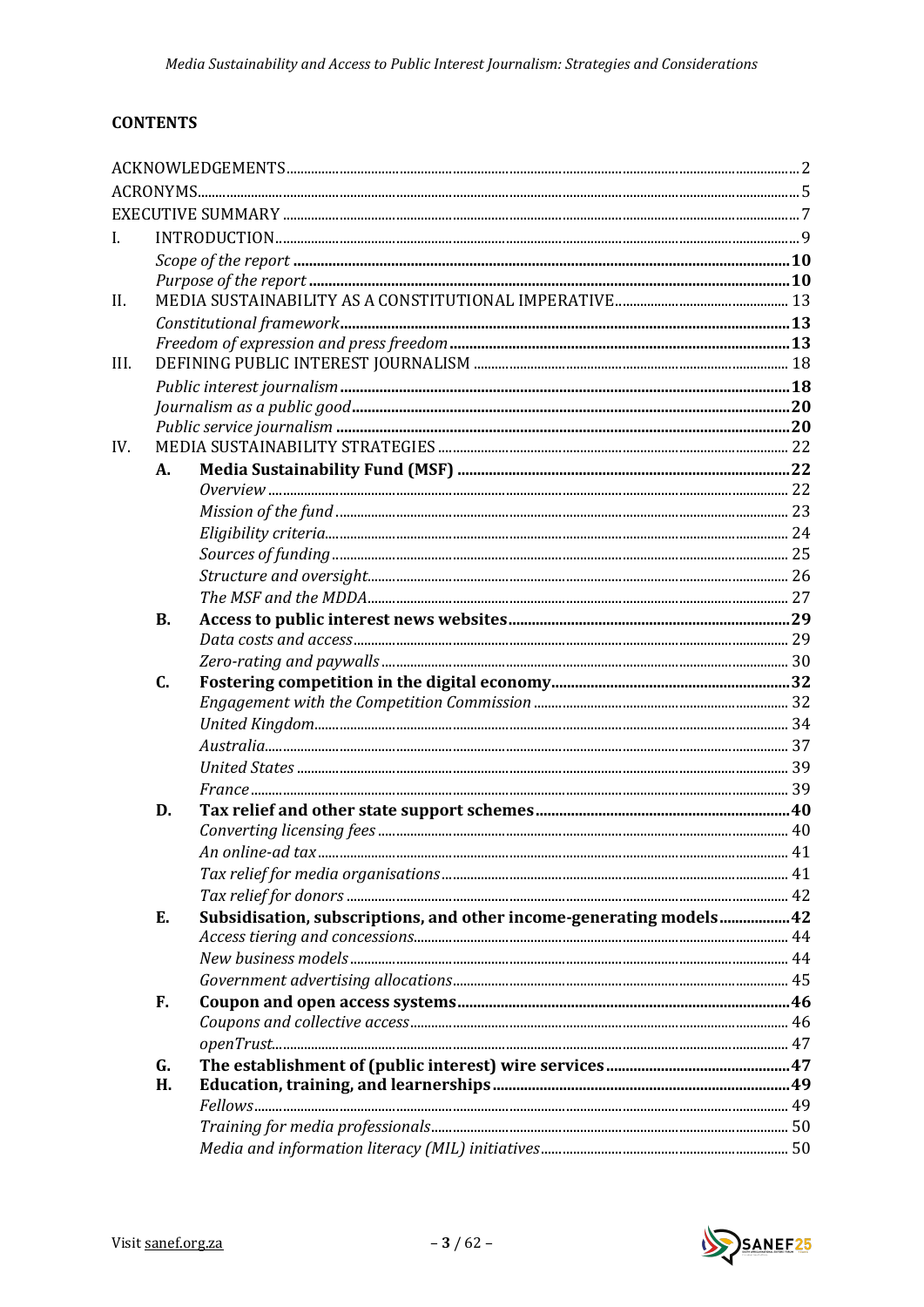| V.  |                                                                            |  |
|-----|----------------------------------------------------------------------------|--|
|     |                                                                            |  |
|     |                                                                            |  |
|     |                                                                            |  |
|     |                                                                            |  |
|     |                                                                            |  |
|     |                                                                            |  |
|     | Subsidisation, subscriptions, and other income-generating models  53       |  |
|     |                                                                            |  |
|     |                                                                            |  |
|     |                                                                            |  |
| VI. |                                                                            |  |
|     |                                                                            |  |
|     |                                                                            |  |
|     | ANNEXURE 1: POTENTIAL STRUCTURE OF THE MEDIA SUSTAINABILITY FUND BOARD  61 |  |
|     | ANNEXURE 2: RECENT AND ONGOING MEDIA SUSTAINABILITY INITIATIVES 62         |  |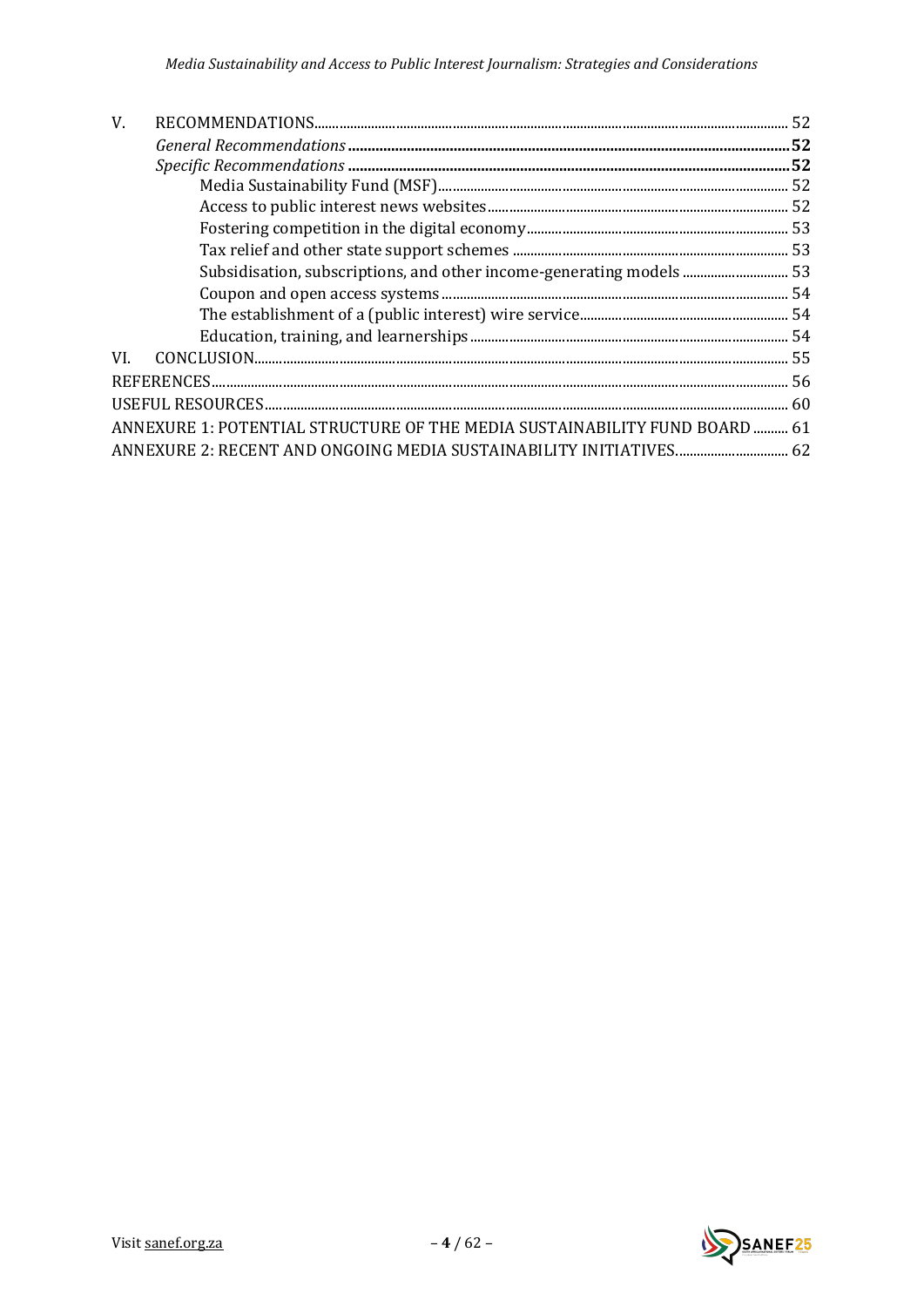## <span id="page-4-0"></span>**ACRONYMS**

| <b>ABC</b>       | <b>Australian Broadcasting Commission</b>                                                            |
|------------------|------------------------------------------------------------------------------------------------------|
| <b>ACCC</b>      | Australian Competition and Consumer Commission                                                       |
| <b>ACHPR</b>     | African Commission on Human and Peoples' Rights                                                      |
| <b>AIP</b>       | <b>Association of Independent Publishers</b>                                                         |
| <b>APC</b>       | <b>Association for Progressive Communications</b>                                                    |
| <b>AU</b>        | African Union                                                                                        |
| <b>B-BBEE</b>    | Broad-Based Black Economic Empowerment                                                               |
| <b>BBC</b>       | <b>British Broadcasting Corporation</b>                                                              |
| <b>BCCSA</b>     | Broadcasting Complaints Commission of South Africa                                                   |
| <b>CIPC</b>      | Companies and Intellectual Property Commission                                                       |
| <b>COE</b>       | <b>Council of Europe</b>                                                                             |
| <b>CSI</b>       | <b>Corporate Social Investment</b>                                                                   |
| CS <sub>O</sub>  | <b>Civil Society Organisation</b>                                                                    |
| <b>DBE</b>       | <b>Department of Basic Education</b>                                                                 |
| <b>DCDT</b>      | Department of Communications and Digital Technologies                                                |
| <b>DHET</b>      | Department of Higher Education and Training                                                          |
| <b>DoC</b>       | <b>Department of Communications</b>                                                                  |
| <b>DTP</b>       | <b>Digital Transitions Project</b>                                                                   |
| <b>ECA</b>       | Electronic Communications Act 35 of 2005                                                             |
| <b>ECtHR</b>     | <b>European Court of Human Rights</b>                                                                |
| <b>EU</b>        | <b>European Union</b>                                                                                |
| <b>FAANGs</b>    | Facebook, Amazon, Apple, Netflix, and Google                                                         |
| <b>FCJ</b>       | Forum of Community Journalists                                                                       |
| <b>IABSA</b>     | Interactive Advertising Bureau of South Africa                                                       |
| <b>ICASA</b>     | Independent Communications Authority of South Africa                                                 |
| <b>ICCPR</b>     | International Covenant on Civil and Political Rights                                                 |
| <b>ICESCR</b>    | International Covenant on Economic, Social and Cultural Rights                                       |
| <b>ICT</b>       | <b>Information and Communications Technology</b>                                                     |
| <b>ISP</b>       | <b>Internet Service Provider</b>                                                                     |
| <b>ISPA</b>      | <b>Internet Service Providers' Association</b>                                                       |
| <b>ITU</b>       | International Telecommunications Union                                                               |
| <b>MDDA</b>      | Media Development and Diversity Agency                                                               |
| <b>MICT SETA</b> | Media, Information, and Communication Technologies Sector Education and<br><b>Training Authority</b> |
| MMA              | Media Monitoring Africa                                                                              |
| <b>MNO</b>       | Mobile Network Operator                                                                              |
| <b>MSF</b>       | Media Sustainability Fund                                                                            |
| <b>NCRF</b>      | National Community Radio Forum                                                                       |
| <b>PAYE</b>      | Pay-as-you-earn                                                                                      |
| <b>PCSA</b>      | Press Council of South Africa                                                                        |
| <b>RECs</b>      | Regional Economic Communities                                                                        |

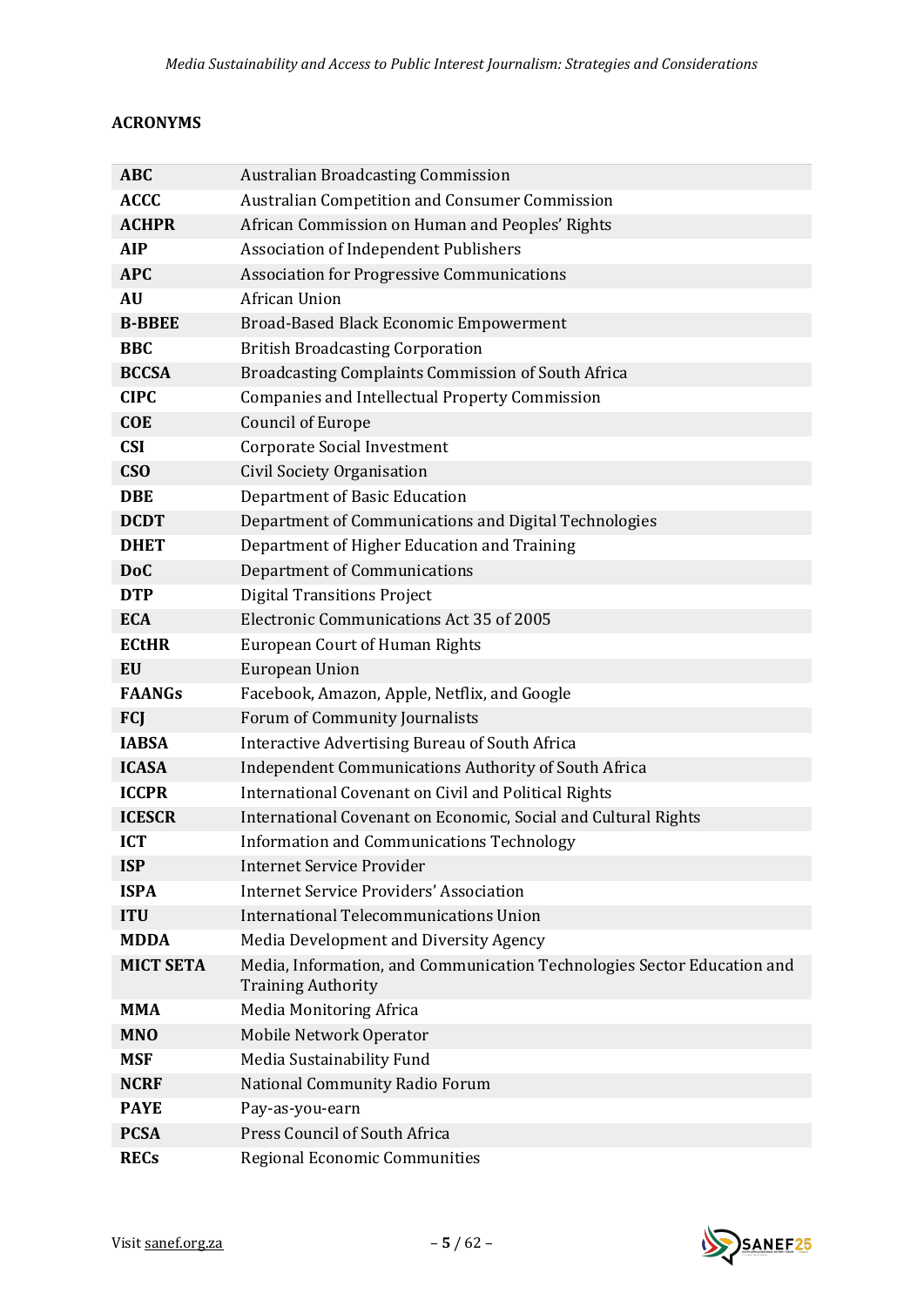| <b>RIA</b>    | Research ICT Africa                                              |
|---------------|------------------------------------------------------------------|
| <b>SABC</b>   | South African Broadcasting Corporation                           |
| <b>SADC</b>   | Southern African Development Community                           |
| <b>SAMIP</b>  | South Africa Media Innovation Program                            |
| <b>SANEF</b>  | South African National Editors' Forum                            |
| <b>SAPA</b>   | South African Press Association                                  |
| <b>SARS</b>   | South African Revenue Service                                    |
| <b>SDGs</b>   | Sustainable Development Goals                                    |
| <b>SETA</b>   | Sector Education and Training Authority                          |
| <b>UN</b>     | <b>United Nations</b>                                            |
| <b>UNESCO</b> | United Nations Educational, Scientific and Cultural Organization |
| <b>USAASA</b> | Universal Service and Access Agency of South Africa              |
| <b>VAT</b>    | Value-Added Tax                                                  |
| <b>WOAN</b>   | Wireless Open Access Network                                     |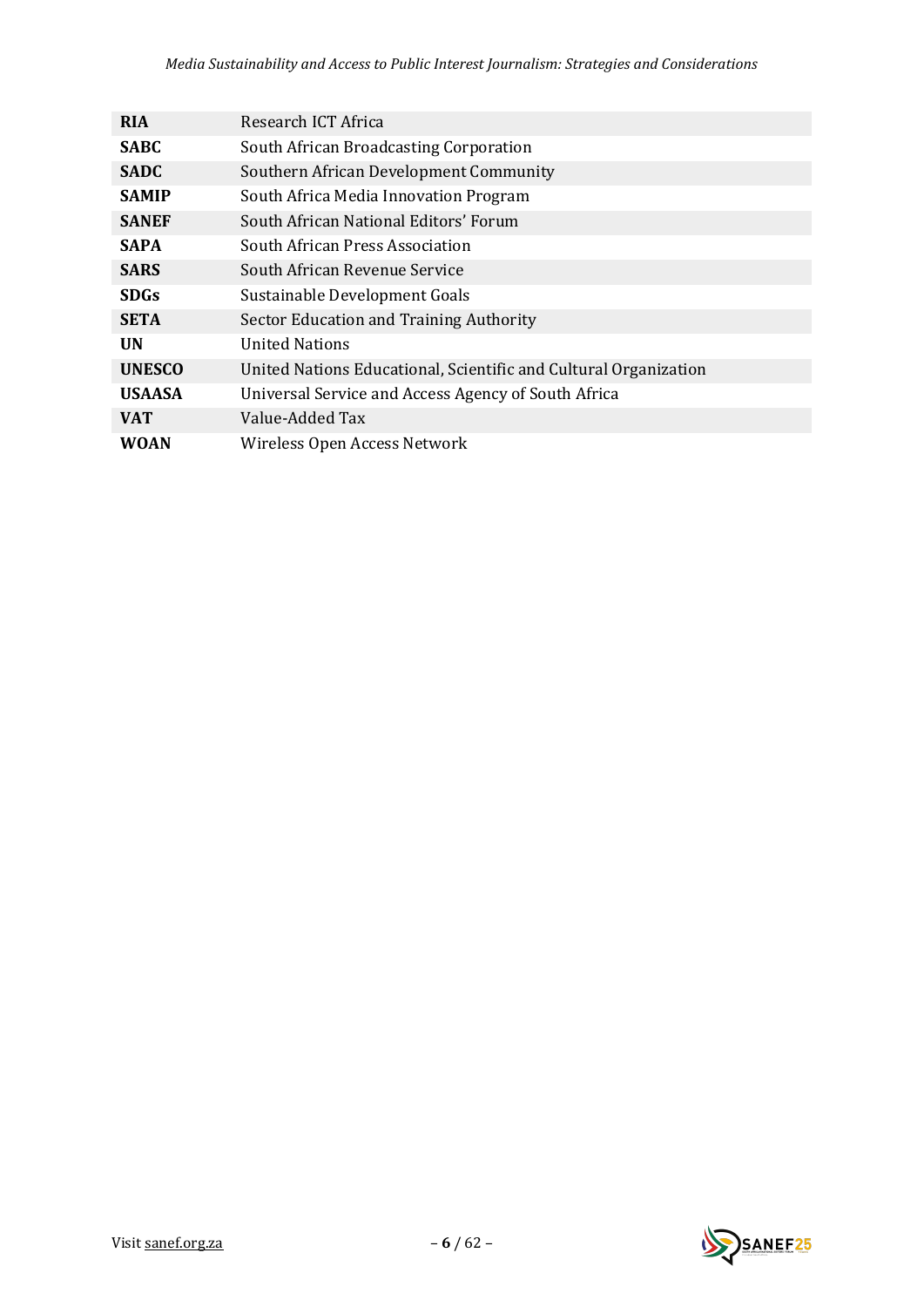#### <span id="page-6-0"></span>**EXECUTIVE SUMMARY**

This report seeks to contribute to SANEF's mission of achieving media sustainability and universal access to public interest journalism, and it forms part of SANEF's response to the Independent Panel Report in the Inquiry into Media Ethics and Credibility, prepared by Judge (retired) Kathleen Satchwell, Nikiwe Bikitsha, and Rich Mkhondo.3 In particular, Recommendation D35 calls on SANEF to—

"[s]upport research into the financial viability and sustainability of all forms of news media, examining international approaches to funding independent media, including but not limited to taxation incentives/exemptions, allocation of public funds, pursuit of royalties, levies on online advertising revenue routed offshore by online platforms, or other such methods."<sup>4</sup>

This report does not purport to offer the solution to media sustainability in South Africa. It does, however, present a series of policy options to promote media sustainability drawn from local, regional, and international comparative practices and examples for further deliberation and debate. Notably, this report complements a variety of recent and ongoing media sustainability initiatives<sup>5</sup> and offers the reader a high-level overview of options that may be tailored for South Africa's unique media landscape. Specifically, this report presents eight media sustainability strategies and over fifteen direct policy considerations. These include:

- **The establishment of a Media Sustainability Fund (MSF):** One of the priority media sustainability strategies for SANEF is the possible establishment of an MSF. The mission of the MSF — which may include what is referred to as a local content fund in the Independent Panel Report $6 - i$ s to support the development, sustainability, and independence of public interest media organisations, in pursuance of the right to freedom of expression and democratic principles. In fully considering an MSF, this report considers its potential mission, eligibility criteria, sources of funding, and its structure and oversight.
- **Promoting access to public interest news websites:** Alongside an MSF, substantially reducing data costs and advocating for the zero-rating of public interest news websites and content have been identified as priority measures for SANEF. In considering these sustainability options, data costs, internet access, and possibilities related to zero-rating access to public interest content, are considered.
- **Fostering competition in the digital economy:** In line with international trends, this report notes international developments, particularly in Australia and the United States, relating to fostering competition in the digital economy, including through enhanced engagement with the so-called FAANGs (Facebook, Amazon, Apple, Netflix, and Google). In the South Africa context, this report suggests possible areas of engagement with South Africa's Competition Commission.



<sup>3</sup> Kathleen Satchwell et al, 'Independent Panel Report: Inquiry into Media Ethics and Credibility', January 2021 (updated in April 2021), accessible at [https://sanef.org.za/wp](https://sanef.org.za/wp-content/uploads/2021/04/Satchwell-Report.pdf)[content/uploads/2021/04/Satchwell-Report.pdf.](https://sanef.org.za/wp-content/uploads/2021/04/Satchwell-Report.pdf)

<sup>4</sup> Id at page 17.

<sup>5</sup> See "Annexure B: Recent and Ongoing Media Sustainability Initiatives" for further reference.

<sup>6</sup> Independent Panel Report above n [12](#page-9-2) at page 18.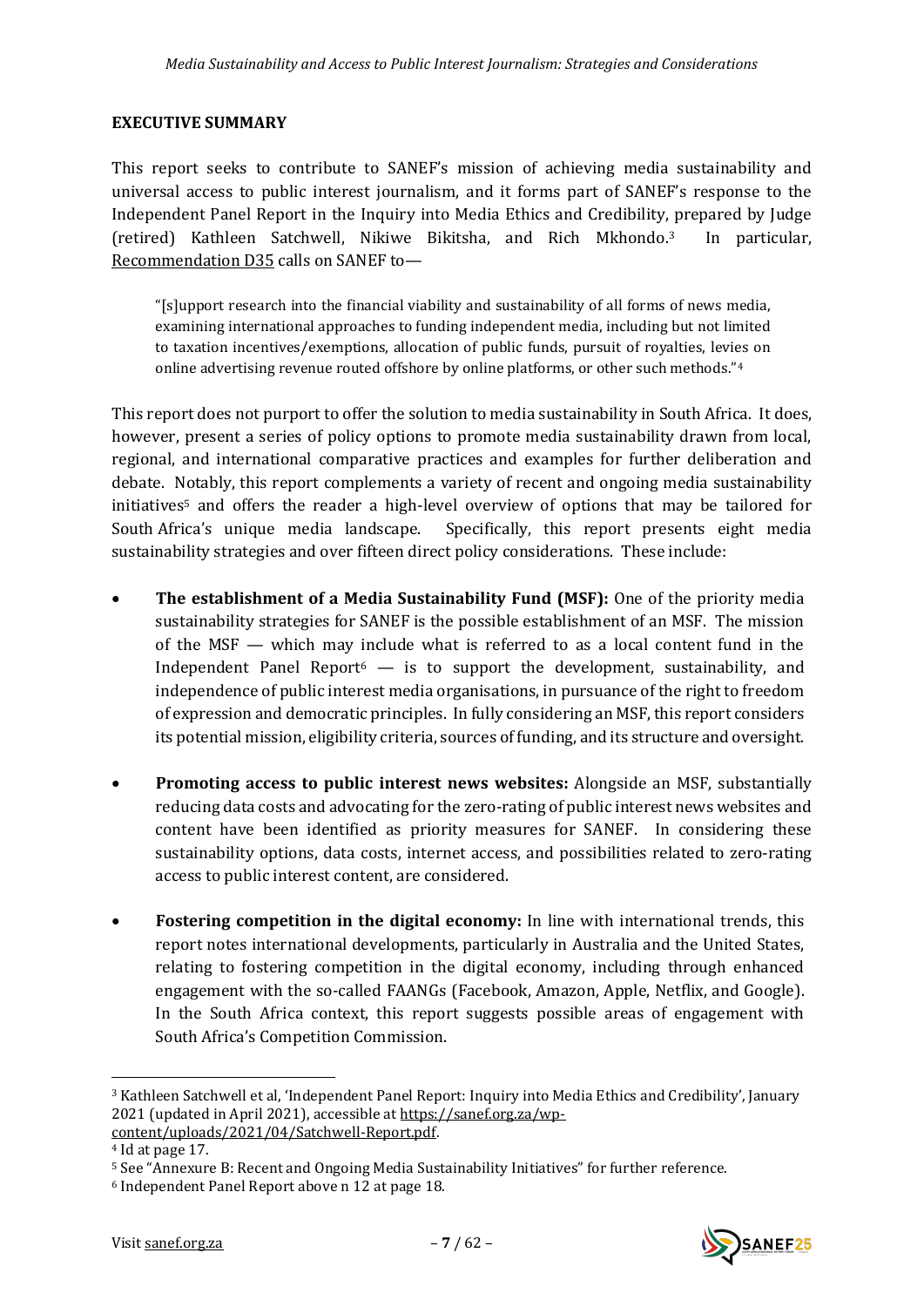- **Considering tax relief and other state support schemes:** Allied to fostering competition in the digital economy, tax relief and other state support schemes are documented, including possibilities associated with converting license fees to a bespoke tax, the introduction of a new online advertising tax, and various other tax relief proposals for public interest media organisations and donors, including, for example, a proposed amendment to South Africa's Income Tax Act to allow for tax deductions for businesses, donors, and individuals who subscribe to community and local media.
- **Engaging with different subsidisation, subscriptions, and other income-generating models:** With an emphasis on comparative international examples, the benefits of subsidies are discussed, alongside the potential of "access tiering" — the practice of offering memberships and subscription discounts to older persons, students, and social grant recipients — and new business models.
- **Assessing the potential of coupon and open-access systems:** By way of new sustainability strategies, this report introduces a possible coupon and open access system which facilitates subscriber access to premium content on multiple public interest news websites; and it investigates the openTrust model, which promotes corporate social investment.
- **Considering the establishment of public interest wire services:** To assist with what Frances Cairncross refers to as the "humdrum task or reporting on the daily activities of public institutions" and to promote community media, the establishment of public interest wire services to (1) assist under-capacitated public interest media organisations and ensure that additional public interest media content is produced and distributed for publication, particularly on matters relating to the exercise of the democratic function and its institutions; and to (2) collect local content from community media organisations and distribute it to larger media houses for a fee is discussed.
- **Promoting education, training, and learnerships:** Lastly, this report reflects on the importance of fellowships to train young journalists, continuing development opportunities for mid-career journalists, and the need for the South African government to fund media information literacy (MIL) initiatives.

The report concludes by noting that despite years of decline in advertising revenues and the devasting impact of the COVID-19 pandemic, public interest media actors are proving to be resilient, working tirelessly to develop new media sustainability strategies. This research seeks to complement this tide. With concerted and collective action — and the requisite political will — strides can be made in not only sustaining public interest journalism in South Africa but working towards an enabling environment in which it can grow and flourish.

ENDS.

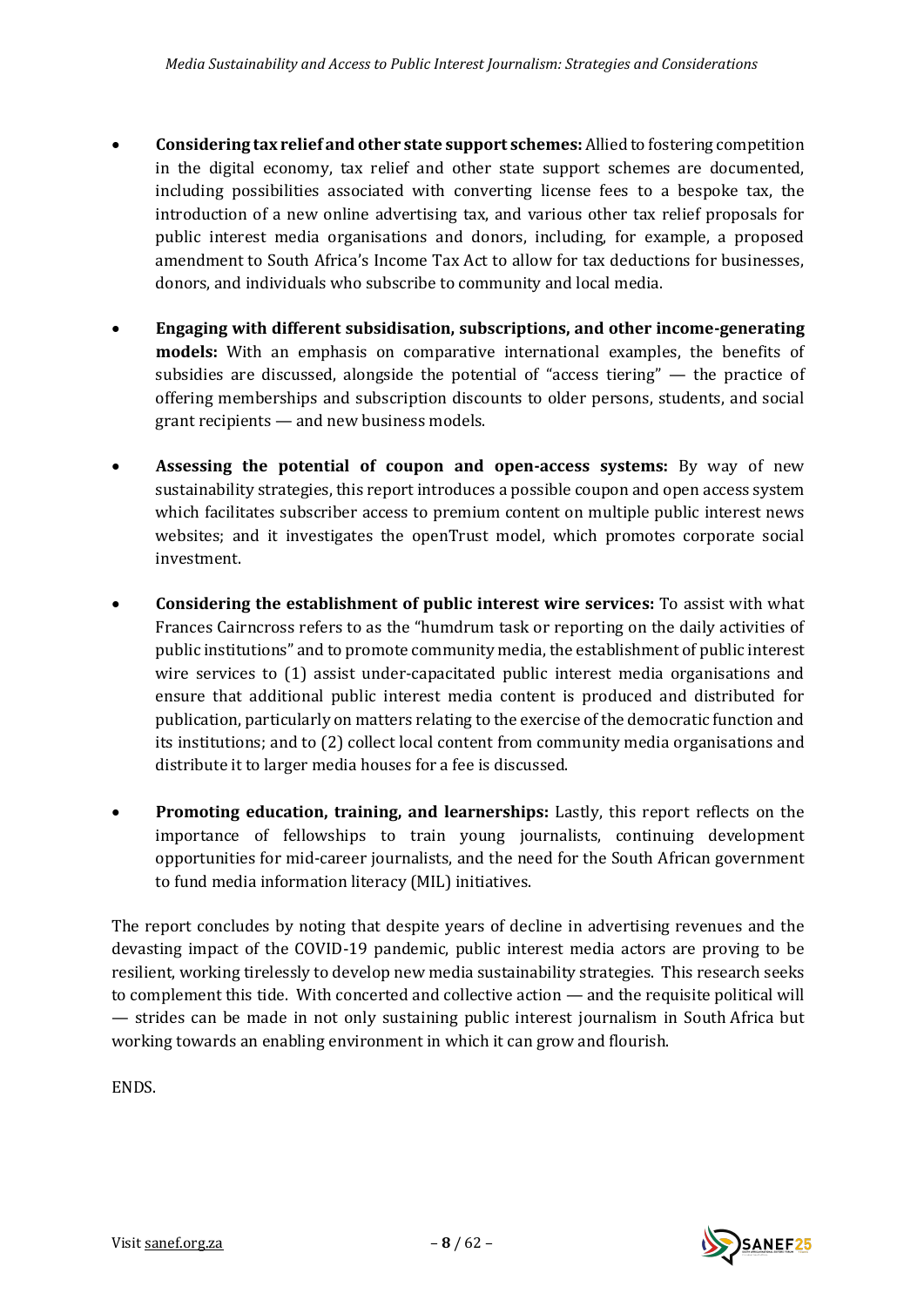# <span id="page-8-0"></span>**I. INTRODUCTION**

- 1. The advent of the internet has brought with it many opportunities. The ability to receive and impart information online, in particular through the internet, has become central to the exercise and enjoyment of fundamental rights and freedoms: it enables people to engage in an array of learning experiences, build information and knowledge societies, foster public and private debate, establish organisations, and contribute to public interest innovation.<sup>7</sup> Through the internet, all people with access, including those in remote and marginalised communities, are better able to exercise and protect their rights and realise their potential.<sup>8</sup>
- 2. However, alongside continuing difficulties with universal access particularly in rural and other underserved communities, the internet has also disrupted many industries, including the media industry. More people now read news online than in print, and although online distribution makes news more widely available — and less expensive — for readers, it also presents significant challenges for publishers. As noted in the Cairncross Review:

<span id="page-8-1"></span>"Print circulation has been drifting down since the 1950s, but the decline has accelerated since the advent of the Internet, and especially since the arrival of the smartphone just over a decade ago. A sharp fall in revenues has already killed many local newspapers and threatens the quality, if not the survival, of many nationals."<sup>9</sup>

3. As a result of falling revenues, publishers have had to cut costs dramatically, which has impeded the provision of all types of public interest news. Added to this, the challenges experienced by publishers have been exacerbated by the COVID-19 pandemic. As explained in a report commissioned by SANEF in June 2020:

> "For many years, South Africa's news industry and in particular, its print media, has bucked international trends by managing to stay afloat by claiming a slice of an ever-reducing pie of advertising revenue. The COVID-19 pandemic has effectively taken that pie away and what is left is a news industry desperately looking for new ways of sustaining itself while audience demands for timely, credible but free news surges."<sup>10</sup>

4. In the face of this context, SANEF has identified the urgent need to develop strategies to achieve media sustainability and realise universal access to public interest journalism for all persons in South Africa. These strategies are aligned with SANEF's commitment to championing South Africa's hard-won freedom of expression and promoting quality, ethics, and diversity in the South African media.



<sup>7</sup> APC et al, 'Perspectives on universal free access to online information in South Africa: Free public wi-fi and zero-rated content', September 2017 at p 1, accessible at [https://internetaccess.africa/wp](https://internetaccess.africa/wp-content/uploads/2019/10/UA-Issue-Paper.pdf)[content/uploads/2019/10/UA-Issue-Paper.pdf.](https://internetaccess.africa/wp-content/uploads/2019/10/UA-Issue-Paper.pdf)

<sup>8</sup> Id at page 1.

<sup>9</sup> Frances Cairncross, 'The Cairncross Review: A sustainable future for journalism', February 2019 at page 14, accessible at [https://www.gov.uk/government/publications/the-cairncross-review-a-sustainable](https://www.gov.uk/government/publications/the-cairncross-review-a-sustainable-future-for-journalism)[future-for-journalism.](https://www.gov.uk/government/publications/the-cairncross-review-a-sustainable-future-for-journalism) 

<sup>10</sup> Reginald Rumney above [n 2.](#page-1-1)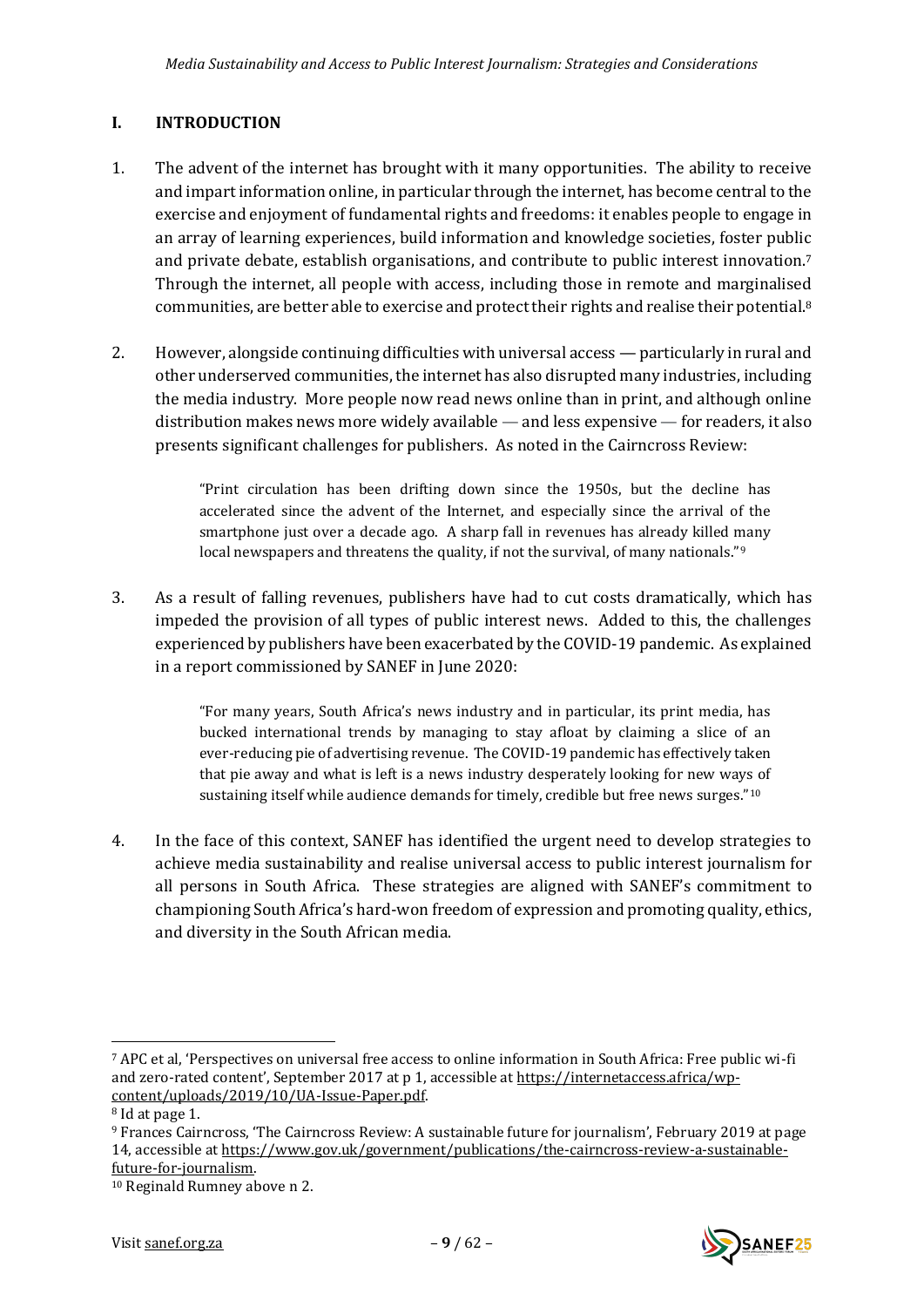## <span id="page-9-0"></span>*Scope of the report*

5. This report does not purport to offer the solution to media sustainability in South Africa. It does, however, present a series of policy options to promote media sustainability drawn from local, regional, and international comparative practices and examples for further deliberation and debate. Notably, this report complements a variety of recent and ongoing media sustainability initiatives<sup>11</sup> and offers the reader a high-level overview of options that may be tailored for South Africa's unique media landscape. Specifically, this report presents eight media sustainability strategies and over fifteen direct policy considerations.

# <span id="page-9-1"></span>*Purpose of the report*

## *SANEF's media sustainability objective*

6. The purpose of this report is two-fold. First, to contribute to SANEF's mission of achieving media sustainability and universal access to public interest journalism. In doing so, and in recognition of the fact that this requires engagement with a range of different stakeholders across the public and private sector, the research presents an initial proposal of policy options that may be pursued in the short-, medium- and long-term. The strategies and recommendations focus on both public and private sector engagements and interventions. This report is only the first step in this engagement process and should be seen as a "living document" that will be developed over time and which may find application in other research, advocacy, and policy processes.

# *Inquiry into Media Ethics and Credibility*

7. Second, this report forms part of SANEF's response to the Independent Panel Report in the Inquiry into Media Ethics and Credibility, prepared by Judge (retired) Kathleen Satchwell, Nikiwe Bikitsha, and Rich Mkhondo (Independent Panel Report).12 In particular, Recommendation D35 calls on SANEF to—

> "[s]upport research into the financial viability and sustainability of all forms of news media, examining international approaches to funding independent media, including but not limited to taxation incentives/exemptions, allocation of public funds, pursuit of royalties, levies on online advertising revenue routed offshore by online platforms, or other such methods."<sup>13</sup>

- 8. Other key recommendations found in the Independent Panel Report include:
	- 8.1 Recommendation A2: "Encourage constitutional entities, government institutions and individual policymakers to publicly affirm their commitment to an independent media that robustly engages with all aspects of South African society;

<span id="page-9-2"></span>

<sup>11</sup> See "Annexure B: Recent and Ongoing Media Sustainability Initiatives" for further reference.

<sup>12</sup> Kathleen Satchwell et al, 'Independent Panel Report: Inquiry into Media Ethics and Credibility', January 2021 (updated in April 2021), accessible at [https://sanef.org.za/wp-](https://sanef.org.za/wp-content/uploads/2021/04/Satchwell-Report.pdf)

[content/uploads/2021/04/Satchwell-Report.pdf.](https://sanef.org.za/wp-content/uploads/2021/04/Satchwell-Report.pdf)

<sup>13</sup> Id at page 17.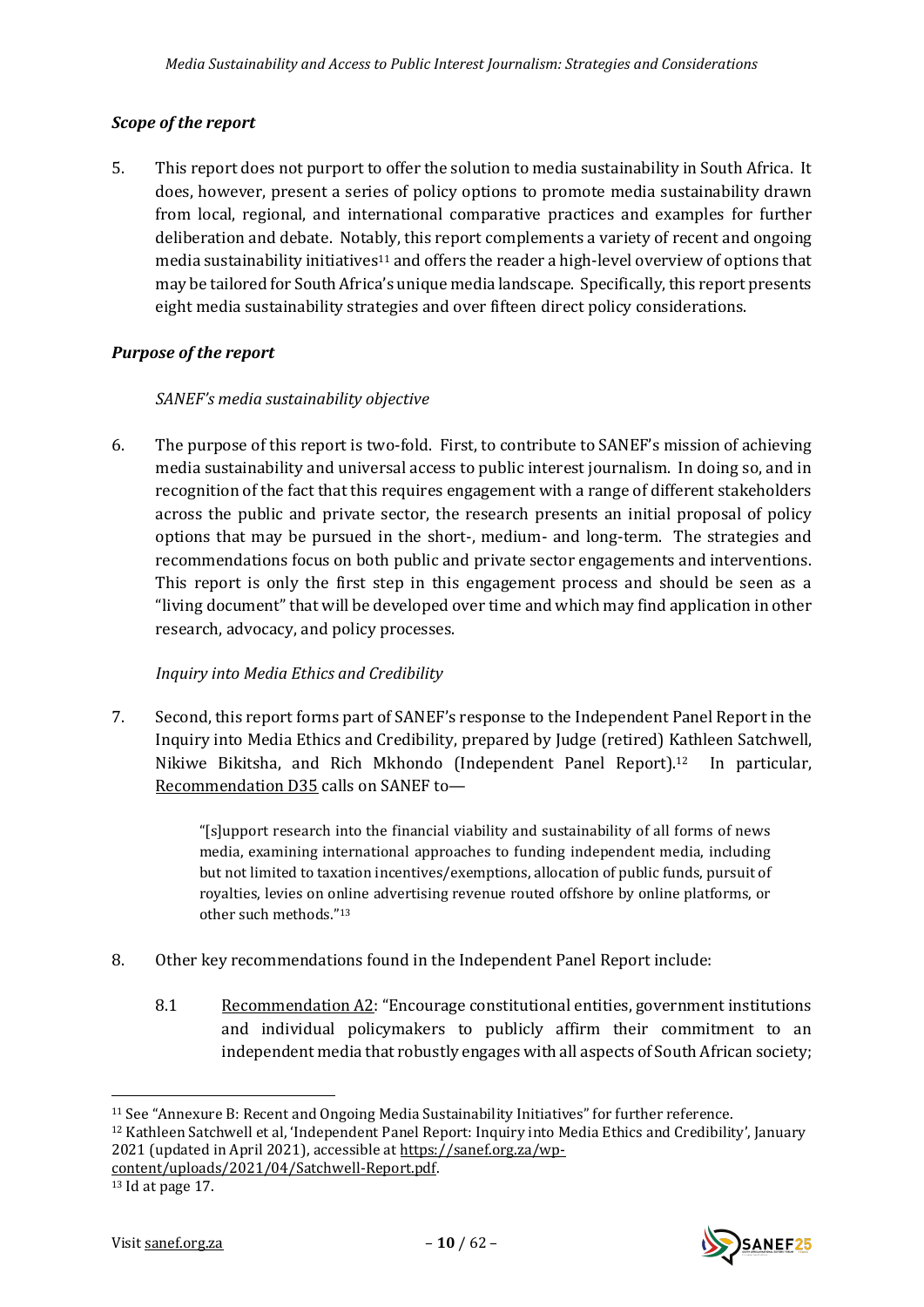to commit to activities that encourage trust in and support the credibility of such media; and to abjure all actions and comment that undermine it." 14

- 8.2 Recommendation C26: "Collaborate with like-minded organisations on a large-scale public campaign, involving all stakeholders including lawmakers and policymakers, all levels and spheres of government, industry, commerce and the education sector, to rebuild public trust in the media." 15
- 8.3 Recommendation D36: "Lobby for public purse support for all continuing professional development discussed in the training recommendations, so that it is available to members of all newsrooms including those too small to be part of taxation-related training levy structures." 16
- 8.4 Recommendation D37: "Ensure that any such public purse funding is free from conditionalities, underlining that news in a democracy is a public good." 17
- 8.5 Recommendation D38: "Engage with the media industry at large to seek financial solutions to strengthen various sectors of the media industry by means including but not limited to providing sufficient funding for the SABC to enable the public broadcaster to fulfil its mandate to the people of South Africa; carefully examining the financial and human capacity of the MDDA to support community print, radio and television." 18
- 8.6 Recommendation D39: "Identify funding sources that can support adequate news organisation investment in producing more in-depth news programming across subject matters, to counterbalance commercial pressures for more lightweight and inexpensive content." 19
- 8.7 Recommendation D40: "Earmark whatever monies from the media industry in terms of the ECA have been received by USAASA from broadcasting licensees to support the development of broadcast media diversity; and via government and national, regional and local administrative bodies, speedily implement the already agreed allocation and disbursement of the 30% advertising spending levy for the benefit of the community media sector." 20
- 8.8 Recommendation D41: "Inquire into means of taxing the South African operations of the so-called FANGs (Facebook, Amazon, Netflix and Google) so that a portion of said tax revenue is channelled into supporting media diversity, whether

<sup>17</sup> Id.



<sup>14</sup> Id at page 13.

<sup>15</sup> Id at page 16.

<sup>16</sup> Id at page 17.

<sup>18</sup> Id at pages 17-8.

 $19$  Id at page 18.

<sup>20</sup> Id.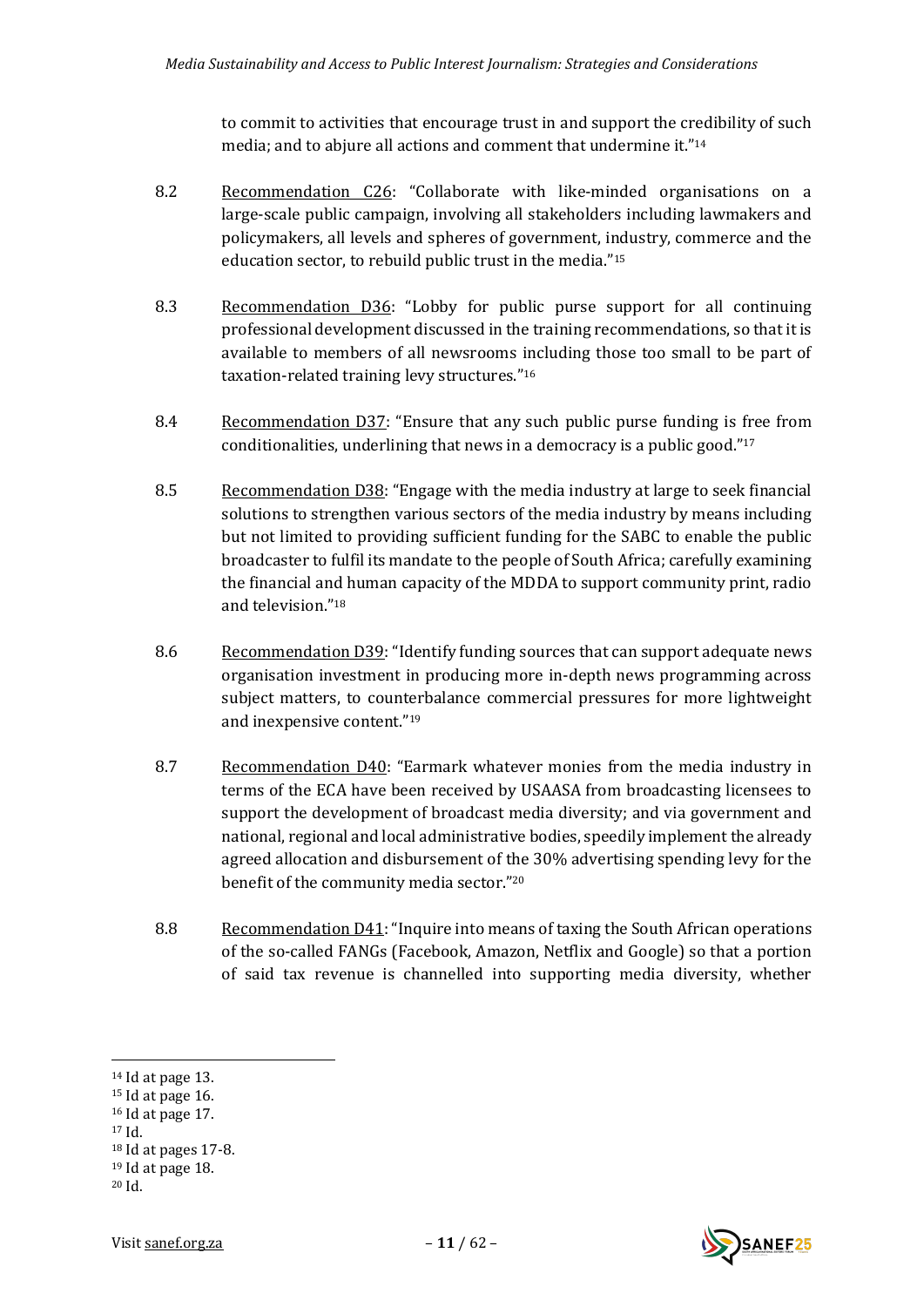through funding media pluralism (for example through the MDDA) or through funding content diversity (for example by funding a local content fund)." 21

- 8.9 Recommendation H63: "Expand the powers, financial resources, structures and administrative capacity of regulatory bodies to enable them to initiate a complaint to investigate whether or not there has been wrongdoing and a breach of ethics. Such powers would enhance the credibility of the regulatory system in a context where many persons do not follow the current complaints procedures and some persons elect to use social media to complain about journalism, and where it is not possible to compel persons to make complaints through the formal process." 22
- 9. Accordingly, this report in both its scope and purpose seeks to complement and develop existing strategies and, where possible, introduce potential new strategies for debate and consideration by journalists, public interest media organisations, and other interested and affected parties and stakeholders, in both the public and private sector. These strategies and considerations may be used in isolation or in combination with the ultimate objective of not only sustaining public interest news in South Africa but working towards an enabling environment in which it can grow and flourish.



<sup>21</sup> Id.

<sup>22</sup> Id at page 21.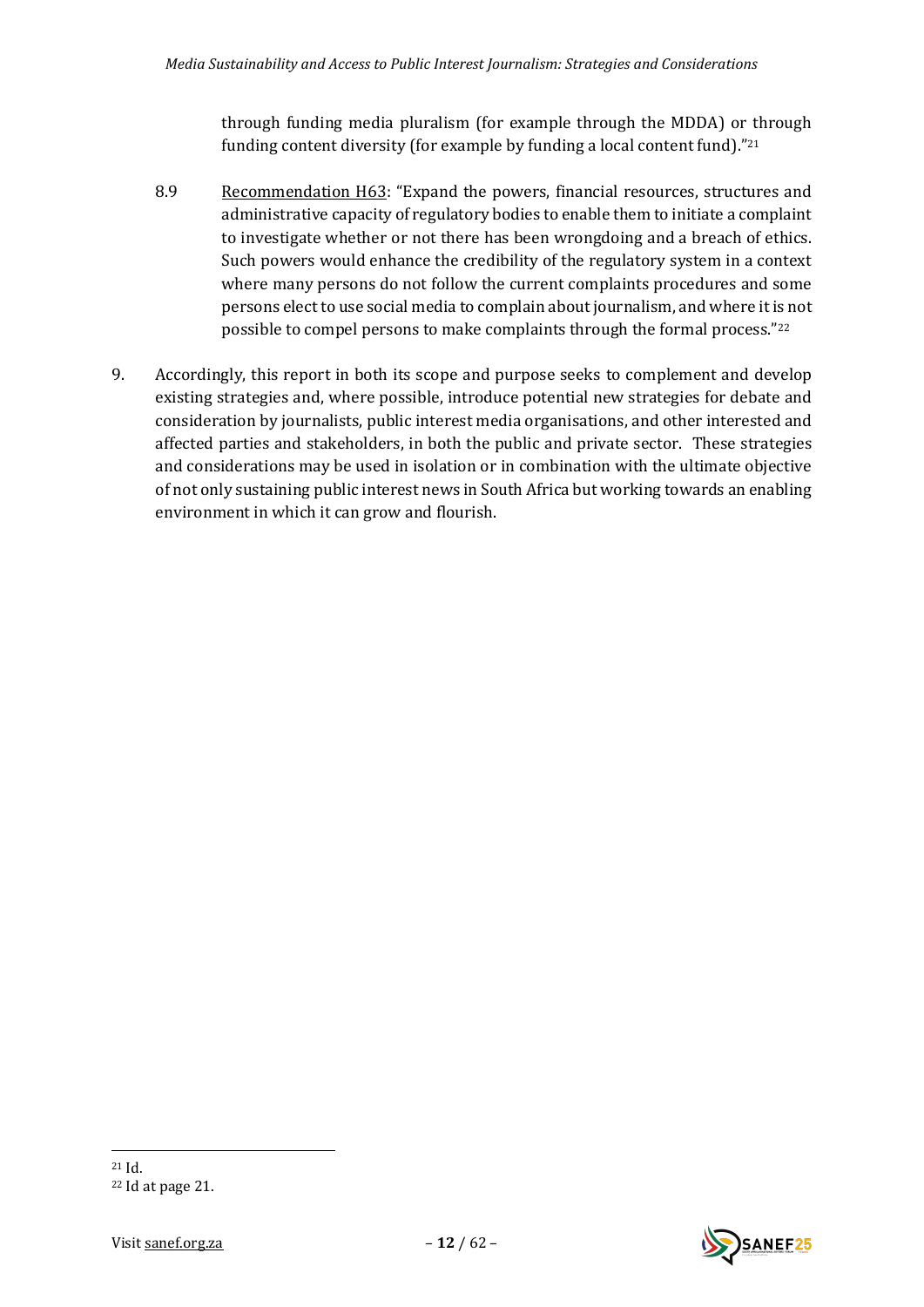## <span id="page-12-0"></span>**II. MEDIA SUSTAINABILITY AS A CONSTITUTIONAL IMPERATIVE**

## <span id="page-12-1"></span>*Constitutional framework*

- 10. The Constitution of the Republic of South Africa, 1996 (Constitution) is the supreme law of South Africa. Section 1 of the Constitution makes it clear that South Africa is founded on the values of human dignity, the achievement of equality, and the advancement of human rights and freedoms.23 The Bill of Rights found in Chapter 2 of the Constitution binds all organs of state, $24$  as well as natural and juristic persons to the extent applicable.<sup>25</sup>
- 11. The state is obliged to respect, protect, promote, and fulfil the rights in the Bill of Rights, which consequently requires the state to take both positive and negative measures to realise the fundamental rights of people in South Africa.26 The obligation to respect requires that the state must refrain from infringing on any rights; the obligation to protect requires the state to take positive steps to prevent a right from being infringed by both the state and private actors; the obligation to promote refers to the duty on the state to take steps to create the necessary culture and social conditions in which the full enjoyment of human rights is possible; and the duty to fulfil refers to the duty of the state to take measures to ensure the full enjoyment of the recognised rights.27 All constitutional obligation must be performed diligently and without delay.<sup>28</sup>
- 12. The rights contained in the Bill of Rights are not absolute. However, a right may only be limited by a law of general application to the extent that the limitation is reasonable and justifiable in an open and democratic society based on human dignity, equality, and freedom, taking into account all relevant factors including the nature of the right, the importance of the purpose of the limitation, the nature and extent of the limitation, the relation between the limitation and its purpose, and less restrictive means to achieve the purpose.<sup>29</sup>

## <span id="page-12-2"></span>*Freedom of expression and press freedom*

13. The right to freedom of expression is enshrined in section 16 of the Constitution. Section 16(1) guarantees that every person has the right to freedom of expression, which includes freedom of the press and other media, freedom to receive or impart information or ideas, freedom of artistic creativity, academic freedom, and freedom of scientific research. This coheres with South Africa's commitments to freedom of expression under international law, including article 9 of the African Charter on Human and Peoples' Rights<sup>30</sup>

<sup>28</sup> Section 237 of the Constitution.



<sup>23</sup> Section 1(a) of the Constitution.

<sup>24</sup> Section 8(1) of the Constitution.

<sup>25</sup> Section 8(2) of the Constitution.

<sup>26</sup> Section 7(2) of the Constitution.

<sup>27</sup> Panel of Constitutional Experts and Technical Committee 4, 'Memorandum: The state must respect, protect promote and fulfil the rights in the Bill of Rights', March 1996 at para 3, accessible at [https://justice.gov.za/legislation/constitution/history/LEGAL/CP008036.PDF.](https://justice.gov.za/legislation/constitution/history/LEGAL/CP008036.PDF)

<sup>29</sup> Section 36(1) of the Constitution.

<sup>30</sup> African Charter on Human and Peoples' Rights, 1981, accessible at [https://www.achpr.org/legalinstruments/detail?id=49.](https://www.achpr.org/legalinstruments/detail?id=49)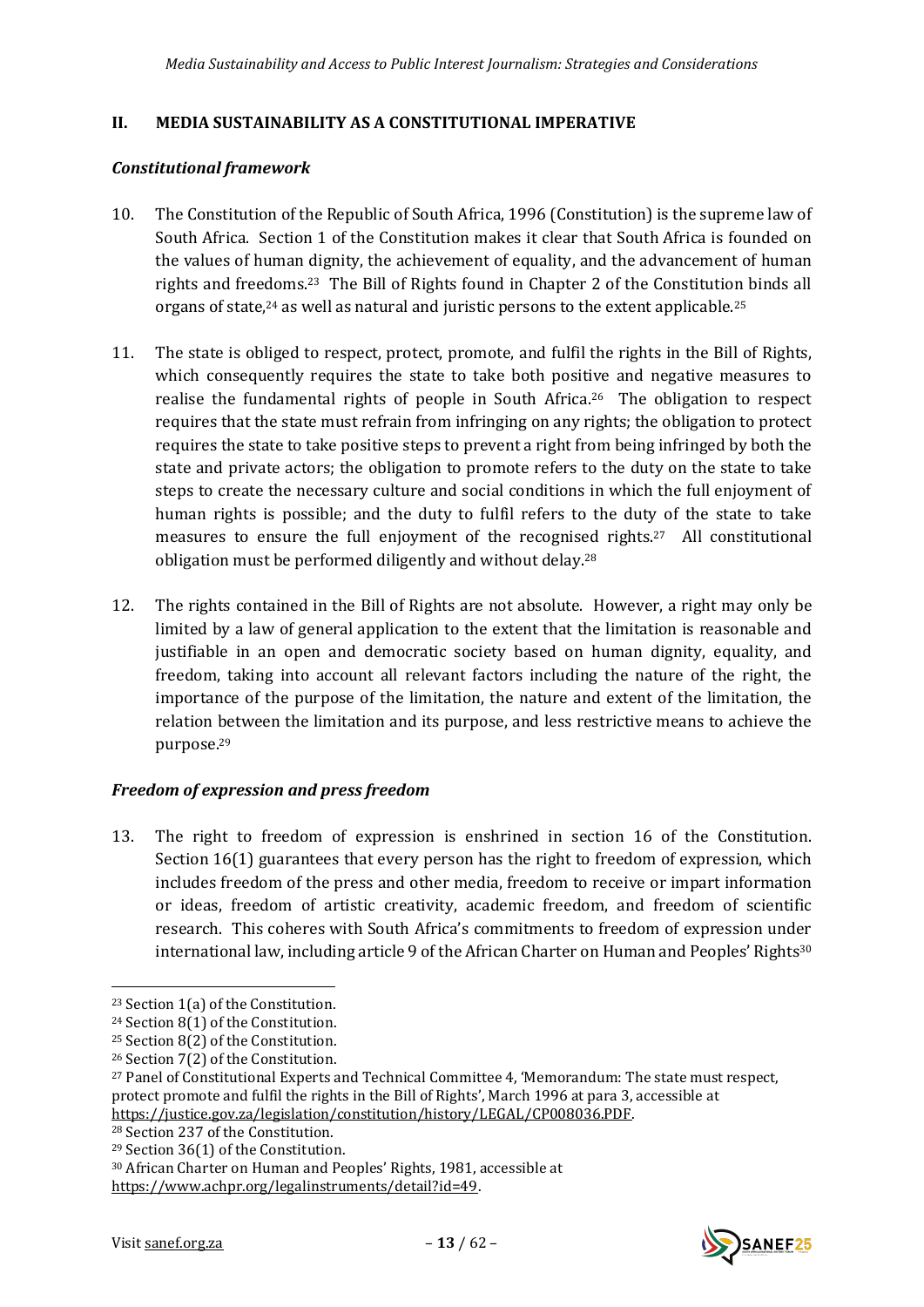(African Charter) and article 19 of the International Covenant on Civil and Political Rights<sup>31</sup> (ICCPR).

14. The importance of the right to freedom of expression and access to information has repeatedly been emphasised at the domestic, regional, and international levels. For example, target 16.10 of the United Nations Sustainable Development Goals (SDGs), seeks to "[e]nsure public access to information and protect fundamental freedoms, in accordance with national legislation and international agreements",<sup>32</sup> and in principle 1 of the revised Declaration of Principles on Freedom of Expression and Access to Information in Africa<sup>33</sup> (ACHPR Revised Declaration), the African Commission on Human and Peoples Rights (ACHPR) highlights that:

> <span id="page-13-0"></span>"Freedom of expression and access to information are fundamental rights protected under the African Charter and other international human rights laws and standards. The respect, protection and fulfilment of these rights is crucial and indispensable for the free development of the human person, the creation and nurturing of democratic societies and for enabling the exercise of other rights."34

15. Press freedom — as a crucial element of the right to freedom of expression — has similarly been concretised in our law. In *Khumalo and Others v Holomisa*, the Constitutional Court explained that:

> "The print, broadcast and electronic media have a particular role in the protection of freedom of expression in our society. Every citizen has the right to freedom of the press and the media and the right to receive information and ideas. The media are key agents in ensuring that these aspects of the right to freedom of information are respected. The ability of each citizen to be a responsible and effective member of our society depends upon the manner in which the media carry out their constitutional mandate."<sup>35</sup>

16. Notably, in the same judgment, the Constitutional Court went on to discuss the obligations and duties that rest with the media:<sup>36</sup>

> "In a democratic society, then, the mass media play a role of undeniable importance. They bear an obligation to provide citizens both with information and with a platform for the exchange of ideas which is crucial to the development of a democratic culture. As primary agents of the dissemination of information and ideas, they are, inevitably, extremely powerful institutions in a democracy and they have a constitutional duty to act with vigour, courage, integrity and responsibility. The manner in which the media carry out their constitutional mandate will have a significant impact on the

<sup>32</sup> See United Nations, 'Sustainable Development Goals', accessible at



<sup>31</sup> International Covenant on Civil and Political Rights, 1966, accessible at [https://www.ohchr.org/en/professionalinterest/pages/ccpr.aspx.](https://www.ohchr.org/en/professionalinterest/pages/ccpr.aspx)

[https://unstats.un.org/sdgs/metadata/?Text=&Goal=16&Target=16.10.](https://unstats.un.org/sdgs/metadata/?Text=&Goal=16&Target=16.10) Goal 16 seeks to "[p]romote peaceful ad inclusive societies for sustainable development, provide access to justice for all and build effective, accountable and inclusive institutions at all levels."

<sup>33</sup> ACHPR, 'Declaration of Principles on Freedom of Expression and Access to Information in Africa', October 2019, accessible a[t https://www.achpr.org/legalinstruments/detail?id=69.](https://www.achpr.org/legalinstruments/detail?id=69)

<sup>34</sup> Id at page 10.

<sup>35</sup> [2002] ZACC 12 at para 22.

<sup>36</sup> Id at para 24.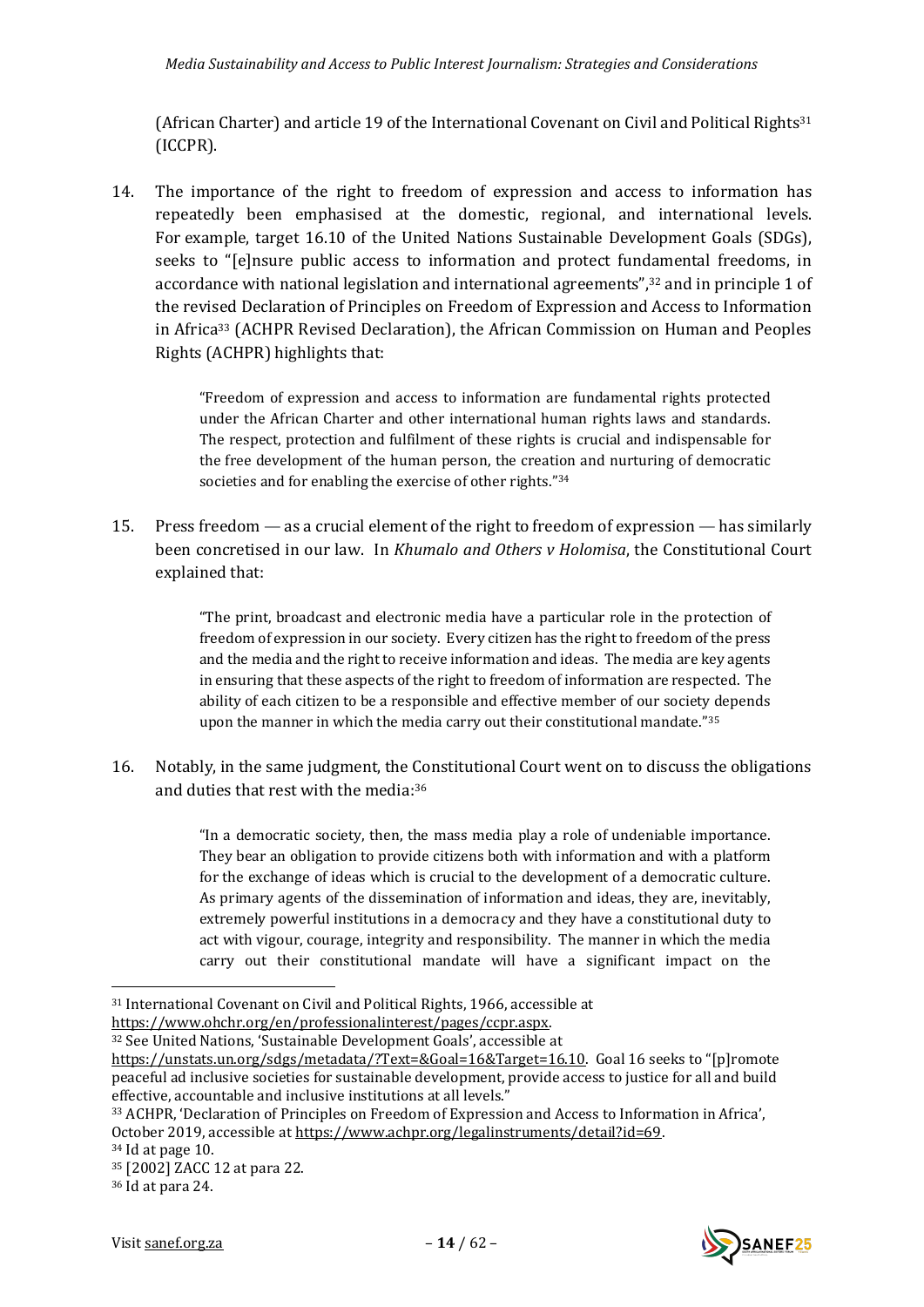development of our democratic society. If the media are scrupulous and reliable in the performance of their constitutional obligations, they will invigorate and strengthen our fledgling democracy. If they vacillate in the performance of their duties, the constitutional goals will be imperilled. The Constitution thus asserts and protects the media in the performance of their obligations to the broader society, principally through the provisions of section 16."

17. The positive obligations on states regarding the right to freedom of expression bear particular emphasis. In *Ismayilov v Azerbaijan*, the European Court of Human Rights (ECtHR) explained that the right to freedom of expression requires states—

> "to create, while establishing an effective system of protection of journalists, a favourable environment for participation in public debate by all the persons concerned, enabling them to express their opinions and ideas without fear, even if they counter to those defended by the official authorities or by a significant part of public opinion, or even irritating or shocking to the latter."<sup>37</sup>

- 18. The ECtHR has also explained that the scope of the positive obligation on states in respect of the right to freedom of expression will inevitably vary, having regard to the diversity of situations of different states, the difficulties involved in policing modern societies, and the choices that must be made in terms of priorities and resources; in this regard, the obligation must not be interpreted in such a way as to impose an impossible or disproportionate burden on the authorities.<sup>38</sup>
- 19. It is also relevant to consider the peremptory language used by the ACHPR in the ACHPR Revised Declaration, which includes, but is not limited to, the following principles:
	- 19.1. Principle 1: "States shall create an enabling environment for the exercise of freedom of expression and access to information, including by ensuring protection against acts or omissions of non-state actors that curtail the enjoyment of freedom of expression and access to information." 39
	- 19.2. Principle 5: "The exercise of the rights to freedom of expression and access to information shall be protected from interference both online and offline". 40
	- 19.3. Principle 7: "States shall take specific measures to address the needs of marginalised groups in a manner that guarantees the full enjoyment of their rights to freedom of expression and access to information on an equal basis with others. Marginalised groups include women, children, persons with disabilities, older

<sup>40</sup> Id at page 11.



<sup>37</sup> Application No. 65286/13 and 57270/14, ECtHR (Fifth Section), 10 January 2019 at para 158, accessible a[t https://hudoc.echr.coe.int/eng?i=001-188993.](https://hudoc.echr.coe.int/eng?i=001-188993)

<sup>38</sup> Dominika Bychawska-Siniarska, 'Protecting the right to freedom of expression under the European Convention on Human Rights: A handbook for legal practitioners', July 2017 at page 91, accessible at [http://www.inai.tn/wp-content/uploads/2018/11/20170718\\_Handbook-Freedom-of-Expression-](http://www.inai.tn/wp-content/uploads/2018/11/20170718_Handbook-Freedom-of-Expression-ENG.pdf.pdf)[ENG.pdf.pdf.](http://www.inai.tn/wp-content/uploads/2018/11/20170718_Handbook-Freedom-of-Expression-ENG.pdf.pdf)

<sup>39</sup> ACHPR above n [33](#page-13-0) at page 10.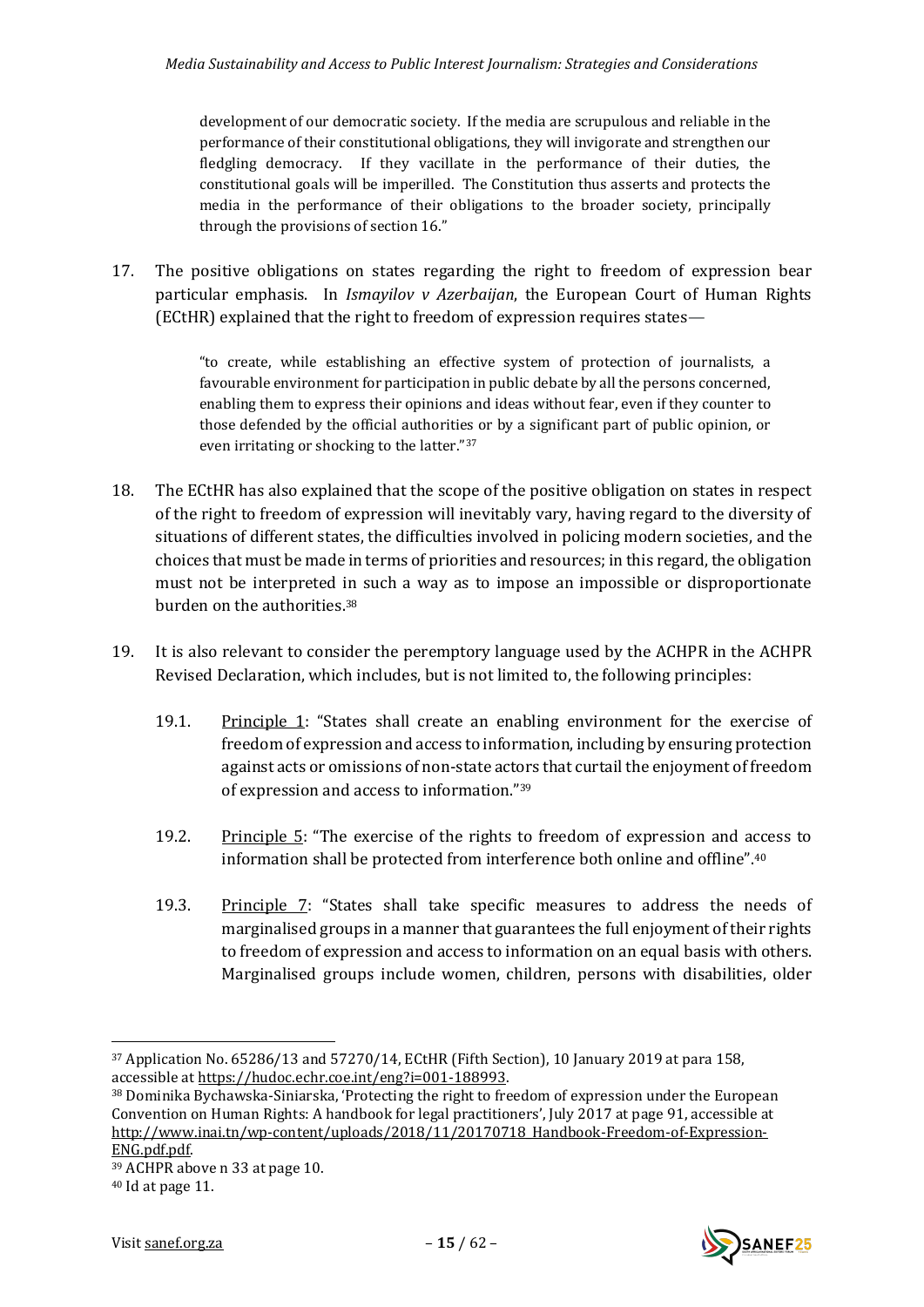persons, refugees, internally displaced persons, other migrants, ethnic, religious, sexual or gender minorities." 41

- 19.4. Principle 11.3: "States shall take positive measures to promote a diverse and pluralistic media, which shall facilitate the promotion of free flow of information and ideas, access to media and other means of communication, access to nondiscriminatory and non-stereotyped information, access to the media by poor and rural communities, the promotion of transparency and diversity in media ownership, the promotion of local African languages, content and voices, and the promotion of the use of local languages in public affairs".<sup>42</sup>
- 19.5. Principle 12.1: "States shall guarantee the right to establish various forms of independent media, including print, broadcast, and online media." 43
- 19.6. Principle 13: "States shall establish public service media governed by a transparently constituted and diverse board adequately protected from undue interference of a political, commercial, or other nature . . . and public service media shall be adequately funded in a manner that protects them from undue interference." 44
- 19.7. Principle 14.1: "States shall promote a diverse private media as vehicles for the development and dissemination of a variety of content in the public interest." 45
- 19.8. Principle 15: "States shall facilitate the establishment of community media as independent non-profit entities, with the objective of developing and disseminating content that is relevant to the interests of geographic communities or communities sharing common interests such as language and culture." 46
- 19.9. Principle 37: "States shall facilitate the rights to freedom of expression and access to information online and the means necessary to exercise these rights . . . and shall recognise that universal, equitable, affordable and meaningful access to the internet is necessary for the realisation of freedom of expression, access to information and the exercise of other human rights." 47
- 20. It is undeniable that state support for public interest journalism is in the public interest. As explained by the Committee of Ministers of the Council of Europe (CoE):

"Quality journalism is upheld by journalistic practices that serve the public interest and are based on good faith and the ethics of the profession. Such practices, irrespective of whether performed by professional journalists or other authors, seek to provide

<sup>44</sup> Id.



<sup>41</sup> Id.

<sup>42</sup> Id at pages 12-3.

 $43$  Id at page 13.

<sup>45</sup> Id at page 14.

<sup>46</sup> Id.

<sup>47</sup> Id at page 23.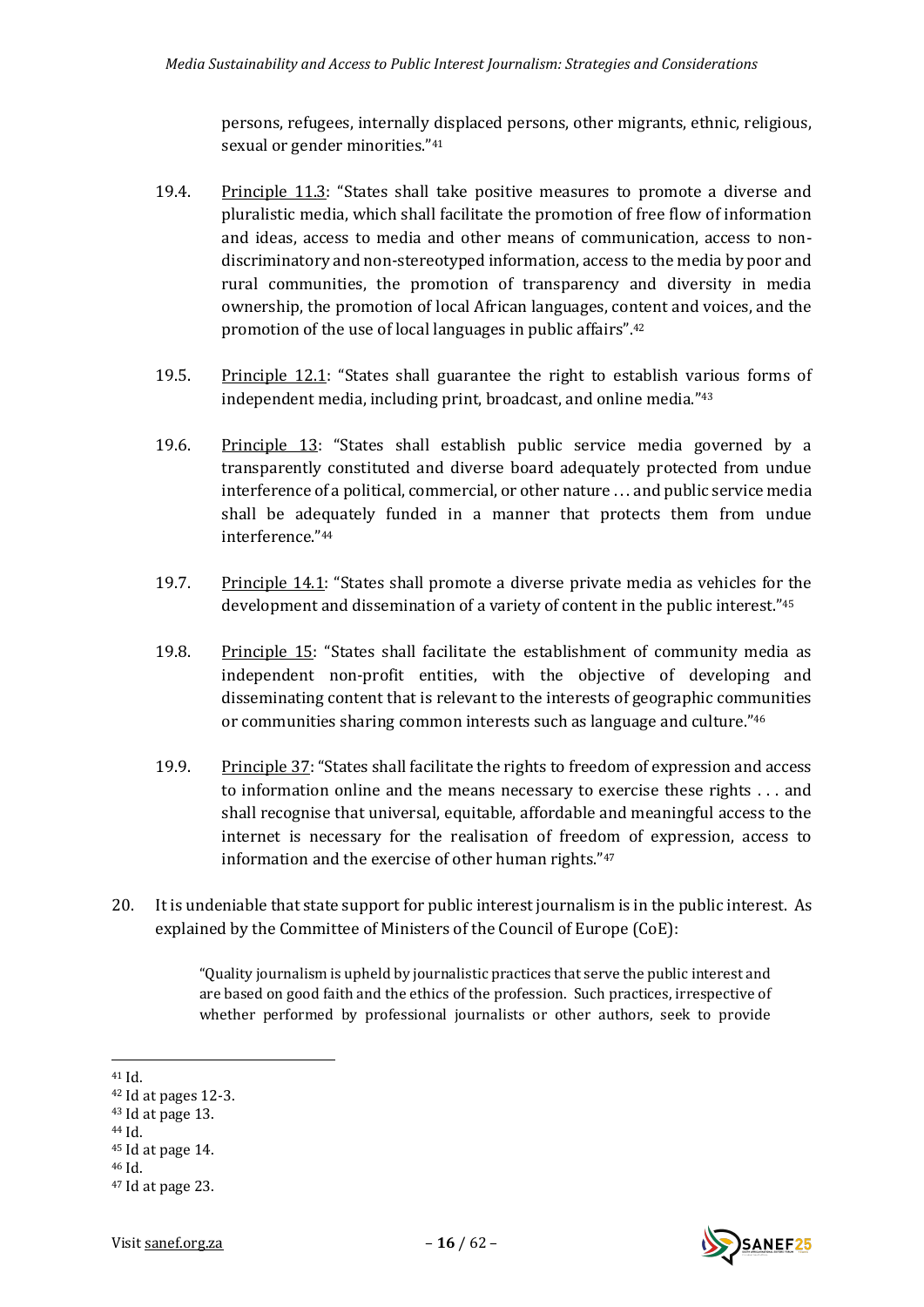<span id="page-16-0"></span>accurate and reliable information that complies with the principles of fairness, independence and transparency, public accountability, and humanity. Journalism committed to these principles should be acknowledged as a public good, so as to emphasise its key role and value for societies and to encourage a wide range of stakeholders, including member States, to join efforts in ensuring its promotion and support, also through financial means."<sup>48</sup>

21. In the South Africa context, the state is bound by its domestic, regional, and international commitments not only to refrain from interfering with the exercise of public interest journalism but also to take positive steps to support public interest journalism in the realisation of the right to freedom of expression.



<sup>48</sup> CoE, 'Declaration by the Committee of Ministers on the financial sustainability of quality journalism in the digital age', February 2019 at para 3, accessible at [https://search.coe.int/cm/pages/result\\_details.aspx?objectid=090000168092dd4d.](https://search.coe.int/cm/pages/result_details.aspx?objectid=090000168092dd4d)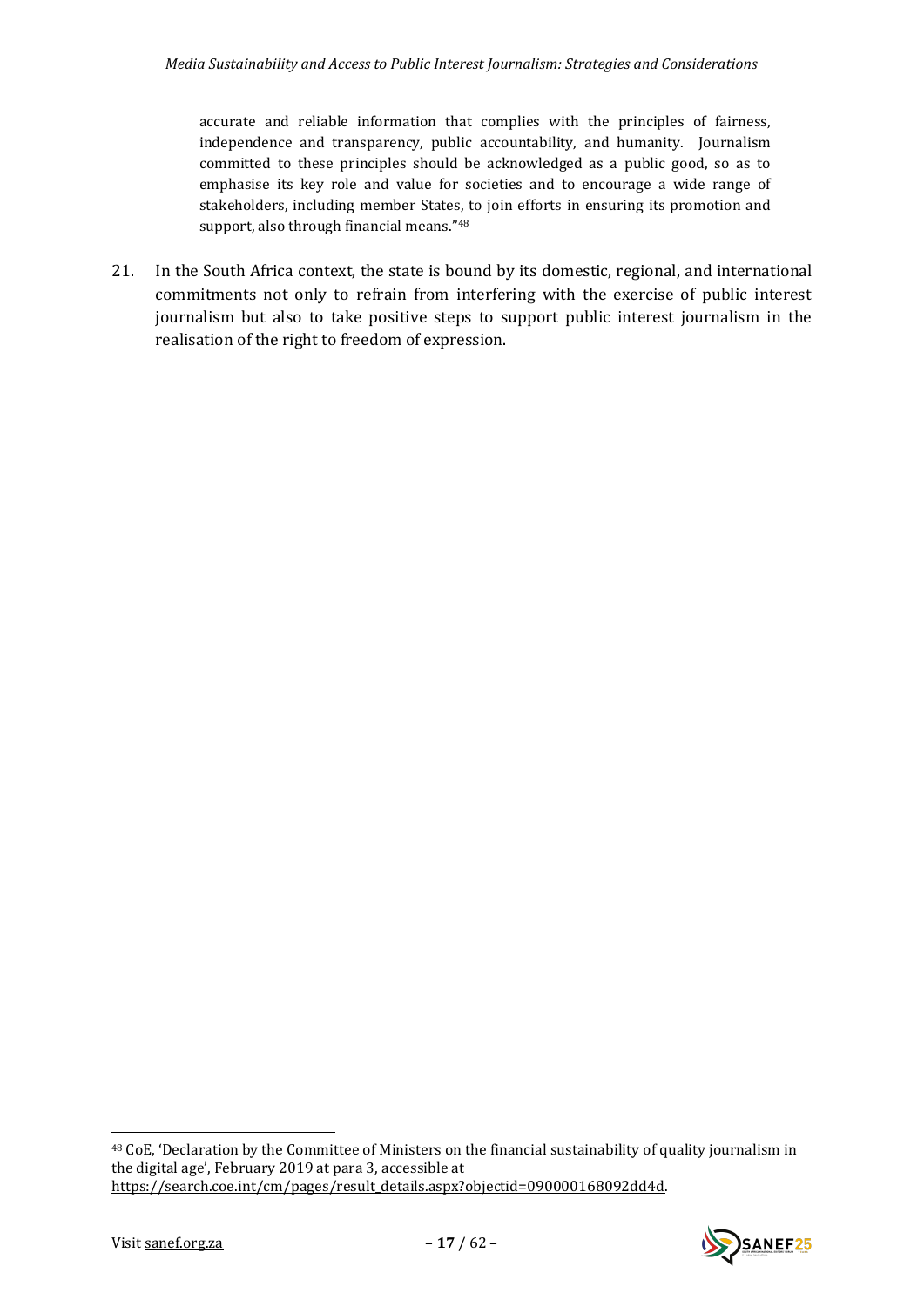## <span id="page-17-0"></span>**III. DEFINING PUBLIC INTEREST JOURNALISM**

- <span id="page-17-2"></span>22. Public interest journalism is not universally defined. As noted in the Select Committee on the Future on Public Interest Journalism Report<sup>49</sup> prepared by the Australian Senate (Australian Future of Public Interest Journalism Report), "even if there is no unanimously accepted single definition of public interest journalism, there are certain behaviours, institutions, and principles that have been commonly cited when discussing its role and importance in healthy democracies."<sup>50</sup>
- 23. Correctly, it could be considered the "antithesis of media's darker side, which includes fake news, propaganda, censorship and voyeurism",<sup>51</sup> and its role has been increasingly recognised in recent research, including the Cairncross Review and the Australian Future of Public Interest Journalism Report, to distinguish between journalism which is a necessary pre-requisite to the full exercise of the democratic function and other forms of reportage which are less relevant to enhancing democratic legitimacy. Importantly, the distinction does not suggest that one is more deserving of legal protections. However, the distinction is useful for the determination of the types of journalism which should be more readily supported by media sustainability strategies.

# <span id="page-17-1"></span>*Public interest journalism*

- 24. The Cairncross review provides a compelling distinction between "high-quality journalism" and "public interest news", suggesting that while the former is desirable, it may alone not justify specific interventions to ensure that it survives, or is available to as many people as possible.52 This argument suggests that high-quality journalism, which may include film reviews, entertainment news, travelogues, and consumer product reviews, may not be a necessary prerequisite to ensure community cohesion, the promotion of public accountability, and the enhancement of democratic legitimacy. Whereas public interest news and journalism, which places these concerns at its core, is central to the democratic function. Notably, the argument does not suggest that public interest journalism cannot be of a high-quality. Instead, it suggests that some high-quality journalism may not be in the public interest and as deserving of specific sustainability interventions, including funding.<sup>53</sup>
- 25. The Cairncross Review argues further that two areas of public interest journalism are especially important:



<sup>49</sup> Australian Senate, 'Select Committee on the Future of Public Interest Journalism Report', February 2018, accessible at

[https://www.aph.gov.au/Parliamentary\\_Business/Committees/Senate/Future\\_of\\_Public\\_Interest\\_Journal](https://www.aph.gov.au/Parliamentary_Business/Committees/Senate/Future_of_Public_Interest_Journalism/PublicInterestJournalism/Report) [ism/PublicInterestJournalism/Report.](https://www.aph.gov.au/Parliamentary_Business/Committees/Senate/Future_of_Public_Interest_Journalism/PublicInterestJournalism/Report)

<sup>50</sup> Id at para

<sup>51</sup> Andrea Carson,' Explainer: what is public interest journalism', The Conversation, accessible at [https://theconversation.com/explainer-what-is-public-interest-journalism-78996.](https://theconversation.com/explainer-what-is-public-interest-journalism-78996)

<sup>52</sup> The Cairncross Review above n [9](#page-8-1) at page 16.

<sup>53</sup> Id.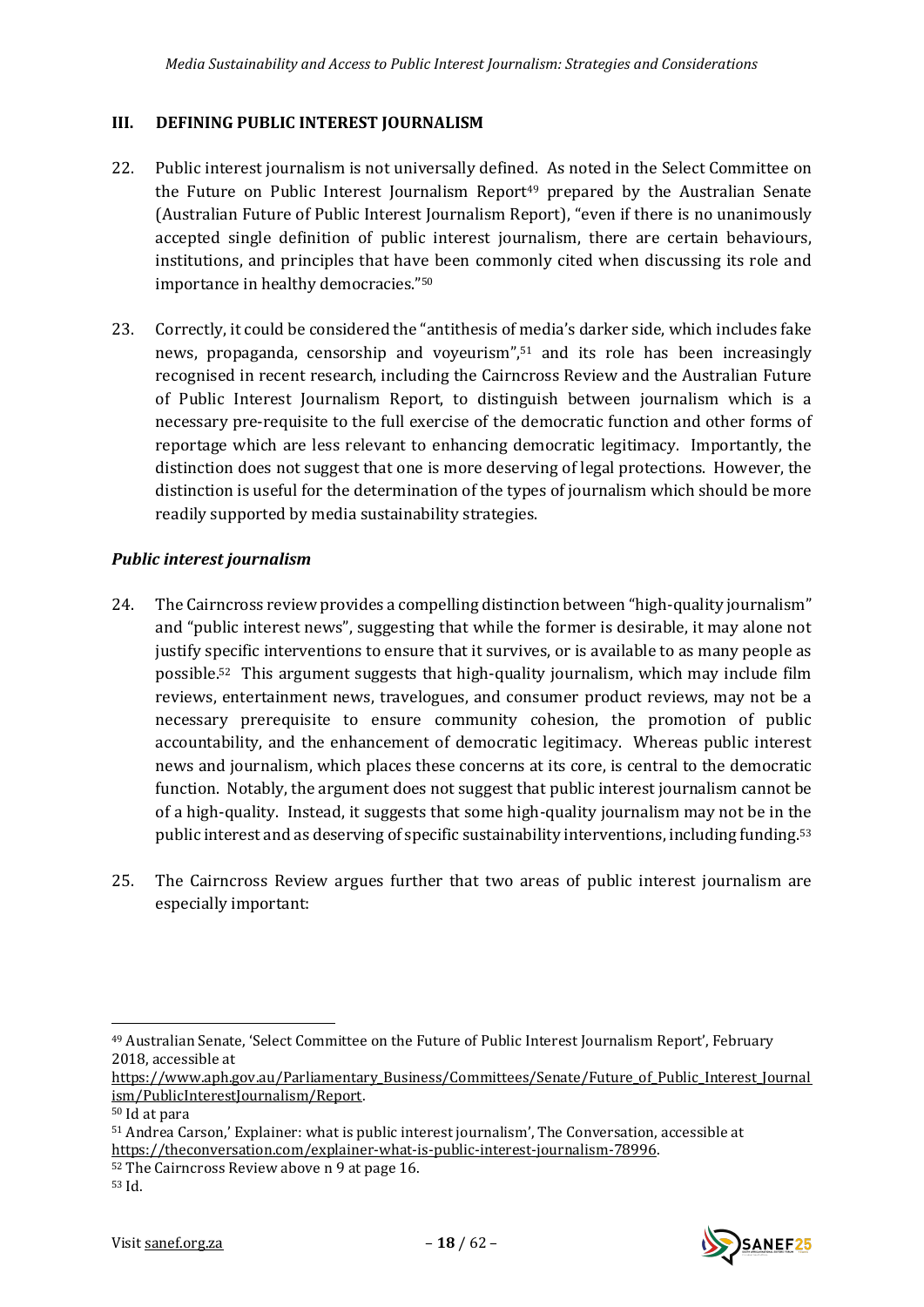- 25.1. Investigative and campaigning journalism: Such journalism particularly investigations into abuses of power in both the public and private sphere — is high-cost and high-risk. 54
- 25.2. Reporting on the daily activities of public institutions: Journalism that focuses on the machinery of government, particularly at the local level, is in "great danger" mainly because the size of local audiences is diminishing, with the resultant decrease in revenues.<sup>55</sup>
- 26. In addition to the views espoused in the Cairncross Review, the South African context may dictate additional emphasis on reporting on the daily affairs of public institutions, particularly relating to writing and gathering local stories in smaller rural towns, villages, and other underserviced areas. As a result of the digital divide in South Africa and the limited ability of public interest media organisations to consistently access and service rural areas, promoting reporting in and from these areas is important in promoting access to information and the full exercise of the democratic function across the access-to-news spectrum.
- 27. In further considering the ambit of public interest journalism, the Australian Future of Public Interest Journalism Report records a submission from the Civic Impact of Journalism Project which posits that there are a number of roles and functions that public interest journalism plays that have been "widely recognised as features of good journalistic practice for at least 70 years". These include:
	- "• to keep the public up to date with what is going on in the world;
	- to provide the public with reliable information on which they may base choices as participants in political, economic, and social life;
	- to provide a forum for the exchange of ideas and opinions;
	- to be a watchdog on those in power;
	- to help societies understand themselves;
	- to provide the material upon which members of a society can base a common conversation; (and that)
	- these functions all contribute to the working of capitalist democracies."<sup>56</sup>
- 28. In addition, the Australian Broadcasting Corporation (ABC), in its submission to the Australian Future of Public Interest Journalism process, argued that the term "public interest journalism" is used synonymously with the terms "quality journalism", "investigative journalism", and "accountability journalism".57 Importantly, the ABC noted that these terms recognise that there is a crucial difference between journalism that serves the public good, and journalism that seeks solely to entertain as—

"not all journalism is designed to provide a community benefit. Certainly, it is commonly understood that what is in the public interest does not always correlate with



<sup>54</sup> Id at page 17.

<sup>55</sup> Id.

<sup>56</sup> Australian Future of Public Interest Journalism Report above [n 49](#page-17-2) at para 1.9.

<sup>57</sup> Id at para 1.11.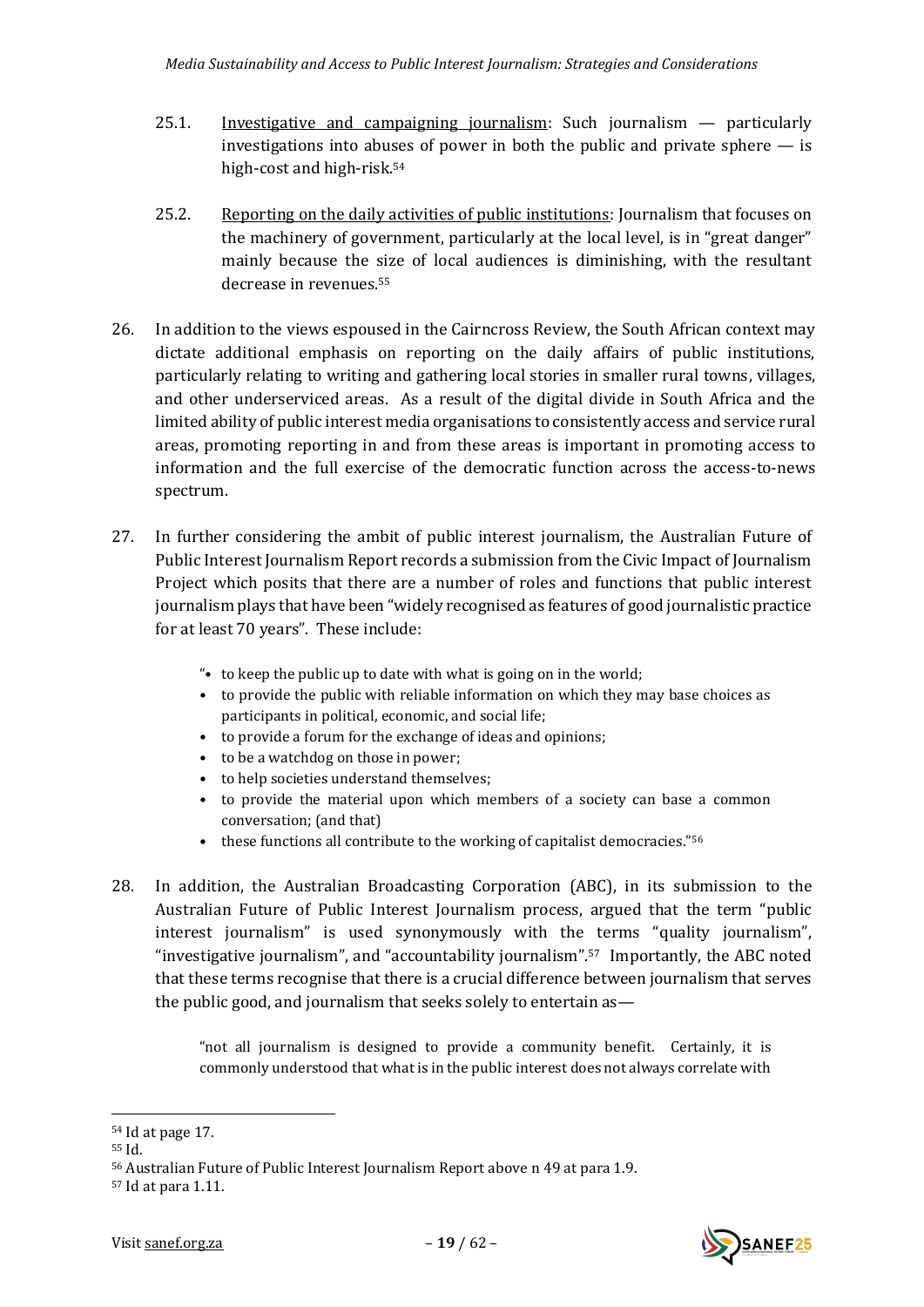that in which the public is interested. Defining the public interest can be challenging, much less determining the best means of its delivery."<sup>58</sup>

29. Based on the above, a working definition of public interest journalism which may be adopted by SANEF and which may be useful in furthering discussions on media sustainability strategies could read as follows:

> **"Public interest journalism refers to journalistic activity that is central to the democratic function and the protection and promotion of the South African Constitution, including investigative journalism, reporting on the daily affairs of public institutions, and local journalism focused on the generation of public interest stories in towns and villages and underserviced rural areas."**

## <span id="page-19-0"></span>*Journalism as a public good*

- 30. Allied to the notion of public interest journalism is the notion of journalism as a public good. The Independent Panel Report notes the need to underline the recognition that "news in a democracy is a public good",<sup>59</sup> and  $-$  as noted in section II of this report  $-$  journalism, in general, is correctly acknowledged as deserving of constitutional and international law protections.
- 31. However, is all journalism a public good? Or is it just public interest journalism that is a public good? For example, relying on previous examples, it is arguable that travelogues and entertainment news — which both constitute journalism — are not as important to the democratic function as investigative journalism and daily court reporting and therefore may not be expressly considered as a "public good" as deserving of support through sustainability strategies. This is not to say that such reportage is not constitutionally protected but, simply, that is it not as important to the public good. Resultantly, it may be useful to further consider the nexus between public interest journalism and journalism as a public good, should they be distinct.

## <span id="page-19-1"></span>*Public service journalism*

32. For the sake of completeness, public service journalism is, on occasion, referred to alongside public interest journalism and journalism as a public good and, equally, its definition remains elusive. <sup>60</sup> However, it is also arguable that public service journalism can be easily distinguished from the two former concepts: it is journalism practiced at a public service broadcaster in service to the public and funded, predominately, by the public purse. However, as with "high-quality journalism", it may be in the public interest, and it may also be of high-quality. Key distinguishing factors may be ownership and funding. Public interest journalism may be published and funded by both the private and public sector



<sup>58</sup> Id.

<sup>59</sup> Independent Panel Report above [n 12](#page-9-2) at page 17.

<sup>60</sup> See, for example, Jackie Harrison, 'Public Service Journalism', Oxford Research Encyclopaedias, 26 March 2019. accessible at

[https://oxfordre.com/communication/view/10.1093/acrefore/9780190228613.001.0001/acrefore-](https://oxfordre.com/communication/view/10.1093/acrefore/9780190228613.001.0001/acrefore-9780190228613-e-867)[9780190228613-e-867.](https://oxfordre.com/communication/view/10.1093/acrefore/9780190228613.001.0001/acrefore-9780190228613-e-867)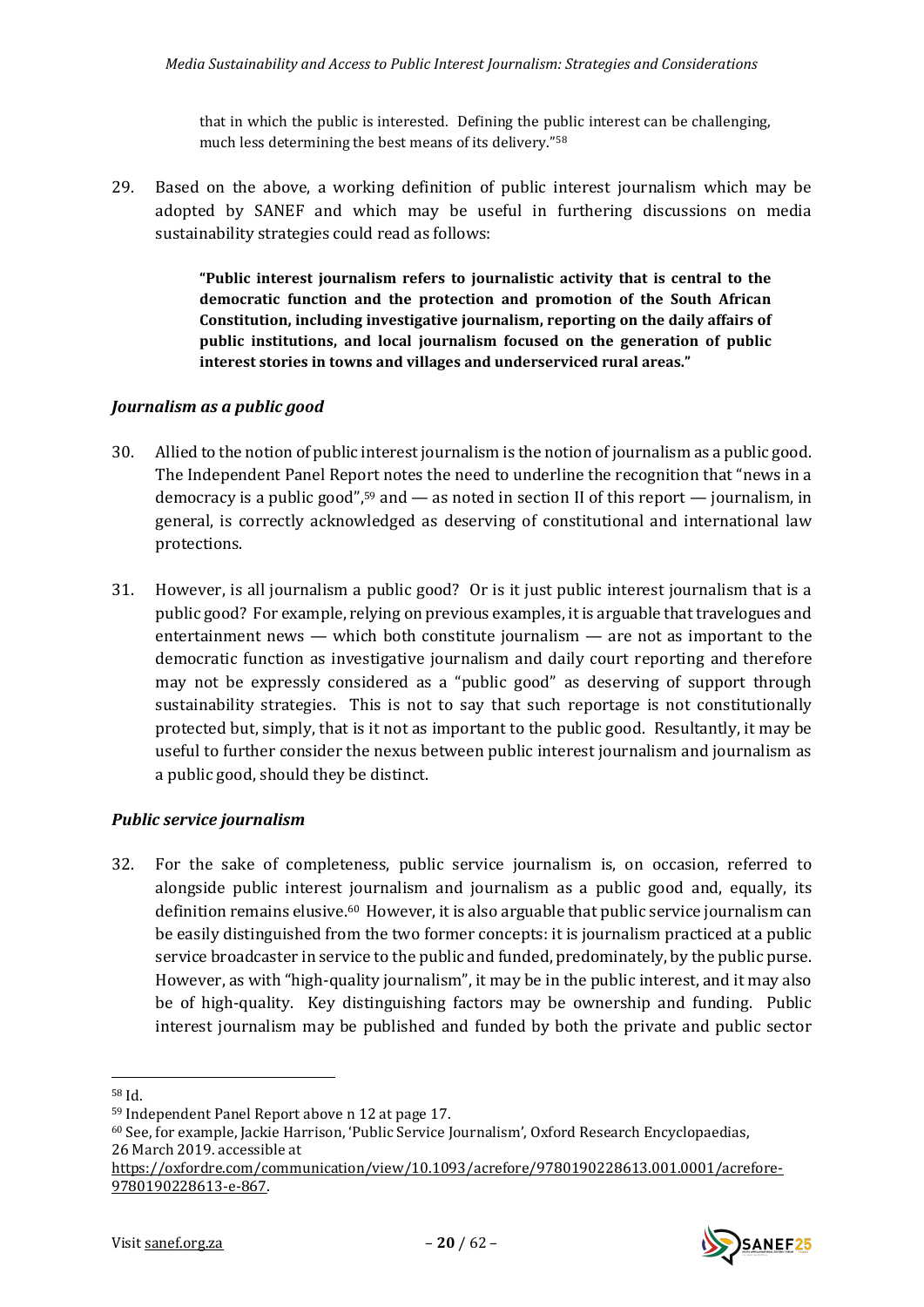whereas public service journalism may fall squarely within a state-owned PSB and may be largely state-funded.

33. While acknowledging that press freedom is constitutionally protected, distinguishing between public interest journalism, journalism as a public good, public service journalism, and journalism which focuses more on entertainment and consumer product reviews i.e., journalism which may not be in the public interest but in which the public may be interested — may be a useful point of departure in the initial design of media sustainability strategies and reflections on whether certain forms of journalism, such as investigative journalism and reporting of the daily affairs of public institutions, warrant enhanced support and funding, at least in the short- to medium-terms.

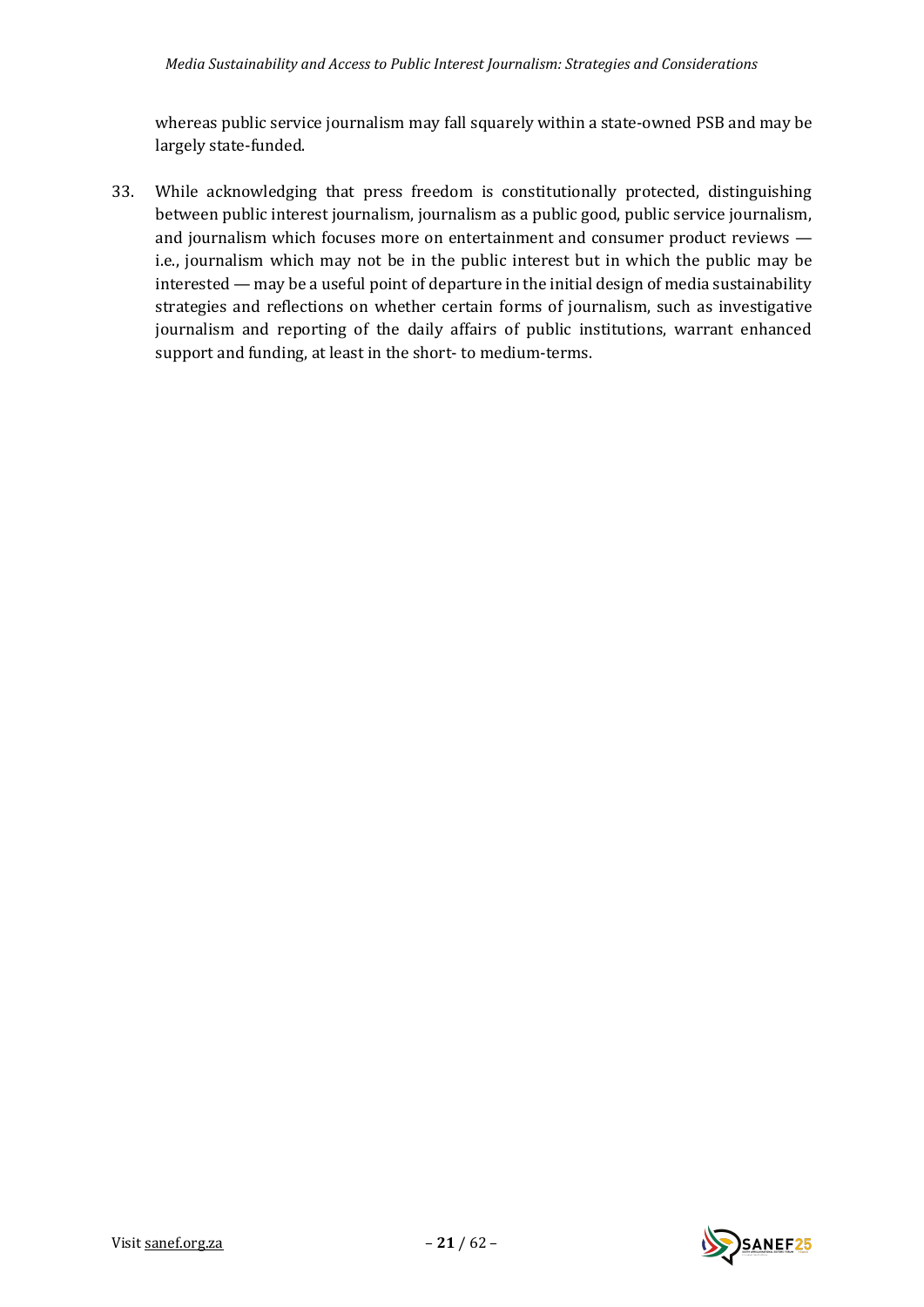## <span id="page-21-0"></span>**IV. MEDIA SUSTAINABILITY STRATEGIES**

34. It cannot be gainsaid that there is an urgent need to develop strategies to achieve media sustainability and realise universal access to public interest journalism for all persons in South Africa. However, selecting which strategies should be used, and the extent of their application, warrants widespread public participation. What follows is a series of policy *options* to promote media sustainability drawn from local, foreign, and international comparative practices and examples for further deliberation and debate.

## <span id="page-21-1"></span>**A. Media Sustainability Fund (MSF)**

#### <span id="page-21-2"></span>*Overview*

35. Ensuring media sustainability requires media organisations to have appropriate funding to meet their mandate effectively and responsively, as well as to serve as a safeguard against undue interference. As noted in the Independent Panel Report:<sup>61</sup>

> "Transformation of the South African media has been haphazard and incomplete: the nation's majority population remains severely underrepresented in media ownership and control, in the voices and languages heard on media platforms, and also in the capacity to access those platforms as news consumers. Ownership is even more concentrated; publications have closed; adaption to the imperative for change has been slow and half-hearted. The fragmentation of South African society is mirrored in social media driven media fragmentation and exacerbated by the real circumstances – and the miasma of rumours – created by state capture.

> All this is occurring in a global and national situation of severe financial constraints on the media. The worldwide shrinkage of print media and adspend on all platforms except online is reinforced by a national economy whose already parlous state has been worsened by Covid-19. The Boards of media organisations are increasingly commercialised, with news outlets treated as merely another investment vehicle at the mercy of shareholder demand for profits. This impels management involvement, and sometimes interference, in decisions about programming, staffing and content.

> Demand for more and faster newsroom output from fewer resources – including fewer, less experienced journalists and sub-editors, and the absence or reduction of time for subeditorial scrutiny and editorial vigilance – makes slippages in standards almost inevitable. The pressure to produce an ever-increasing quota of stories per work period has meant shortcuts necessarily occur, limiting care and attention to detail in research, interviewing, corroborative and fact checks and writing and rewriting."

36. These challenges are not unique to South Africa. Around the world there are growing efforts to secure funding to support public interest journalism. For instance, in February 2019, the CoE published a declaration reiterating member states' commitment to ensure stable, sustainable, transparent, and adequate funding for "public service media" in line

<sup>61</sup> Independent Panel Report above [n 12](#page-9-2) at page 3.



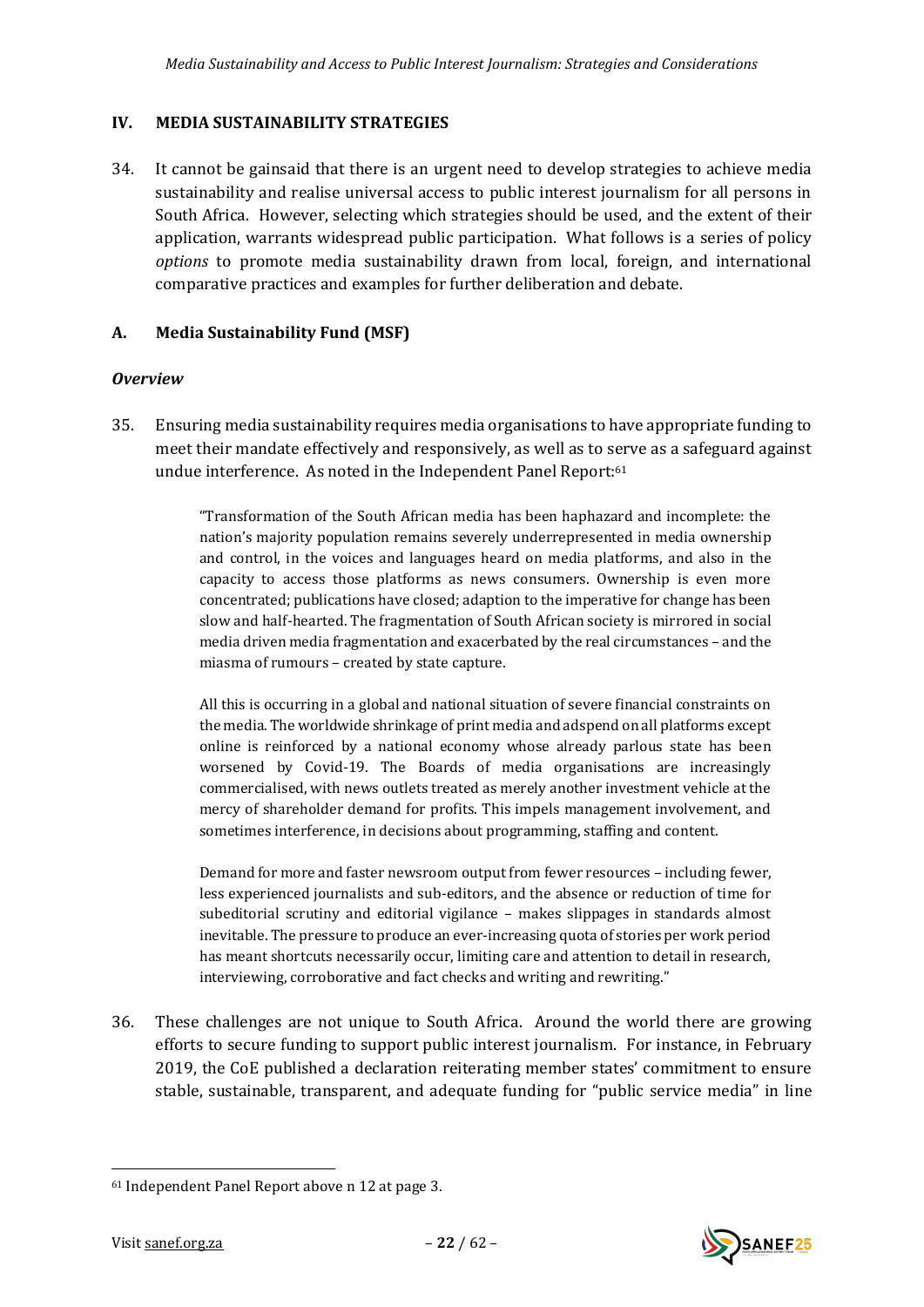with the principles and standards of the CoE, and encouraged member states to include a variety of measures in their media regulatory and policy frameworks, including:<sup>62</sup>

- 36.1. "A beneficial tax regime for the production and distribution of journalistic content." 63
- 36.2. "Financial support schemes for media sectors besides public service media, in particular for regional, local, hyperlocal, and not-for-profit community media, with accompanying safeguards for their independent administration and oversight and for equitable and non-discriminatory distribution of such support in line with the principles of transparency and accountability and with the standards of the CoE." 64
- 36.3. "Media and journalism development measures financed through a variety of funding schemes including by private-public partnerships and aimed at (i) supporting investigative journalism, including cross-border journalism, and innovative journalistic projects; (ii) developing viable business models for hyperlocal journalism and freelance journalists; (iii) supporting the transition of printed publications to the digital environment;(iv) building a digital presence for small, particularly local media outlets; (v) developing journalistic skills and training and media literacy programmes for newsrooms; (vi) strengthening journalistic ethics and principles such as fact-checking or reflecting a plurality of views present in society; (vii) encouraging and promoting careers in journalism; (viii) developing business skills of media practitioners adapted to the digital economy, including skills for audience measurement and analysis; and (ix) supporting the development of new technologies for newsrooms, as well as funding and increased capacity building for the use of the existing technologies, based on the needs of individual newsrooms and those of their audiences." 65
- 36.4. "The possibility for media outlets to operate as not-for-profit organisations and be able to receive donations from local, national, and international philanthropic programmes." 66

# <span id="page-22-0"></span>*Mission of the fund*

37. One of the priority media sustainability strategies for SANEF is the establishment of a media sustainability fund (MSF). The mission of the MSF  $-$  which may include what is referred to as a local content fund in the Independent Panel Report $67 - 1$  is to support the development, sustainability, and independence of public interest media organisations, in pursuance of the right to freedom of expression and democratic principles. Practically, this may include:



<sup>62</sup> CoE above n [48](#page-16-0) at para 12.

<sup>63</sup> Id.

<sup>64</sup> Id.

<sup>65</sup> Id.

<sup>66</sup> Id.

<sup>67</sup> Independent Panel Report above [n 12](#page-9-2) at page 18.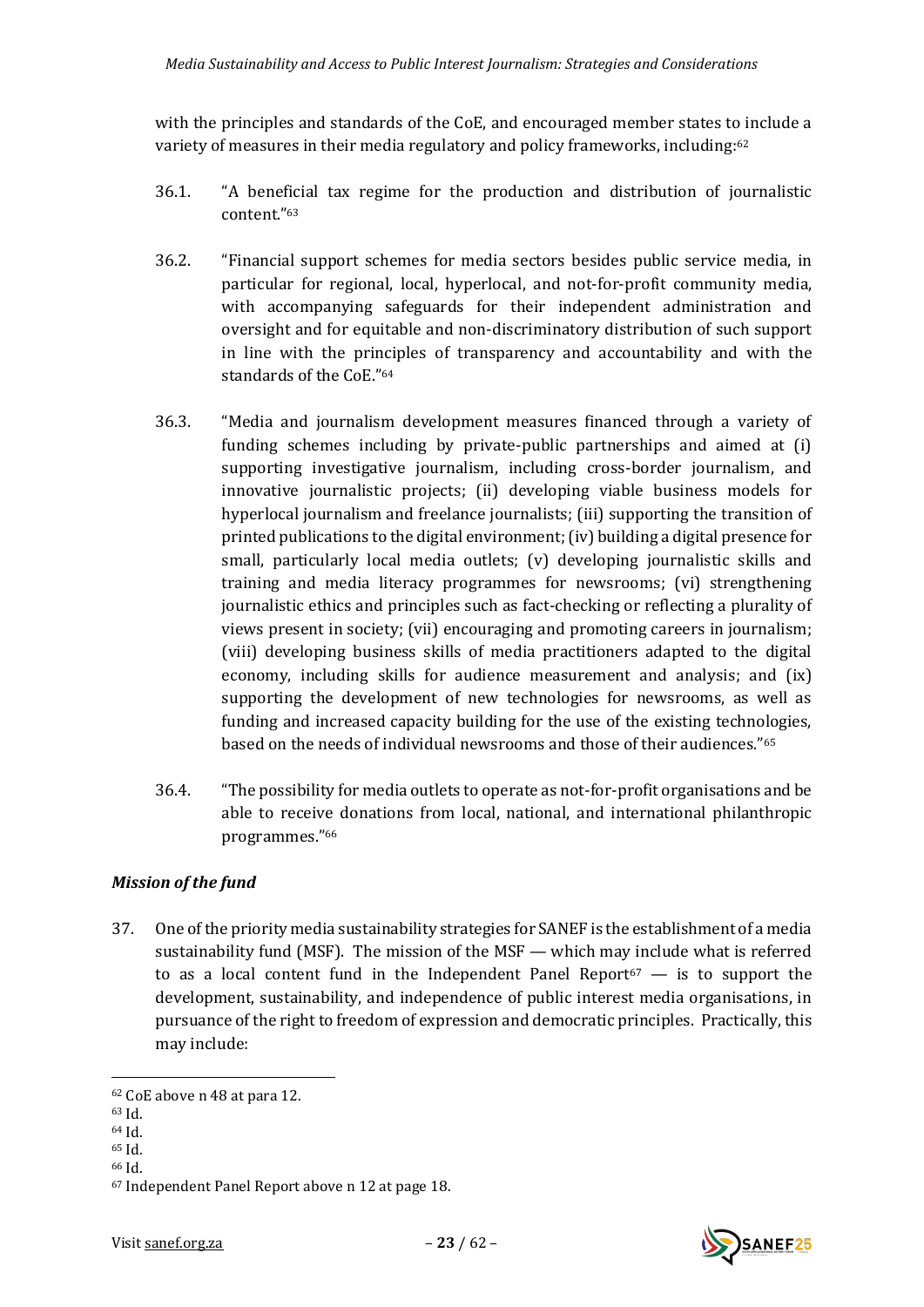- 37.1. Supporting the operations of media organisations through the making of grants and loans, and the provision of personnel and consulting services.
- 37.2. Promoting training by funding free or subsidised training programmes for young journalists, providing scholarships to journalism students, funding internships or fellowships so journalists new to the profession can get experience in newsrooms, and developing vacation work programmes with universities, etc.
- 37.3. Strengthening the mandate of media regulatory bodies, such as the Press Council of South Africa (PCSA) and the Broadcasting Complaints Commission of South Africa (BCCSA), by advocating for greater powers of enforcement and the provision of additional funding.
- 38. By centralising how the public and private sector can support public interest journalism, such a fund could galvanise this support and release new resources to qualifying entities.

# <span id="page-23-0"></span>*Eligibility criteria*

- 39. There are a number of different criteria that may be applied by the decision-makers responsible for the allocation of resources from the MSF. For purposes of discussion, these may be divided into mandatory and discretionary criteria. (For ease of reference, a comprehensive questionnaire prepared by the Journalism Trust Initiative of the European Committee or Standardisation<sup>68</sup> (CEN) can be found [here.](file:///E:/Users/izakm/Downloads/CEN%20Workshop%20Agreement,%20‘Journalism%20Trust%20Initiative%20–%20CWA%2017493’,%20December%202019,%20accessible%20at%20https:/rsf.org/sites/default/files/cwa17493_0.pdf) It provides guidance on the structure of a potential questionnaire for MSF applicants.)
- 40. The *mandatory criteria* that may be applied may include:
	- 40.1. Local presence: The applicant may need to have a registered local presence (for example, be registered with the Companies and Intellectual Property Commission (CIPC) or as a civil society organisation (CSO) with the Department of Social Development) and have members of the public in South Africa as the target audience.
	- 40.2. Independence: The applicant should be independent of vested interests, including political, corporate, or criminal interests. This should be verifiable with reference to objective sources of information about the applicant.
	- 40.3. Code of ethics: The applicant may need to subscribe to a code of ethics that provides adequate safeguards for appropriate journalistic standards and be in good standing with the relevant body responsible for the enforcement of the code of ethics.

<sup>68</sup> CEN Workshop Agreement, 'Journalism Trust Initiative – CWA 17493', December 2019, accessible at [https://rsf.org/sites/default/files/cwa17493\\_0.pdf](https://rsf.org/sites/default/files/cwa17493_0.pdf) at page 24.

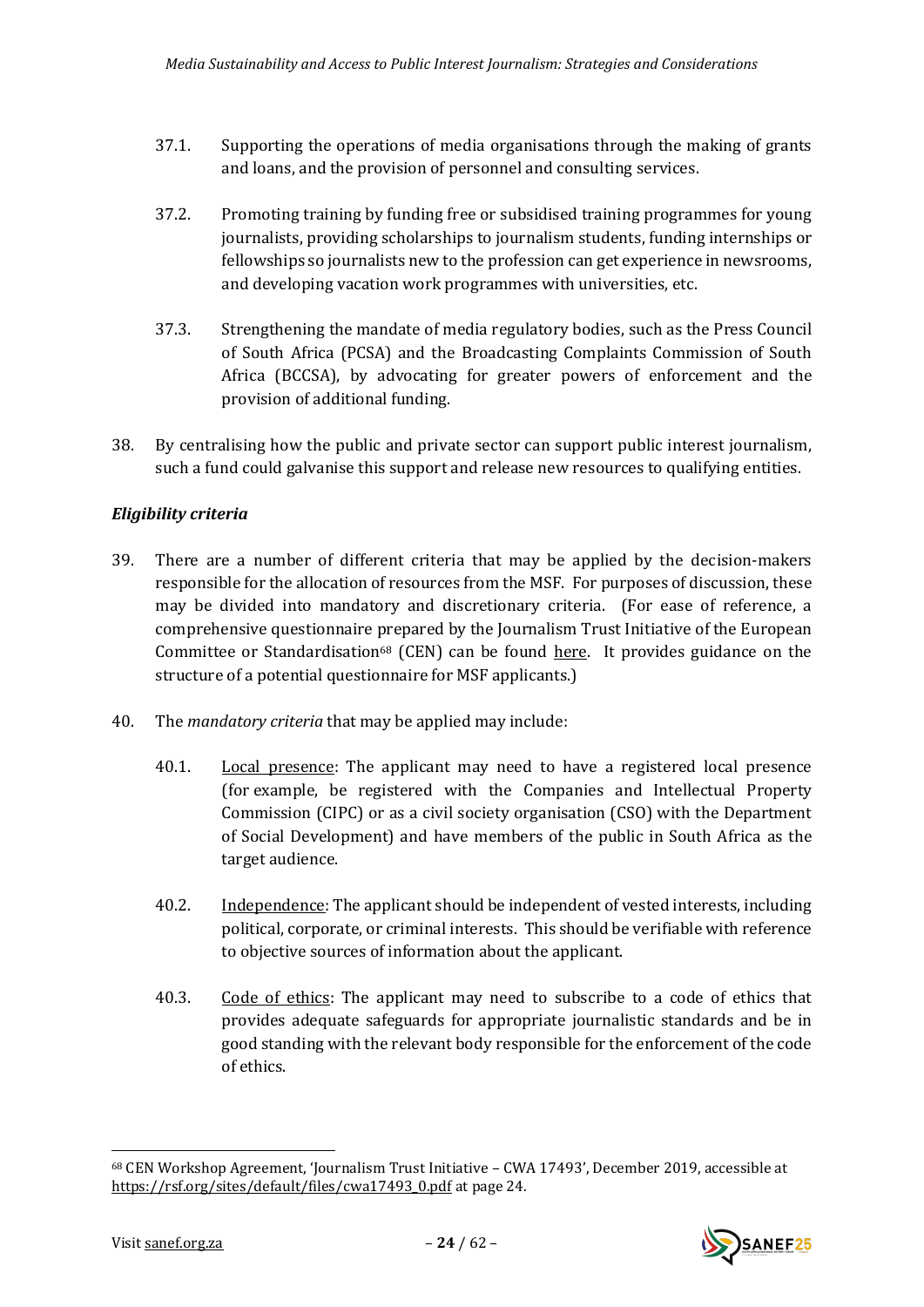- 40.4. Public interest: The work of the applicant should be to pursue "public interest journalism". In this regard, funding may be allocated for two purposes:
	- 40.4.1. *General support funding*: which supports media organisations at a "core" level and is used in line with their operational requirements. General support funding should be the preferred type of funding, aimed at sustaining the operational requirements of media organisations, without a need to assess the subjects of reportage of the organisation.
	- 40.4.2. *Project-specifi*c *funding*: which supports a specific project, such as the establishment of a new desk, but does not consider a particular target of reportage. Project-specific funding should be granted in the exception and should not be based on complex reporting mechanisms or requirements.
- 40.5. Diversity: The applicant must have a demonstrable interest in promoting media diversity — including language diversity and strategies to ensure equitable coverage of communities in rural areas — and reducing the digital divide.
- 40.6. Financial need: The applicant must have a demonstrable financial need for the funds, which are to be used for activities regarding public interest journalism.
- 40.7. Disclosures of information: The applicant must demonstrate an open and transparent approach to funding and management, including through disclosing shareholders, annual financial statements, and alternative sources of funding. Determinations in this regard should be based on objective criteria.
- 41. The *discretionary criteria* that may be applied may include:
	- 41.1. Commitment to transformation: The applicant's commitment to transformation through its structures and activities, including regarding its B-BBEE status, should be a relevant consideration based on objective criteria.
	- 41.2. Alternative sources of funding: The ability of the applicant to secure alternative sources of funding should be considered to ascertain the prioritisation of applicants.

# <span id="page-24-0"></span>*Sources of funding*

- 42. The MSF may seek to secure funds from a range of different sources in the public and private sector to better insulate itself from undue influence, including for example:
	- 42.1. A dedicated allocation from the state budget.
	- 42.2. Fees paid by broadcasters to Universal Service and Access Agency of South Africa (USAASA).

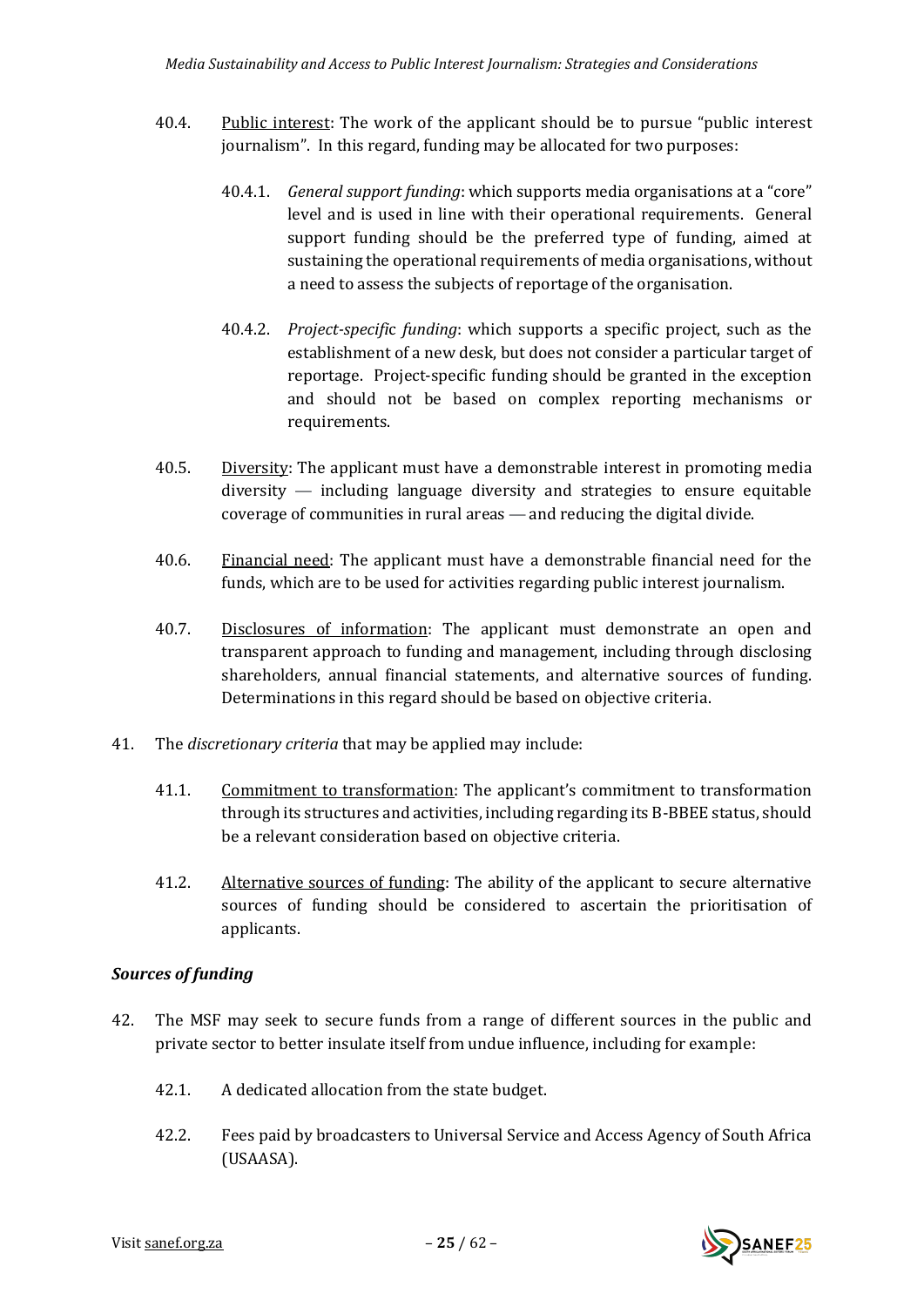- 42.3. Taxes or licence fees collected from social media platforms (as part of the measures contemplated in the Department of Communications and Digital Technologies (DCDT) Draft White Paper on Audio and Audio-visual Content Services Policy Framework).
- 42.4. Contributions from individuals or private corporations.<sup>69</sup>
- 42.5. Donations from philanthropic organisations.
- 43. It is imperative that the sources of funding should not influence the determinations made by the MSF itself, and every precaution will need to be taken to ensure that the fund is insulated from undue interference. Importantly, the MSF should consider focusing on introducing new sources of funding into the media sustainability system as opposed to centralising funding from existing sources, save that it may incorporate inefficient current state funding streams and new individual and corporate donations could be channelled through it to shield recipients from donor pressure or undue influence. 70

## <span id="page-25-0"></span>*Structure and oversight*

- 44. In terms of the structure of the MSF, guidance may be drawn from, among others:
	- 44.1. SANEF's Media Relief Fund for journalists who lost their livelihoods as a result of COVID-19.71 In this regard, the Social Justice Initiative served as the fiscal host for the fund, and played an oversight role to ensure that all funds were fairly and transparently distributed. Furthermore, the adjudication was conducted by an independent panel of media stalwarts, who were responsible for the decision-making.
	- 44.2. The International Fund for Public Interest Media, which is to be governed by an expert board whose decisions will be informed by a larger, representative advisory council.72 As noted in the feasibility study, the governance structure is guided by the following principles:
		- 44.2.1. Gender diversity will be essential with an equal number of women and men on the board (or as close to it as possible given that the total number of board members will be an odd number.



 $69$  Similar to the sustainability strategies detailed in Section IV-D below, the MSF could register as a Public Benefit Organisation with the South African Revenue Service and apply for a certificate in terms of section 18A of the Income Tax Act 58 of 1962 to enable tax deductions on donations from eligible individuals and donors.

<sup>70</sup> See, for example, the Multi-Party Democracy Fund established in terms of section 3 of the Political Party Funding Act 6 of 2018.

<sup>71</sup> SANEF, 'SANEF relief fund for journalists', July 2020, accessible at

[https://sanef.org.za/programmes/sustainability-media-relief-fund/.](https://sanef.org.za/programmes/sustainability-media-relief-fund/)

<sup>72</sup> James Deane below n [173.](#page-61-1)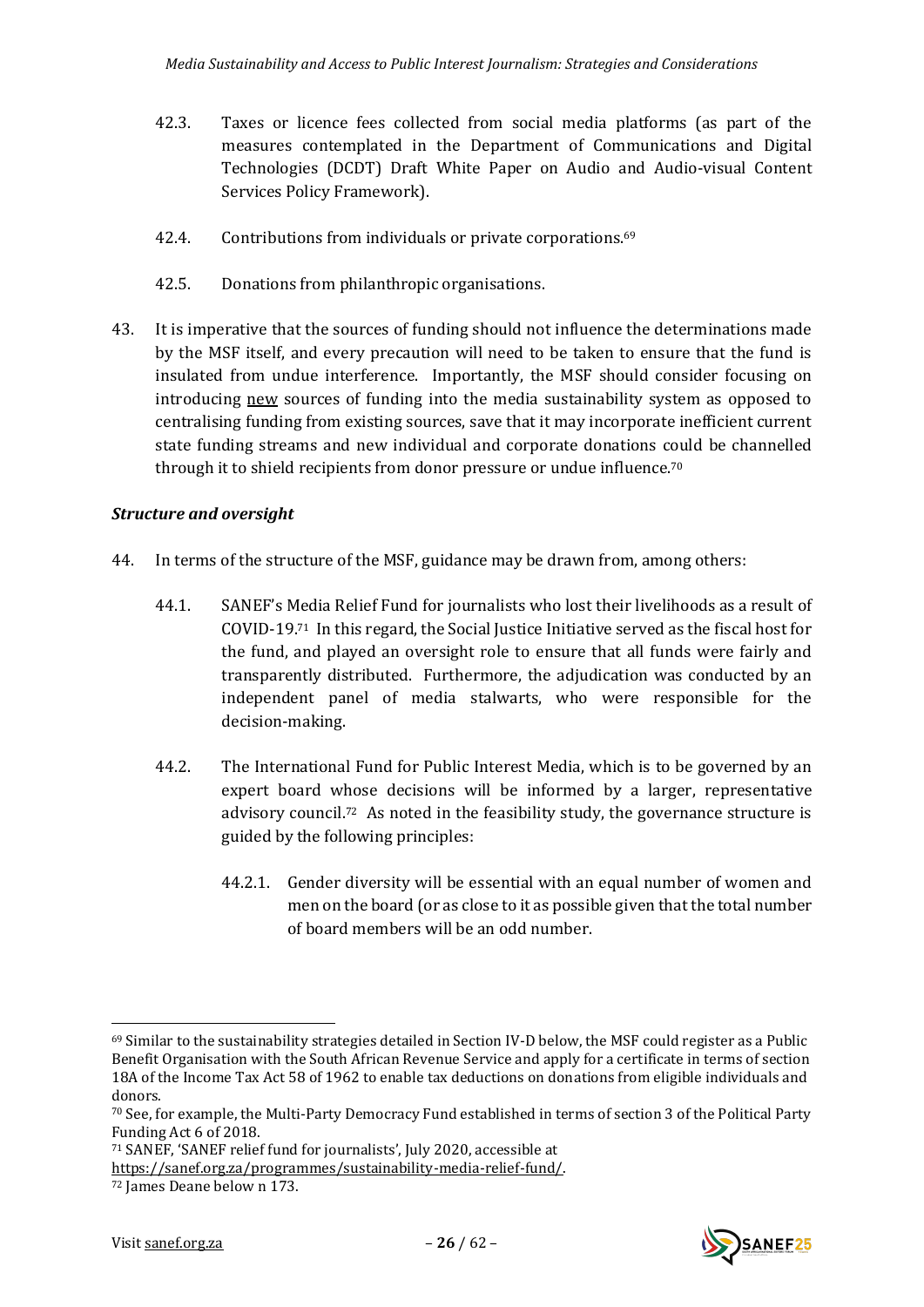- 44.2.2. Spending priorities are typically determined by the board, not by donors. As well as representing good practice, this principle means that those who support the fund cannot be accused of using their funding to interfere with the internal affairs of those to whom the funding is focused.
- 44.2.3. Board membership should comprise those best qualified and in the best position to govern a fund of this kind. People will be appointed therefore based on their expertise and credibility, not necessarily on their organisational affiliation.
- 44.2.4. Governments, representatives of political parties or interests or similar affiliation should not be represented on the board.
- 45. In structuring the MSF, it is important to consider the history of institutions in South Africa and their potential for greater political contestation, social fragmentation, and capture, compared to more established democracies. As a result, eligibility criteria and oversight of the MSF may need to be based primarily on mandatory and objective criteria, thus limiting discretion and the need for value-based decisions. This, in turn, is better suited to promoting press freedom in line with South Africa's constitutional imperatives and international law commitments. Importantly, media owners should be engaged in discussions on the establishment and oversight of the MSF, particularly in relation to sources of funding and how best the MSF may be shielded from undue influence.

## <span id="page-26-0"></span>*The MSF and the MDDA*

- 46. The Media Development and Diversity Agency (MDDA), which is established in terms of the Media Development and Diversity Agency Act 14 of 2002 (MDDA Act), is a schedule 3A public entity in terms of the Public Finance Management Act 1 of 1999 which is mandated to "promote development and diversity in the South Africa media".73 In particular, the MDDA is mandated to, among others:
	- 46.1. Encourage ownership and control of, and access to, media by historically disadvantaged communities, as well as historically diminished indigenous language and cultural communities.<sup>74</sup>
	- 46.2. Encourage the development of human resources and training, and capacity building, within the media industry, especially amongst historically disadvantaged groups.<sup>75</sup>
	- 46.3. Encourage the channelling of resources to the community media and small commercial media sectors.<sup>76</sup>



<sup>73</sup> Section 3 of the MDDA Act.

<sup>74</sup> Id at section 3(b)(i).

<sup>75</sup> Id at section 3(b)(ii).

<sup>76</sup> Id at section 3(b)(iii).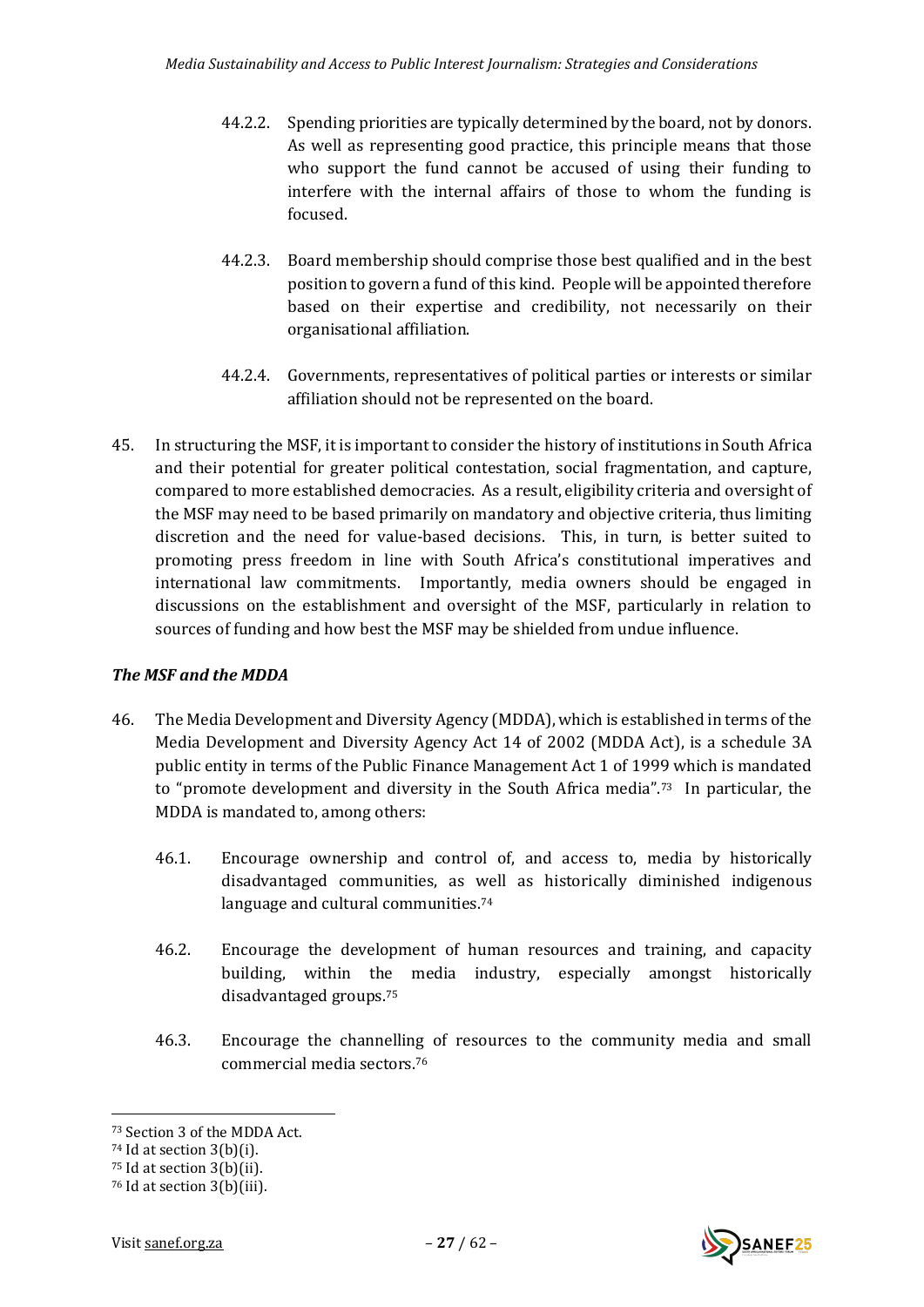- 47. Notably, the MDDA "is independent and must be impartial and exercise its powers and perform its duties without fear, favour, prejudice, and with any political or commercial interference."<sup>77</sup> In addition, it "must not interfere in the editorial content of the media".<sup>78</sup> In terms of funding, section 15 of the MDDA Act provides for the following sources of funding: (1) money appropriated by Parliament; (2) money received in terms of private-sector agreements; (3) domestic and foreign grants; and (4) interest derived from any investments. Practically, in its most recent Annual Performance Plan,<sup>79</sup> the MDDA notes that following a 2017 situation analysis, "the MDDA's budget is restrictive in that the organisation receives just under half the amount required if it was to service all proposals that it receives".<sup>80</sup> It notes further that "financial support through grant funding initiatives is anticipated to be R133 million over the medium term, in support of around 120 projects.<sup>81</sup>
- 48. In terms of reflections on practical experiences with the MDDA, the Independent Panel Report notes:

"Informants generally told the Panel that the MDDA has had a chequered history and had not been particularly effective. It was suggested by some that this was because of political complications: it was said that "the MDDA is riven with political battles" and that political contacts were needed to obtain assistance from them.<sup>82</sup>

Others took the view that the MDDA had competency problems in many respects. "Huge inefficiencies" were mentioned where a one-year grant would take two or three years to process.<sup>83</sup>

Obvious areas in which there was criticism were business management; financial acumen; sustainability, and planning. It was also suggested that the MDDA lacked imagination, enthusiasm, or energy. These criticisms were linked by informants to allegations of corruption, favouritism, political bias or connections. Obviously, all this has important ethical implications." 84

49. In addition to the concerns raised in the Independent Panel Report, the MSF and MDDA are distinct, primarily as the MDDA's primary focus is on community media, whereas the MSF is concerned with the sustainability of public interest journalism, a broader category. In addition, the MSF is dissimilar to the MDDA in that it not only seeks to fund public interest journalism but also to promote and strengthen media regulatory bodies to ensure credible and ethical journalistic practices in South Africa. However, it may be that the MSF and MDDA can mutually support one another through shared initiatives and capacity building. Further key distinctions between the MSF and the MDDA include:



 $77$  Id at section 2(4).

<sup>78</sup> Id at section 2(5).

<sup>79</sup> MDDA, 'Annual Performance Plan: 201920-2021-22', accessible at

https://static.pmg.org.za/MDDA\_2019-20\_Annual\_Performance\_Plan.pdf

<sup>80</sup> Id at page 9.

<sup>81</sup> Id at page19.

<sup>82</sup> Independent Panel Report above [n 12](#page-9-2) at page 123.

<sup>83</sup> Id.

<sup>84</sup> Id.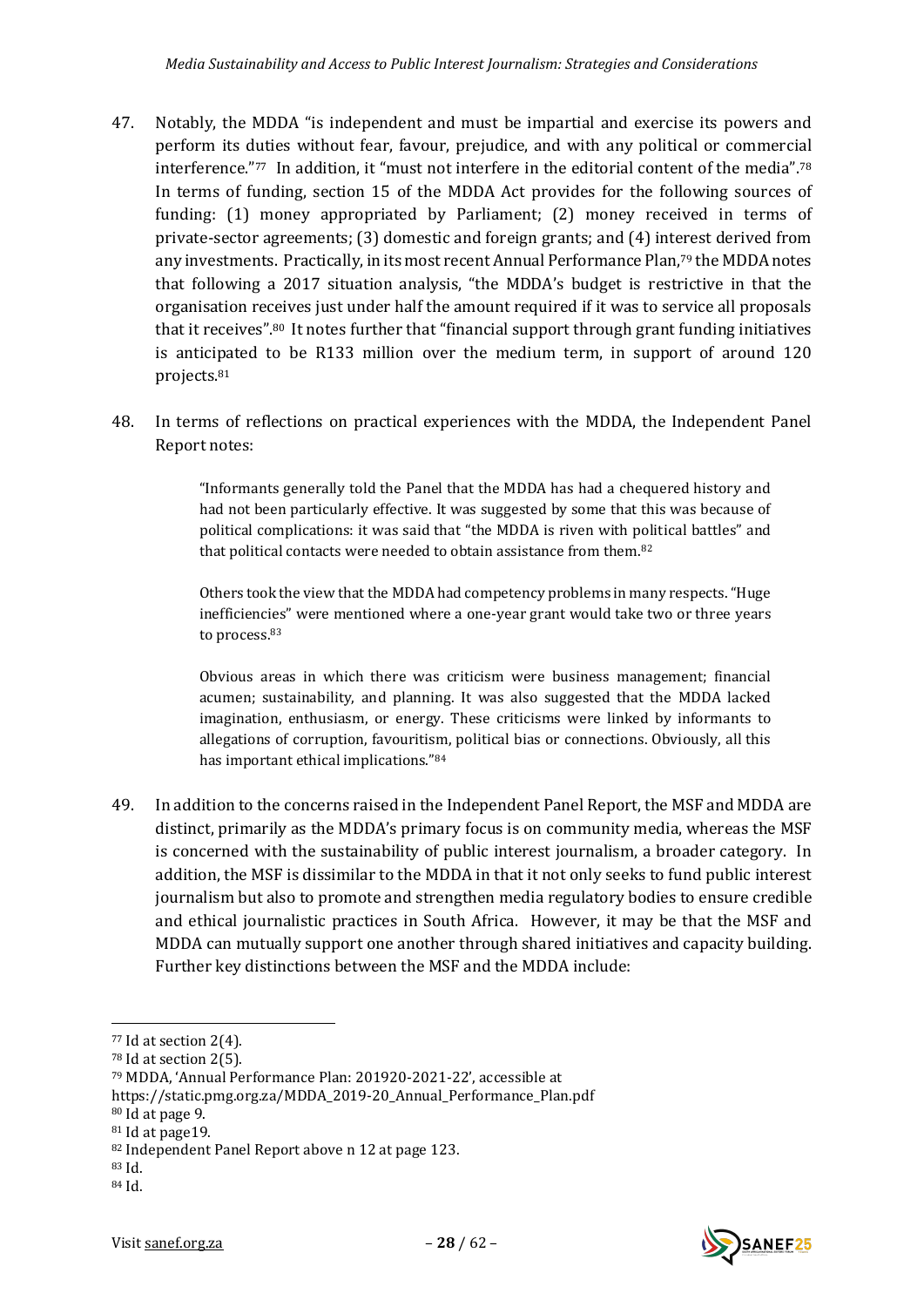- 49.1. The MSF will be independent of state oversight but may receive a dedicated allocation from the state budget, alongside multiple other actors.
- 49.2. The MSF may be better placed to assist public interest media organisations to recover from the devastating effects of the COVID-19 pandemic.
- 49.3. By design, the MSF will rely on multiple income and revenue streams, thus ensuring media sustainability over the medium- to long-term.

|    | <b>RECOMMENDATIONS</b>                                                                                                                                                                                                                                                                                                                                                                                                                                                                                                                                         |
|----|----------------------------------------------------------------------------------------------------------------------------------------------------------------------------------------------------------------------------------------------------------------------------------------------------------------------------------------------------------------------------------------------------------------------------------------------------------------------------------------------------------------------------------------------------------------|
| A1 | The establishment of an MSF — which is independent of the MDDA and state oversight<br>and control — to support, promote, and strengthen public interest media organisations<br>in South Arica should be considered.                                                                                                                                                                                                                                                                                                                                            |
| A2 | The criteria used to determine the beneficiaries of the funding distributed by the MSF<br>should be mandatory and objective $-$ with limited discretion, if any $-$ to insulate the<br>MSF from political pressure and undue influence.                                                                                                                                                                                                                                                                                                                        |
| A3 | With reference to the Multi-Party Democracy Fund established in terms of section 3 of<br>the Political Party Funding Act 6 of 2018, the MSF could play a similar role in the media<br>industry to channel new individual and corporate donations to shield recipients from<br>donor pressure or undue influence.                                                                                                                                                                                                                                               |
| A4 | The South African government, through the Minister in the Presidency as the Executive<br>Authority of the MDDA, in partnership with SANEF and community media<br>representatives, should conduct a gap analysis to determine the disjunct between the<br>activities of the MDDA and its perceived utility to community media organisations and<br>the media sector as a whole, including an analysis of potential sustainable public-private<br>partnership, including with the MSF, and strategies to strengthen the MDDA in terms of<br>funding and outputs. |

## <span id="page-28-0"></span>**B. Access to public interest news websites**

## <span id="page-28-1"></span>*Data costs and access*

50. The Competition Commission's Report on the Data Services Market Inquiry confirms, based on benchmarking and profitability analysis, that South African data prices are high.85 The Report confirms further that—

> "the current [data] pricing strategies of the two larger operators are anti-poor insofar as lower income consumers who may purchase less data pay inexplicably higher prices than wealthier, larger volume consumers on a like-for-like basis. This is in the context where pricing overall is already high. Poorer consumers are faced with little option but to resort to purchasing short-validity bundles in pursuit of lower prices, but this is no answer as it does not provide them with continual data access at affordable prices."86

<sup>86</sup> Id at para 16.



<span id="page-28-2"></span>

<sup>85</sup> Competition Commission of South Africa, 'Data Services Market Inquiry: Final report – Summary of findings and recommendations', December 2019 at para 5, accessible at [https://www.ellipsis.co.za/wp](https://www.ellipsis.co.za/wp-content/uploads/2019/05/Data-Service-Market-Inquiry-Summary-of-Final-Findings-and-Recommendations-2-December-2019.pdf)[content/uploads/2019/05/Data-Service-Market-Inquiry-Summary-of-Final-Findings-and-](https://www.ellipsis.co.za/wp-content/uploads/2019/05/Data-Service-Market-Inquiry-Summary-of-Final-Findings-and-Recommendations-2-December-2019.pdf)[Recommendations-2-December-2019.pdf.](https://www.ellipsis.co.za/wp-content/uploads/2019/05/Data-Service-Market-Inquiry-Summary-of-Final-Findings-and-Recommendations-2-December-2019.pdf)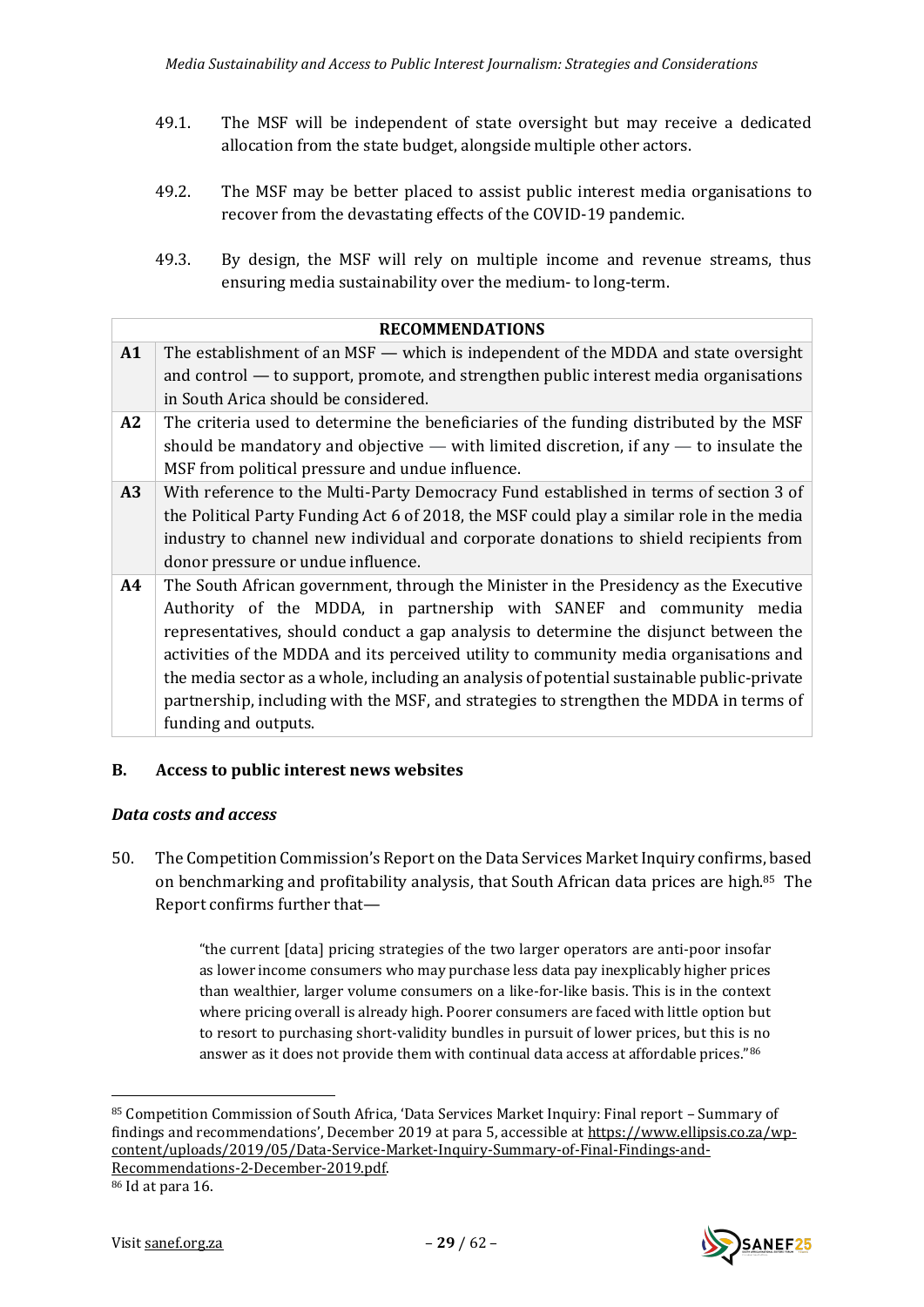51. The CoE correctly makes the case for access, and the concomitant need for a lowering of data costs, stating:

> <span id="page-29-1"></span>"Quality journalism in its various forms should be available to everyone, irrespective of income levels and other socio-economic barriers. To this end, a range of social welfare measures could be adopted to guarantee those unable to provide for their own basic needs an effective access to a minimum level of information enabling them to form and express their opinions and make informed choices about government and society. Such measures should be based on real and actual needs and should consider the news consumption dynamics in the information society, notably the platforms used by people to reach news." 87

- 52. In his recent research, Dr Harry Dugmore echoes the notion that "data must fall", arguing that "data provision — in terms of levels of access, minimal standards of quality and reliability, and levels of affordability — needs to be seen as part of the 'social infrastructure' which is, in the digital era, as important to people's well-being as access to electricity and other services."<sup>88</sup> Dugmore notes further that "[to] be 'off grid', communication wise, as we've seen in the pandemic, often means a denial of education opportunities, the inability to be economic active from home and/or seek economic opportunities, and indeed being subjected to a lack of access to multiple informational 'means of life'."<sup>89</sup>
- 53. South Africa's current data costs should be seen as a direct threat to media sustainability in the digital age and, arguably, may be a direct impediment to the full realisation of a host of other constitutional rights. Resultantly, proactive steps need to be taken by public interest media organisations and interested and affected parties to advocate for further reductions in data costs and universal access to public interest journalism, including through the release of high-demand spectrum and the roll-out of the proposed wholesale open-access network (WOAN).

## <span id="page-29-0"></span>*Zero-rating and paywalls*

- 54. In addition to substantially reducing data costs, the zero-rating of public interest news websites and content has been identified as a priority measure for SANEF. Zero-rating refers to allowing access to webpages without the traditional data costs. However, in practice, this means that the cost would need to be borne by another entity, such as the Internet Service Provider (ISP), a Mobile Network Operator (MNO), or the state.
- 55. Several levers point to the feasibility of such a measure:
	- 55.1. Work is currently being undertaken by the Department of Basic Education (DBE) to ensure that educational resources are available for download at no cost to learners. This is in terms of regulation 9.1 of the Electronic Communications,

<sup>88</sup> Dr Harry Dugmore above n [1](#page-1-2) at pages 61-2.  $89$  Id at page 62.





<sup>87</sup> CoE, 'Draft Recommendation of the Committee of Ministers to member states on promoting a favourable environment for quality journalism in the digital age', 26 September 2019, at para 1.2.4, accessible a[t https://rm.coe.int/msi-joq-2018-rev7-e-draft-recommendation-on-quality-journalism](https://rm.coe.int/msi-joq-2018-rev7-e-draft-recommendation-on-quality-journalism-finalis/168098ab76)[finalis/168098ab76.](https://rm.coe.int/msi-joq-2018-rev7-e-draft-recommendation-on-quality-journalism-finalis/168098ab76)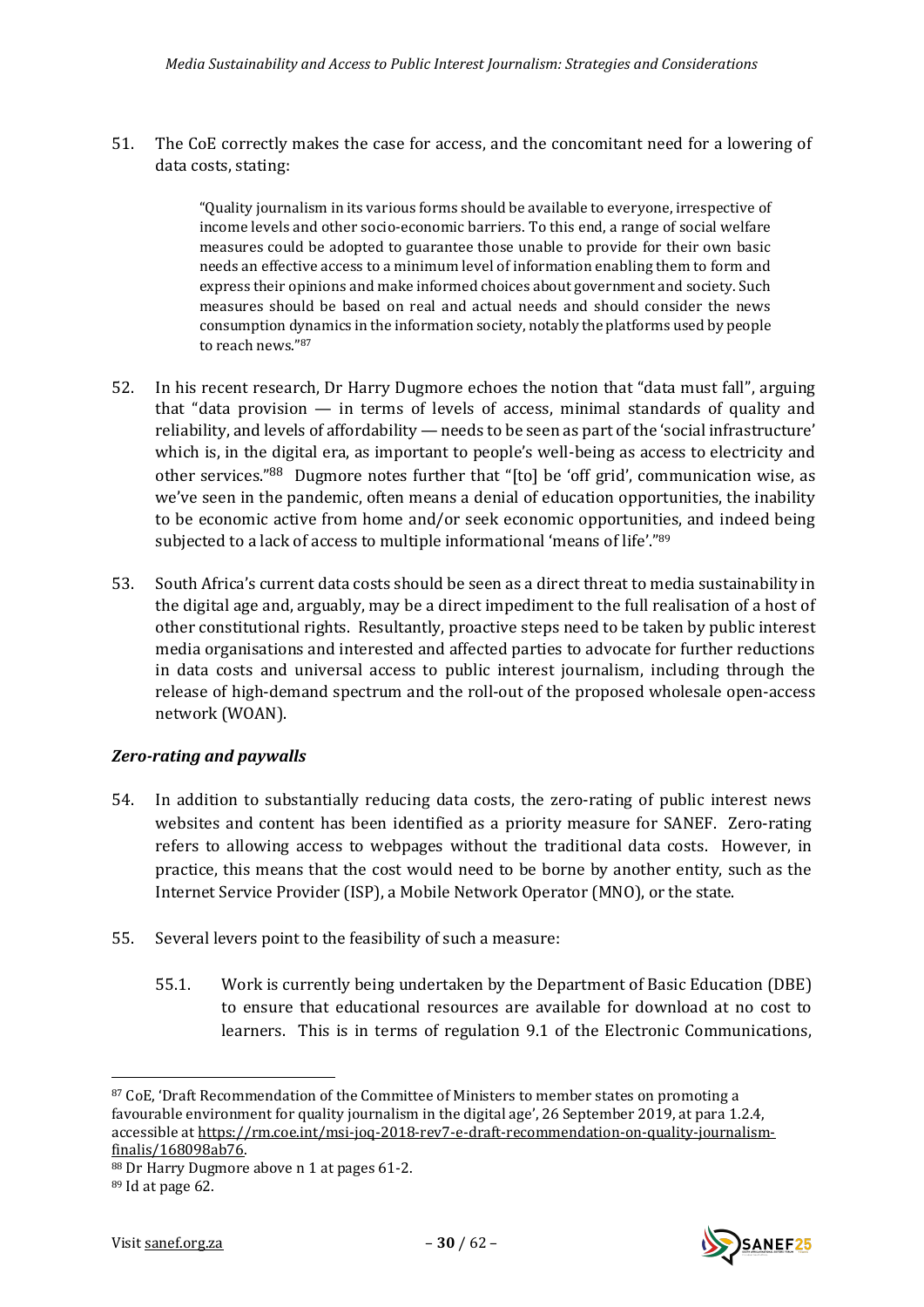Postal, and Broadcasting Directions, published on 26 March 2020, which requires electronic communications service licensees to provide zero-rated access to local educational content websites.90 Zero-rated content which is accessible through this initiative includes government education department websites and portals; content produced by basic education institutions established under the South African Schools Act, 1996; content produced by basic education institutions accredited by Umalusi; local websites offering free access to educational content resources; and local commercial websites that offer all learners unconditional or indefinite free access to educational content resources or offer parents and learners direct access to their schools' respective teaching and learning content resources.<sup>91</sup>

- 55.2. In the Competition Commission's Report on the Data Services Market Inquiry, the Competition Commission directed all mobile operators to reach an agreement with the Competition Commission within three months on a consistent industry-wide approach to the zero-rating of content from public benefit organisations and educational institutions to ensure broad application.92 The Competition Commission stated further that this agreement should be given formal regulatory status through the Independent Communications Authority of South Africa (ICASA) End-User and Subscriber Service Charter within six months of the report. The starting point for such a list should be the existing collective list of all zero-rated content in this category from all operators, but that process should seek to establish clear principles and criteria to be applied, as well as the application process for those public benefit organisations and educational institutions that seek zero-rating.
- 55.3. In the Directions on Zero-Rating of Websites for Education and Health issued under regulation 4(10) of the Disaster Management Act 57 of 2002, the DCDT mandated that the following websites in the health sector qualify for zero-rating: all COVID-19 related websites identified by the Department of Health; and local websites offering free access to COVID-19 health content resources.<sup>93</sup> In addition, the directions provide for the zero-rating of websites of higher learning institutions, on approval by the Department of Higher Education and Training  $(DHET).94$  The directions also provide that breakout from landing websites may be charged, particularly if and when the destination site is not covered by the directions; websites with missing technical information required by network operators for zero-rating will not be zero-rated; an electronic communications



<sup>90</sup> Department of Basic Education, 'Zero-rated basic education websites', undated, accessible at [https://www.education.gov.za/Portals/0/Documents/Recovery%20plan%20page/Links%20for%20sch](https://www.education.gov.za/Portals/0/Documents/Recovery%20plan%20page/Links%20for%20schools/dbe-zero-rating-information-27-may-2020.docx.pdf?ver=2020-06-15-091333-973) [ools/dbe-zero-rating-information-27-may-2020.docx.pdf?ver=2020-06-15-091333-973.](https://www.education.gov.za/Portals/0/Documents/Recovery%20plan%20page/Links%20for%20schools/dbe-zero-rating-information-27-may-2020.docx.pdf?ver=2020-06-15-091333-973)

<sup>91</sup> The zero-rating application form is accessible here: [https://www.ellipsis.co.za/wp](https://www.ellipsis.co.za/wp-content/uploads/2020/06/Annexure-A-Zero-rating-Application-Form-43413_651-5-June-2020.pdf)[content/uploads/2020/06/Annexure-A-Zero-rating-Application-Form-43413\\_651-5-June-2020.pdf.](https://www.ellipsis.co.za/wp-content/uploads/2020/06/Annexure-A-Zero-rating-Application-Form-43413_651-5-June-2020.pdf)  <sup>92</sup> Data Services Market Inquiry Report above n [85](#page-28-2) at para 48.5,

<sup>93</sup> DCDT, 'Directions on Zero-Rating of Websites for Education and Health issued under regulation 4(10) of the Disaster Management Act 57 of 2002', June 2020, accessible at [https://www.ellipsis.co.za/wp](https://www.ellipsis.co.za/wp-content/uploads/2020/06/Directions-on-Zero-Rating-of-Websites-for-Education-and-Health-43413_651-5-June-2020.pdf)[content/uploads/2020/06/Directions-on-Zero-Rating-of-Websites-for-Education-and-Health-](https://www.ellipsis.co.za/wp-content/uploads/2020/06/Directions-on-Zero-Rating-of-Websites-for-Education-and-Health-43413_651-5-June-2020.pdf)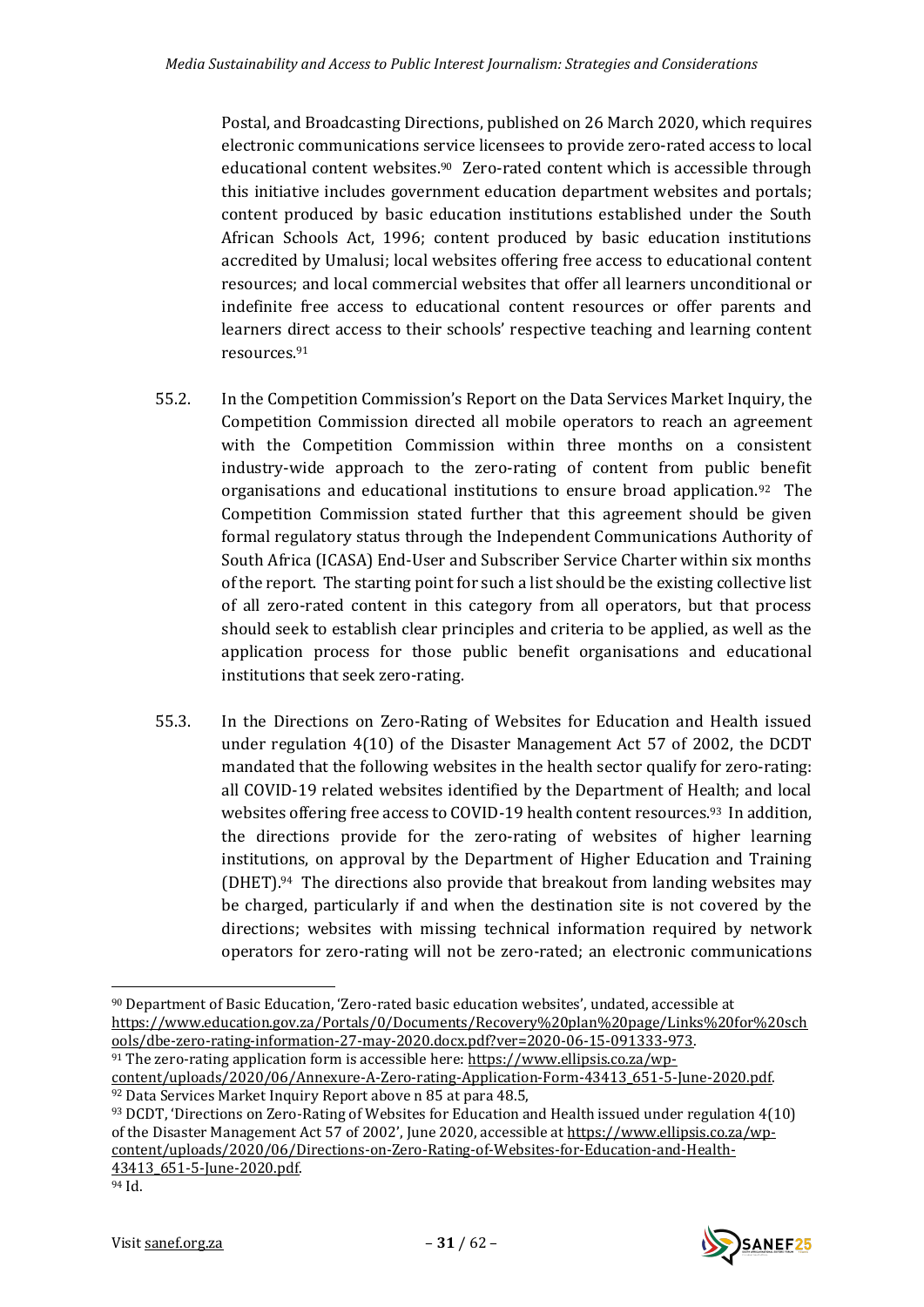service licensee that requires login details for websites that need to be zero-rated and are using login authentication must submit a list of websites that will be shared with the relevant departments to make the necessary follow-up, and the site owner or administrator must provide the network operator with default login details in order to facilitate zero-rating; and to enable an electronic communications service licensee to efficiently manage this service, websites with dynamic IP addresses will not be zero-rated.

56. This is an opportune time to engage with the DCDT and ICASA on zero-rating, as the deployment of the Wireless Open Access Network (WOAN) will bring with it opportunities to influence the licensing conditions that are to be applied. As with the MSF, eligibility criteria will need to be determined, but this can arguably be determined in a similar manner by the oversight structure that is established for the MSF.

|           | <b>RECOMMENDATIONS</b>                                                                         |
|-----------|------------------------------------------------------------------------------------------------|
| <b>B1</b> | Data provision - in terms of levels of access, minimal standards of quality and reliability,   |
|           | and levels of affordability - needs to be seen as part of the 'social infrastructure' which    |
|           | is, in the digital era, as important to people's well-being as access to electricity and other |
|           | services.95                                                                                    |
| <b>B2</b> | Further research and greater public debate about zero-rating of public interest news           |
|           | should be a major project for the SABC, and SANEF, to ensure a fair balance between            |
|           | for-profit and public interest media organisations and for a fair balance between rural        |
|           | and local news provision. <sup>96</sup>                                                        |

# <span id="page-31-0"></span>**C. Fostering competition in the digital economy**

## <span id="page-31-1"></span>*Engagement with the Competition Commission*

- 57. In November 2020, the Competition Commission published its final report on competition in the digital economy.97 While addressing a number of pertinent issues, it did not consider the role that competition in the digital economy can play in achieving media sustainability, despite a submission from Media Monitoring Africa (MMA) to this effect.
- 58. It is our understanding that the Competition Commission now intends to institute a formal market inquiry on this issue, and it may be opportune for SANEF to collaborate with MMA and other similarly-placed organisations to advance the submissions on media sustainability.
- 59. Technological advancement has precipitated the dissemination of vast amounts of information online, and traditional media organisations have had to adapt their business models to include digital platforms. The migration online has allowed for cheaper



<sup>95</sup> Dr Harry Dugmore above n [1](#page-1-2) at 10.

<sup>96</sup> Id.

<sup>97</sup> Competition Commission of South Africa, 'Competition in the Digital Economy', November 2020, accessible at[: https://www.ellipsis.co.za/wp-content/uploads/2020/09/Competition-in-the-Digital-](https://www.ellipsis.co.za/wp-content/uploads/2020/09/Competition-in-the-Digital-Economy-Report-7-September-2020.pdf)[Economy-Report-7-September-2020.pdf.](https://www.ellipsis.co.za/wp-content/uploads/2020/09/Competition-in-the-Digital-Economy-Report-7-September-2020.pdf)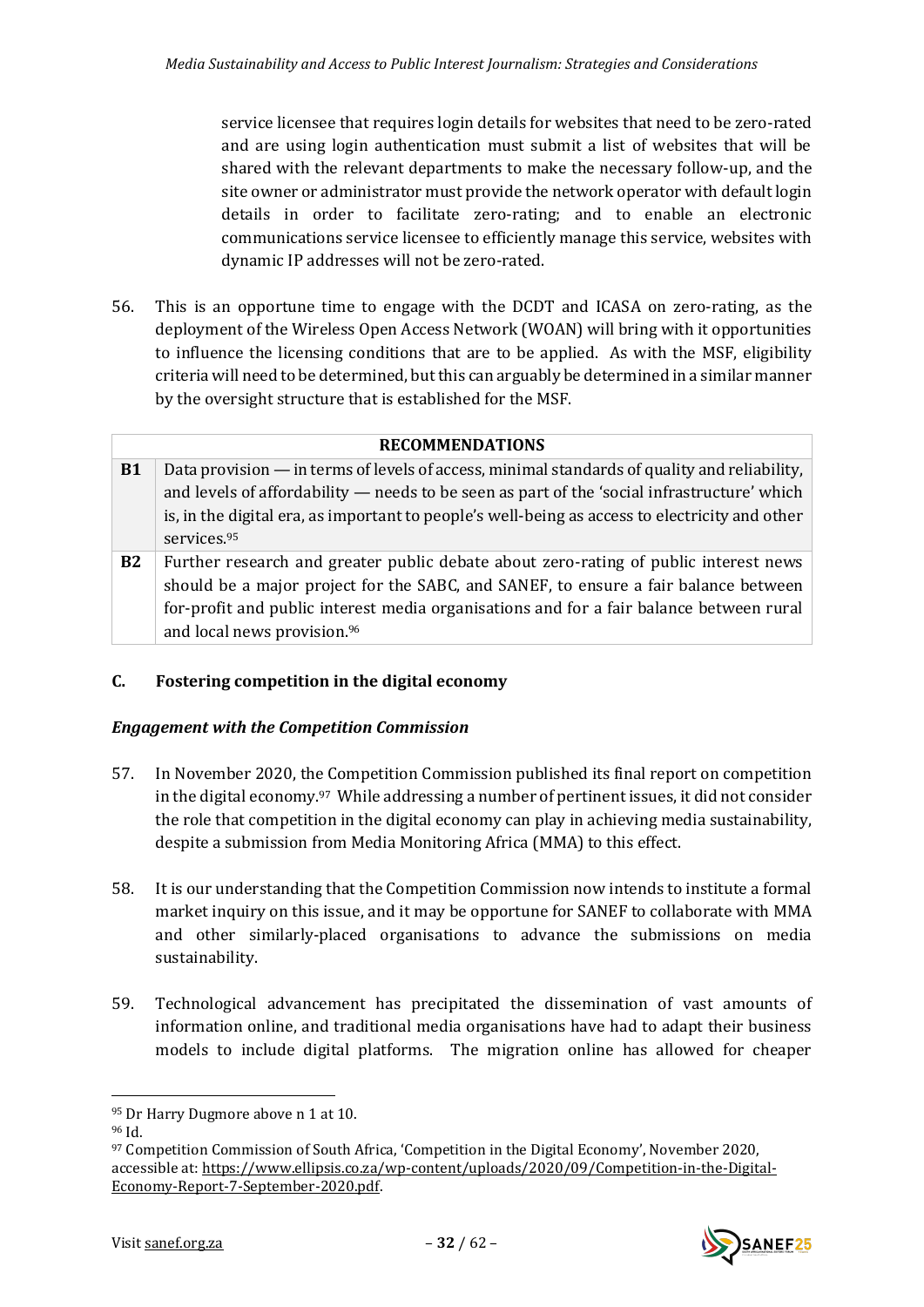<span id="page-32-1"></span><span id="page-32-0"></span>dissemination costs, while production costs remain high.98 The consequence of this has been a global trend towards the concentration of media ownership.<sup>99</sup>

- 60. UNESCO defines the concentration of media ownership as "an increase in the presence of a company or a reduction in the number of media companies in any market as a result of several possible processes: acquisitions, mergers, agreements with other companies or even the disappearance of competitors."100 The issues surrounding concentration are coupled with complexities concerning the proliferation of platforms that redistribute existing content and convergence by distribution platforms. This has made it increasingly difficult to monitor concentration as a result of media platforms adapting the ways in which they disseminate content. Accordingly, there are no longer defined media markets that allow for easy monitoring of concentration.<sup>101</sup>
- 61. The concentration of media ownership has been described as the biggest threat to media pluralism.102 A reduction in the number of content producers limits the diversity of ideas and opinions. Such concentration undermines the free flow of information which impacts, and often limits, the rights to freedom of expression, access to information, and the proper functioning of democracy.
- 62. UNESCO has identified the challenges to media freedom and pluralism which concern concentration of media ownership as follows:<sup>103</sup>
	- 62.1. Excessive influence of media owners or advertising clients on politicians and government, and the covert manipulation of political decisions in favour of hidden economic interests.
	- 62.2. The concentration of ownership of commercial media, and the influence this might have in the political space, whether the concentration of ownership in the hands of ruling politicians, the concentration of all media in a country within the hands of a single owner, or concentration of all media in the hands of foreign owners.
	- 62.3. The effect of media concentration and changing business models in reducing the quality of journalism (investigative or otherwise), restricting the degrees of editorial freedom, and the erosion in the quality of working conditions and job security for journalists.
	- 62.4. The lack of media ownership transparency and opacity of funding sources.

<sup>103</sup> UNESCO above n [99.](#page-32-1)





<sup>98</sup> Centre for Media Pluralism and Media Freedom, 'Adapting the understanding of media market plurality to the new digital realities', May 2019, accessible at [https://cmpf.eui.eu/adapting-understanding-media](https://cmpf.eui.eu/adapting-understanding-media-market-plurality-to-the-new-digital-realities/)[market-plurality-to-the-new-digital-realities/.](https://cmpf.eui.eu/adapting-understanding-media-market-plurality-to-the-new-digital-realities/)

<sup>99</sup> UNESCO, 'Concentration of media ownership and freedom of expression: Global standards and implications for the Americas', 2017 at page 9, accessible at

[https://unesdoc.unesco.org/ark:/48223/pf0000248091\\_eng.](https://unesdoc.unesco.org/ark:/48223/pf0000248091_eng)

<sup>100</sup> Id at page 10.

<sup>101</sup> Id.

<sup>102</sup> Centre for Media Pluralism and Media Freedom, above n [98.](#page-32-0)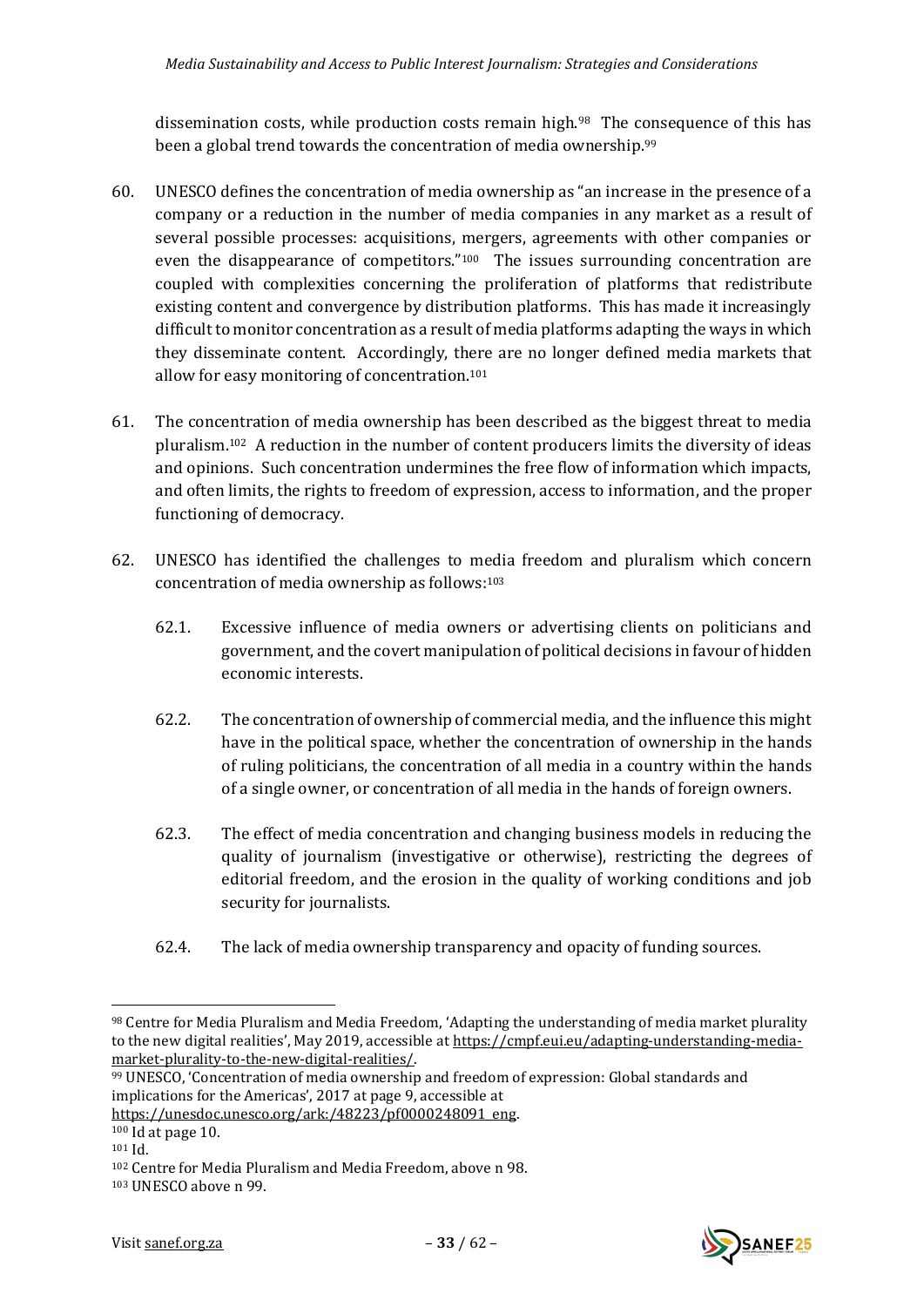- 62.5. Potential conflicts of interest arising from journalists' closeness to business interests.
- 63. Without countervailing measures such concentration increases over time. There is a duty on states to take steps in order to promote media diversity. In General Comment No. 34 to the International Covenant on Civil and Political Rights, the United Nations Human Rights Committee noted that: <sup>104</sup>

"[E]ffective measures are necessary to prevent such control of the media as would interfere with the right of everyone to freedom of expression … [C]onsequently, State parties should take appropriate action, consistent with the Covenant, to prevent undue media dominance or concentration by privately controlled media groups in monopolistic situations that may be harmful to a diversity of sources and views."

64. Competition law functions to promote diversity and preserve competition by guarding against dominance and allowing new players to enter the market. It is accordingly well positioned to ensure diversity in the media and the continuation of public interest journalism. A number of other jurisdictions — including the United Kingdom, Australia, and the United States — have called on competition authorities to promote competition in the digital economy as a means to foster and promote public interest journalism. These recommendations are outlined below.

## <span id="page-33-0"></span>*United Kingdom*

65. In 2019, the United Kingdom published the Cairncross Review, which looked into issues pertaining to a sustainable future for journalism.105 The Cairncross Review was asked to consider the sustainability of the production and distribution of high-quality journalism, and especially the future of the press, in the dramatically changing digital economy. In particular, the Cairncross Review looked at the overall state of the news media market, the threats to the financial sustainability of publishers, the impact of search engines and social media platforms, and the role of digital advertising. As explained:<sup>106</sup>

> "The goal of the Review has not been to protect news publishing companies themselves, but to advocate measures that will ensure the market in which they operate is efficient, and to defend their most democratically significant outputs. As such, the Review focused on the following two areas:

> First, is the market in which publishers now operate a fair one, or has the rapid growth of the big online platforms — especially Google and Facebook — created distortions that justify government intervention? The platforms now not only take a large share of the market for advertising, they also provide the routes that many people use to find news online. The Review offers some recommendations intended to create a better balance between publishers and platforms, and to persuade the online platforms to use their position in more accountable ways.



<sup>104</sup> CCPR/C/GC/34, September 2011 at para 40.

<sup>105</sup> Cairncross above n [9.](#page-8-1)

<sup>106</sup> Id at pages 5-6.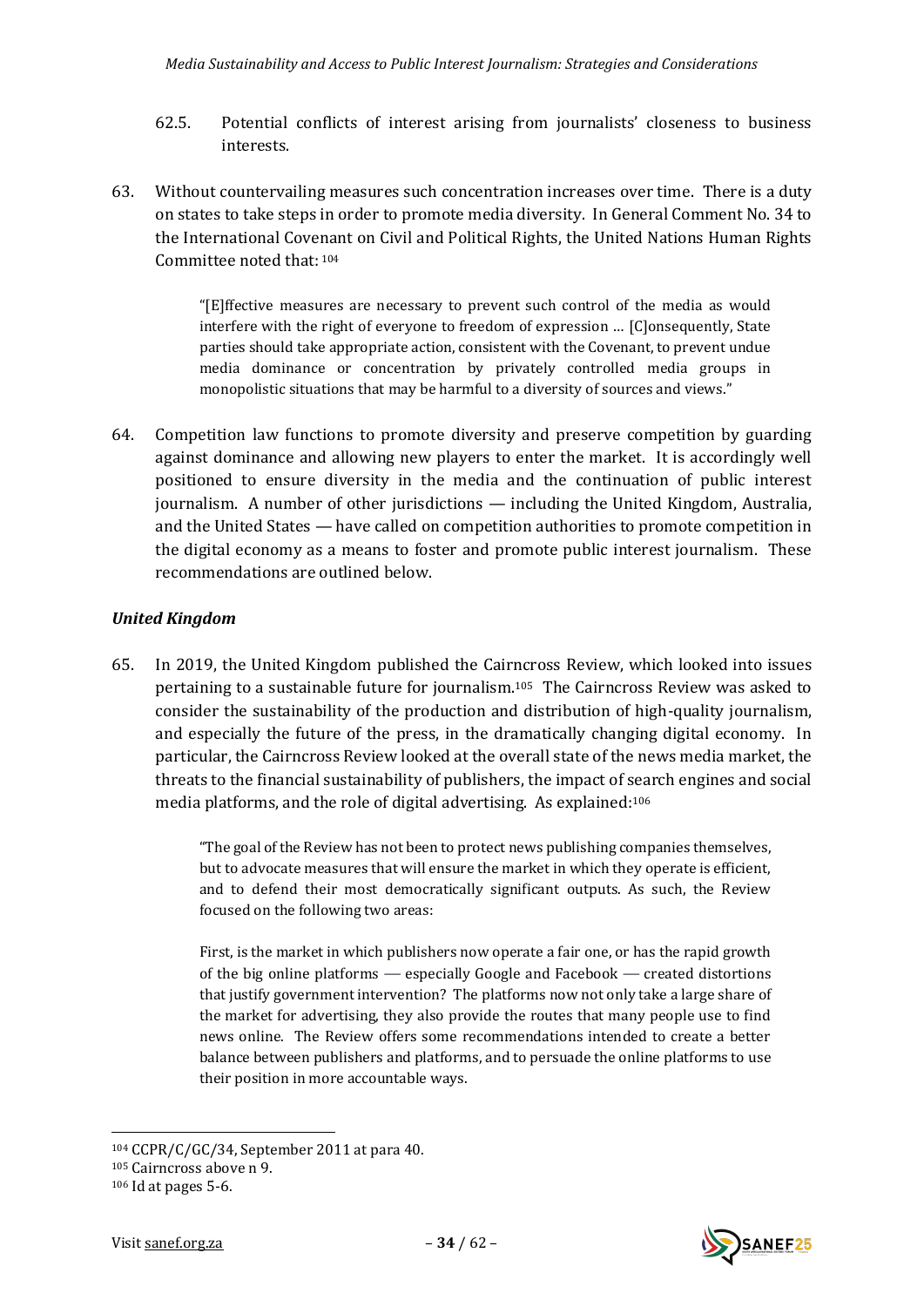Second, how should society continue to support the monitoring of, and reporting on, the activities of public bodies not just in central government, but also in localities: local councils, courts, inquests? This area of reporting, which this Review calls "public-interest news", has always been one of the most important functions of journalism, and brings undeniable public benefit. At a national level, it attracts considerable reader interest. However, at a local level, the story is different. Now that it is possible to see online how many people read reports of local councils, for instance, it is all too evident that the numbers rarely justify the cost of sending a reporter. So here are activities which are important public goods, essential to the preservation of an accountable democracy, with poor market incentives for supply (and limited demand), but which it would be inappropriate for the state to finance directly."

66. The Cairncross Review noted the rapid scale of change presented by the digital economy, which has seen a drop in the sales of printed papers and advertising revenue. It also noted that the switch to online has changed the way people find and absorb news:

> "They are much less likely to see the mixed bundle of politics, finance, entertainment and sport that constitutes many papers, and more likely to see an individual story, chosen by a computer program and not necessarily clearly labelled with the name of a particular publisher. This "unbundled" experience has implications for the visibility of public-interest news and for trust in news."<sup>107</sup>

- 67. In sum, the Cairncross Review made the following recommendations:
	- 67.1. Market study: The Competition Commission should conduct a market study of online advertising. This is necessary in light of the difficulty in obtaining reliable information concerning the operation of online advertising. The study should investigate the various players involved and make recommendations, if necessary, in order to ensure fair competition.
	- 67.2. Codes of conduct: Online platforms should develop codes of conduct which regulate their commercial relationship with news publishers. The purpose of the code is to rectify the power imbalance that exists between online platforms and news publishers concerning the distribution of news and online advertising. Such codes could sufficiently constrain online platforms whilst still allowing for individual negotiation with news publishers which accounts for differences in reach and online advertising. The codes should be overseen by a regulator who is able to enforce compliance and provide guidance on the content of such codes. The Cairncross Review makes the following recommendations concerning the content of such codes:
		- 67.2.1. Online platforms should commit to the publication of a specified amount of content contained in an article on its platform. The indexing of news articles on an online platform has increased traffic to the publisher's website, but if too much of the content is included on the online platform



<sup>107</sup> Id at page 6.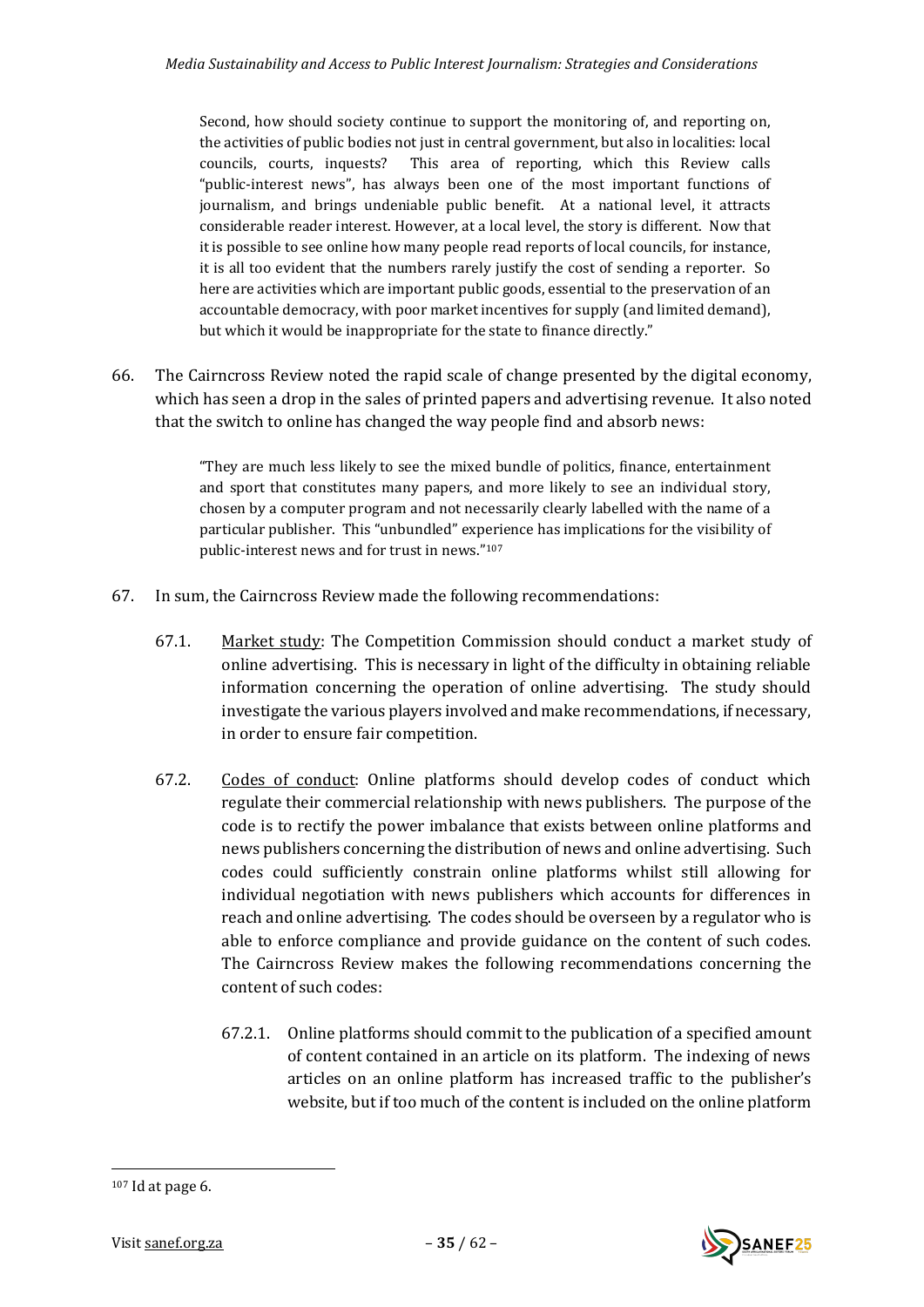it reduces the need to click through, decreasing traffic to news publishers' sites.

- 67.2.2. Online platforms should commit to notify news publishers of intended changes to algorithms that may impact the ways in which their content is ranked.
- 67.2.3. Online platforms should increase transparency by making the shares of online revenue available.
- 67.2.4. Online platforms should pledge to work with news publishers to determine how content is presented.
- 67.2.5. Online platforms should commit to assist publishers to understand the rules concerning the ranking of content.
- 67.2.6. Online platforms should share information concerning their readers' behaviour.
- 67.3. Oversight over the mechanisms to identify news quality: The Cairncross Review noted that online platforms have a responsibility to monitor untrustworthy news sources and to educate readers on the reliability of different sources. It recommended that governments place an obligation on online platforms to assist users in distinguishing between good quality news and unreliable news. In acknowledging the importance of such a job, it recommended that the initiatives and mechanisms implemented by the online platforms should be put under regulatory oversight. In so doing, the regulatory authority should define objectives and measure improvements. Furthermore, the role of the regulator should simply be to gather information on the steps taken by the online platforms in order to understand their effectiveness, which may be expanded if it becomes apparent that the steps taken by the online platforms have not increased the distribution of high-quality news. This expanded role may, in the future, entail the development of best practice guidelines on the presentation of news content on online platforms.
- 67.4. Media literacy: The government should work with relevant stakeholders, including online platforms, news publishers, civil society organisations, and academics to develop a media literacy strategy. This is necessary to equip adults and children with the necessary skills to navigate information online in order to understand the sources of information and determine what is reliable. The Cairncross Review noted that online platforms will be an important stakeholder when developing this strategy because they understand their users' knowledge and behaviour.
	- 67.4.1. Investigate market impact: The Cairncross Review recommended that an assessment should be done on whether the British Broadcasting Corporation (BBC) is effectively re-directing traffic to other commercial

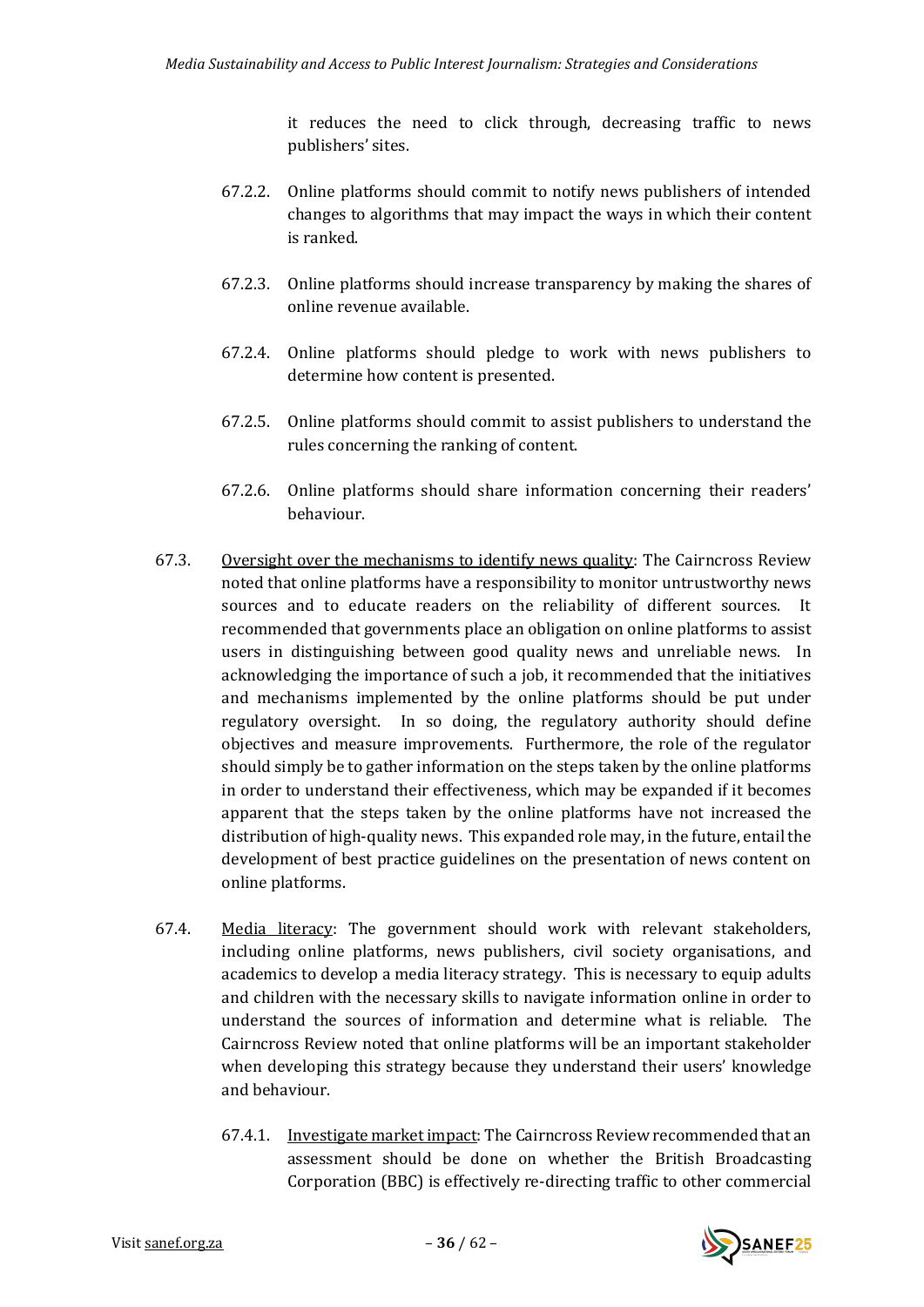publishers, especially local ones. Although this recommendation relates specifically to the BBC, it may be applied to other significant players in the broadcasting space.

- 67.4.2. Fund: The Cairncross Review recommended that the government set up a fund aimed at exploring and developing new tools and approaches to improve public-interest news. The fund should focus on increasing innovation in the sector and should have clearly defined objectives. The Cairncross Review recommended a focus on the following: (i) business solutions for local journalism; (ii) supporting the use of data analytics to understand when readers are likely to pay; (iii) innovative use of artificial intelligence to increase journalistic quality and reduce cost; and (iv) mechanisms which aim to attract new audiences.
- 67.4.3. Tax relief: The Cairncross Review recommended utilising tax measures in order to reduce publishers' reliance on advertising revenue. Specifically, it proposed reducing or zero-rating VAT rates for electronic publications. It further recommended the introduction of tax relief for online news content and local and investigative content.
- 67.4.4. Financial support for local news: Financial support should be provided to local news publishers. Such support should be provided by government and private actors. The Cairncross Review acknowledged that reliance on the government could undermine the media's role as an effective watchdog, and noted that the provision of funding is only a short-term solution.
- 67.4.5. Establish an institute for public interest news: An independent institute should be established which aims to safeguard the future of public-interest news. The institute could receive public and private funds and should work with multiple stakeholders to improve the quality of online news. The institute should be insulated from political interference and any commercial obligations. The Cairncross Review recommended that the institute be responsible for the following: (i) centralise funding for the media sector; (ii) oversee the fund established for innovation; (iii) establish and encourage good practice for public-interest news; (iv) work towards increasing media literacy in collaboration with relevant stakeholders; and (v) conduct research and engage with government bodies to assist with disseminating information in ways that are accessible.

# <span id="page-36-0"></span>*Australia*

68. Between 2018 to 2019, the Australian Competition and Consumer Commission (ACCC) conducted a digital platform inquiry, which concluded in its [final report](https://www.accc.gov.au/publications/digital-platforms-inquiry-final-report) that certain digital platforms had distorted advertising and local media markets, making it difficult for media

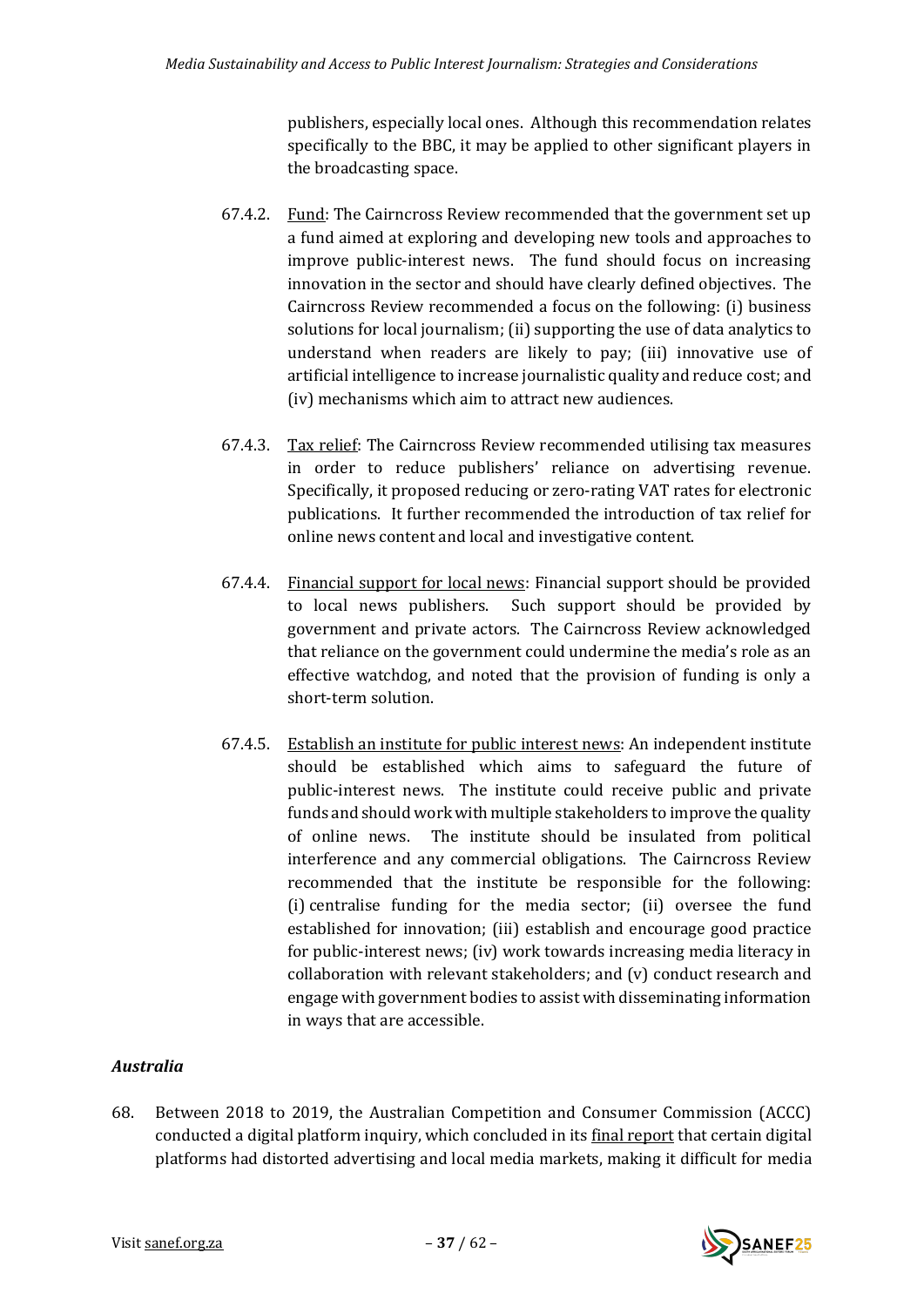organisations to monetise their content.<sup>108</sup> The ACCC resolved that a voluntary code of conduct would not solve the issue and a mandatory code was necessary. Accordingly, a [Treasury Laws Amendment \(News Media and Digital Platforms Mandatory Bargaining](https://www.accc.gov.au/system/files/Exposure%20Draft%20Bill%20-%20TREASURY%20LAWS%20AMENDENT%20%28NEWS%20MEDIA%20AND%20DIGITAL%20PLATFORMS%20MANDATORY%20BARGAINING%20CODE%29%20BILL%202020.pdf)  [Code\) Act, 2020](https://www.accc.gov.au/system/files/Exposure%20Draft%20Bill%20-%20TREASURY%20LAWS%20AMENDENT%20%28NEWS%20MEDIA%20AND%20DIGITAL%20PLATFORMS%20MANDATORY%20BARGAINING%20CODE%29%20BILL%202020.pdf) (the Code) was enacted and commenced on 3 March 2021.

- 69. The Code aims to address the power imbalance between Australian news organisations and digital platforms in order to encourage competition, increase consumer protection, and enable sustainable media in a digital world. The Code does so by providing four sets of requirements to guide the relationship between digital platforms and news organisations. These include:
	- 69.1. Bargaining rules: This requires that digital platforms and news businesses, which have indicated an intention to bargain, do so in good faith.
	- 69.2. Compulsory arbitration rules: If the parties cannot agree about the remuneration of news content, an arbitration panel will choose between two final offers made by the parties.
	- 69.3. Minimum standards: These prescribe that digital platforms must notify news organisations in advance of the following: (i) algorithmic changes; (ii) information about the availability and collection of user data; and (iii) changes that would affect the presentation and accessibility of news content.
	- 69.4. Non-discrimination requirements: Digital platforms are required to prevent digital platform services from disadvantaging the news content of a news organisation.
- 70. The Code currently applies to Facebook and Google, but subsequent instruments may be developed in the future to include additional platforms. The Treasurer determines which digital platforms must comply. For news organisations to participate in the Code, they must be registered with the Australian Communications and Media Authority, which will occur if they have annual revenue of above \$150 000 and their news business meets the following requirements: (i) the business relates to core news content; (ii) the business is subject to professional journalistic standards; and (iii) the business operates predominantly in Australia for Australian audiences.
- 71. All commercial negotiations and agreements between online platforms and news organisations that fall within the scope of application of the Code must comply fully with the Code, i.e., parties should "contract out". News organisations are permitted to form a group in order to collectively bargain with the online platform. If an agreement cannot be reached within three months, the matter is automatically subject to arbitration, where the panel will decide between two final offers.

<sup>108</sup> ACCC, 'Digital platforms inquiry: Final report', July 2019, accessible at [https://www.accc.gov.au/publications/digital-platforms-inquiry-final-report.](https://www.accc.gov.au/publications/digital-platforms-inquiry-final-report)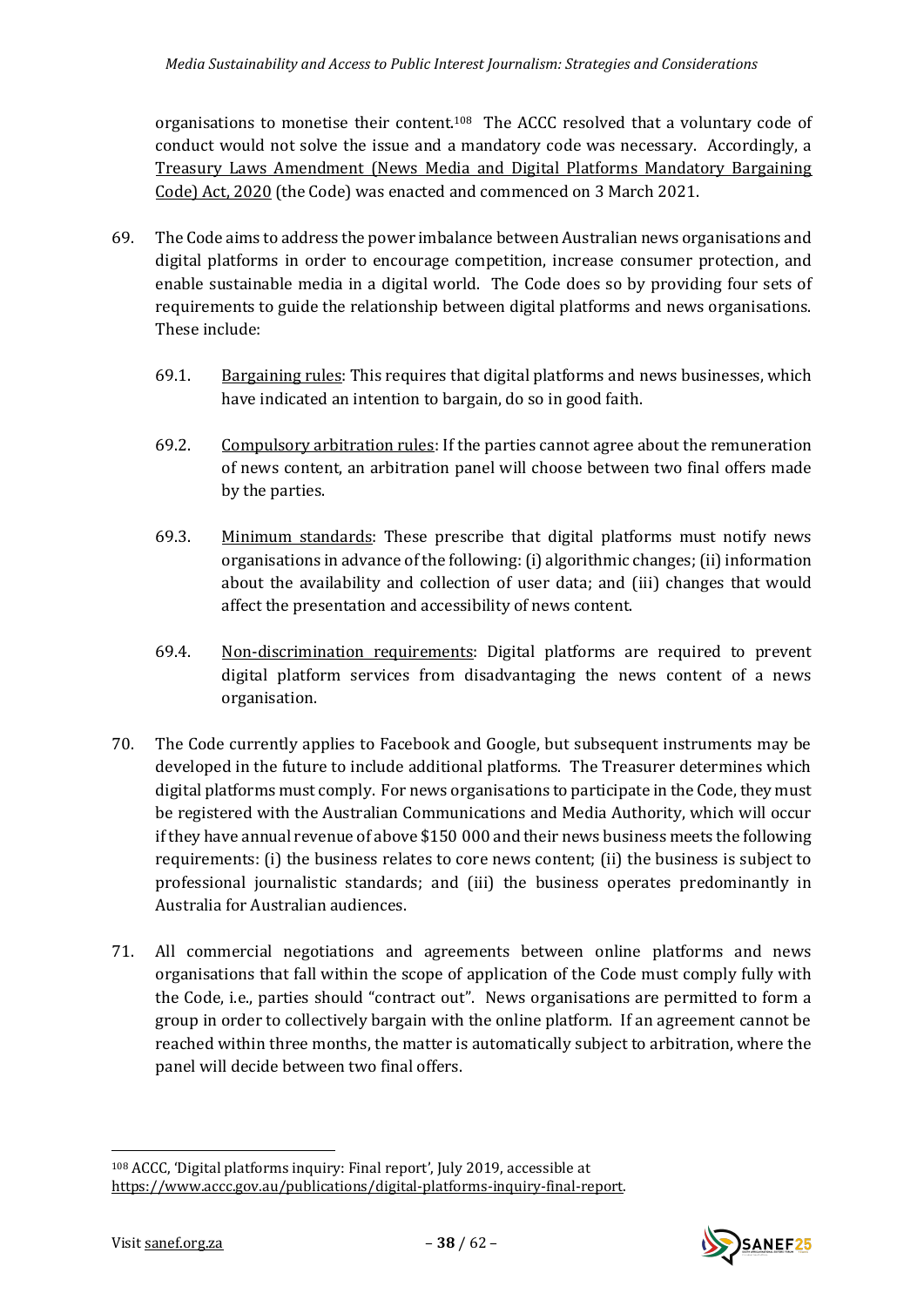## <span id="page-38-0"></span>*United States*

72. In 2020, the Subcommittee on Antitrust, Commercial Law and Administrative Law of the Committee on the Judiciary (the Subcommittee), which forms part of the House of Representatives, released its majority staff report [and recommendations](https://lnkd.in/de7y7fq) following its investigation of competition in digital markets.109 While the report included a number of recommendations on restoring competition in the digital economy, its findings regarding a free and diverse press are particularly relevant for present purposes. As noted by the Subcommittee:

> "A free and diverse press is essential to a vibrant democracy. Whether exposing corruption in government, informing citizens, or holding power to account, independent journalism sustains our democracy by facilitating public discourse".

- 73. However, the Subcommittee noted further that, since 2006, the news industry has been in economic freefall, primarily due to a massive decrease in advertising revenue. In this regard, both print and broadcast news organisations rely heavily on advertising revenue to support their operations, and since the market shifted to digital platforms, news organisations have seen the value of their advertising space plummet steeply.
- 74. According to the Subcommittee:

"[T]he rise of market power online has corresponded with a significant decline in the availability of trustworthy sources of news. Through dominating both digital advertising and key communication platforms, Google and Facebook have outsized power over the distribution and monetization of trustworthy sources of news online, creating an uneven playing field in which news publishers are beholden to their decisions."

75. In order to address this imbalance, it was recommended that legislation be considered to provide news publishers and broadcasters with a narrowly tailored and temporary safe harbour to collectively bargain with dominant online platforms.

# <span id="page-38-1"></span>*France*

76. Lastly, Alphabet Inc. — Google's parent company — recently settled a year-long copyright complaint with 121 French publishers by agreeing to pay \$76 million over three years as a result of copyright infringements and lost advertising revenue.<sup>110</sup> However, the settlement has been criticised as "opaque" and lacking in fair treatment of all news publishers", with some not benefiting from the enhanced revenue occasioned by the settlement.<sup>111</sup>



<sup>109</sup> Subcommittee on Antitrust, Commercial and Administrative Law of the Committee on the Judiciary, 'Investigation of competition in digital markets: Majority staff report and recommendations', 2020, accessible at

https://judiciary.house.gov/uploadedfiles/competition in digital markets.pdf?utm\_campaign=4493-519. <sup>110</sup> Mathieu Rosemain, 'Exclusive: Google's \$76 million deal with French publishers leaves many outlets infuriated, Reuters, 12 February 2021, accessible a[t https://www.reuters.com/article/us-google-france](https://www.reuters.com/article/us-google-france-copyright-exclusive-idUSKBN2AC27N)[copyright-exclusive-idUSKBN2AC27N.](https://www.reuters.com/article/us-google-france-copyright-exclusive-idUSKBN2AC27N)

 $111$  Id.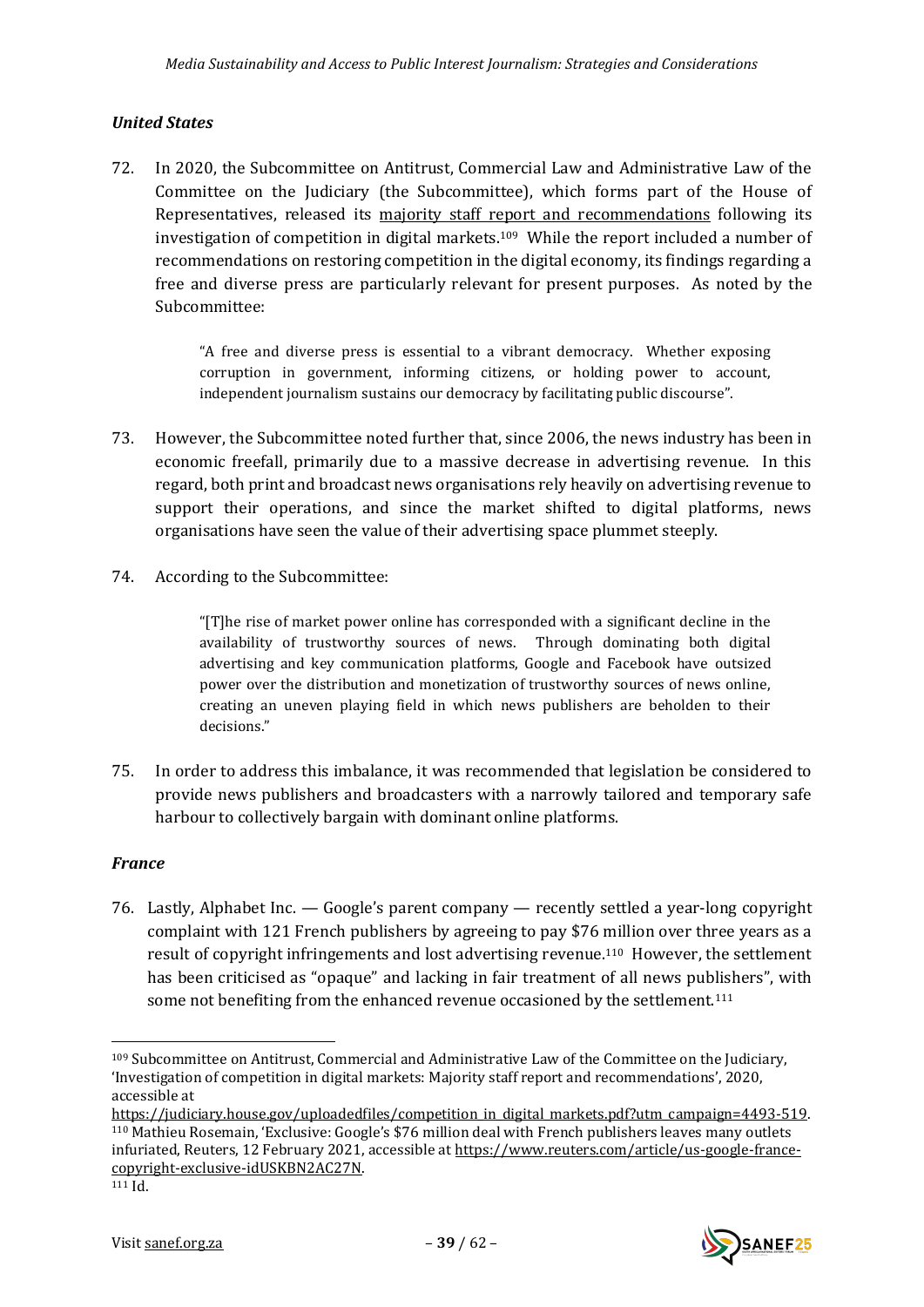|                | <b>RECOMMENDATIONS</b>                                                                        |
|----------------|-----------------------------------------------------------------------------------------------|
| C <sub>1</sub> | The South African government should work closely with countries in the Southern               |
|                | African Development Community (SADC), other regional economic communities (RECs),             |
|                | and the African Union (AU) to investigate an Africa-wide approach to multinational            |
|                | platform power. <sup>112</sup>                                                                |
| C <sub>2</sub> | SANEF and other organisations should consider working more directly with the South            |
|                | African government (as Australian news media has done) and with FAANGs and other              |
|                | platforms to explore much larger-scale support for public interest journalism. <sup>113</sup> |
| C <sub>3</sub> | SANEF should consider partnering with interested parties during the public                    |
|                | participation process of the Competition Commission's market inquiry into competition         |
|                | in the digital economy, particularly in relation to the role that competition in the digital  |
|                | economy can play in achieving media sustainability.                                           |

# <span id="page-39-0"></span>**D. Tax relief and other state support schemes**

77. Tax relief and other state support schemes are referred to in multiple recent and ongoing media sustainability processes, with the zero-rating of value-added tax (VAT) or VAT exemptions being a notable international trend. Increasingly, equitable and innovative taxation regimes, including the taxing of FAANGS as dealt with in section IV-C, are receiving more prominence in the media sustainability landscape and warrant further consideration in media sustainability strategy planning.

# <span id="page-39-1"></span>*Converting licensing fees*

78. According to research by Dr Harry Dugmore, in Sweden and Norway, public service media licence fees have been "converted to bespoke taxes collected by competent tax authorities (in Norway this 'levy' is called a Public Service Media Tax) via an income-indexed but simply structured tax".<sup>114</sup> In a South African context, such a structuring could be used to recognise South Africa's high levels of inequality and the case could be built, over time, "for these taxes or special levies to be collected by the South African Revenue Service (SARS)."115 Dugmore is of the view that such an approach could secure sufficient funding for the SABC — which would make the organisation less dependent on advertising and government handouts and the broader public interest journalism sector as well.<sup>116</sup>



<sup>112</sup> Dr Harry Dugmore above [n 1](#page-1-2) at 6.

<sup>113</sup> Dr Harry Dugmore above [n 1](#page-1-2) at 6.

<sup>114</sup> Id at page 8.

<sup>115</sup> Id.

<sup>116</sup> Id.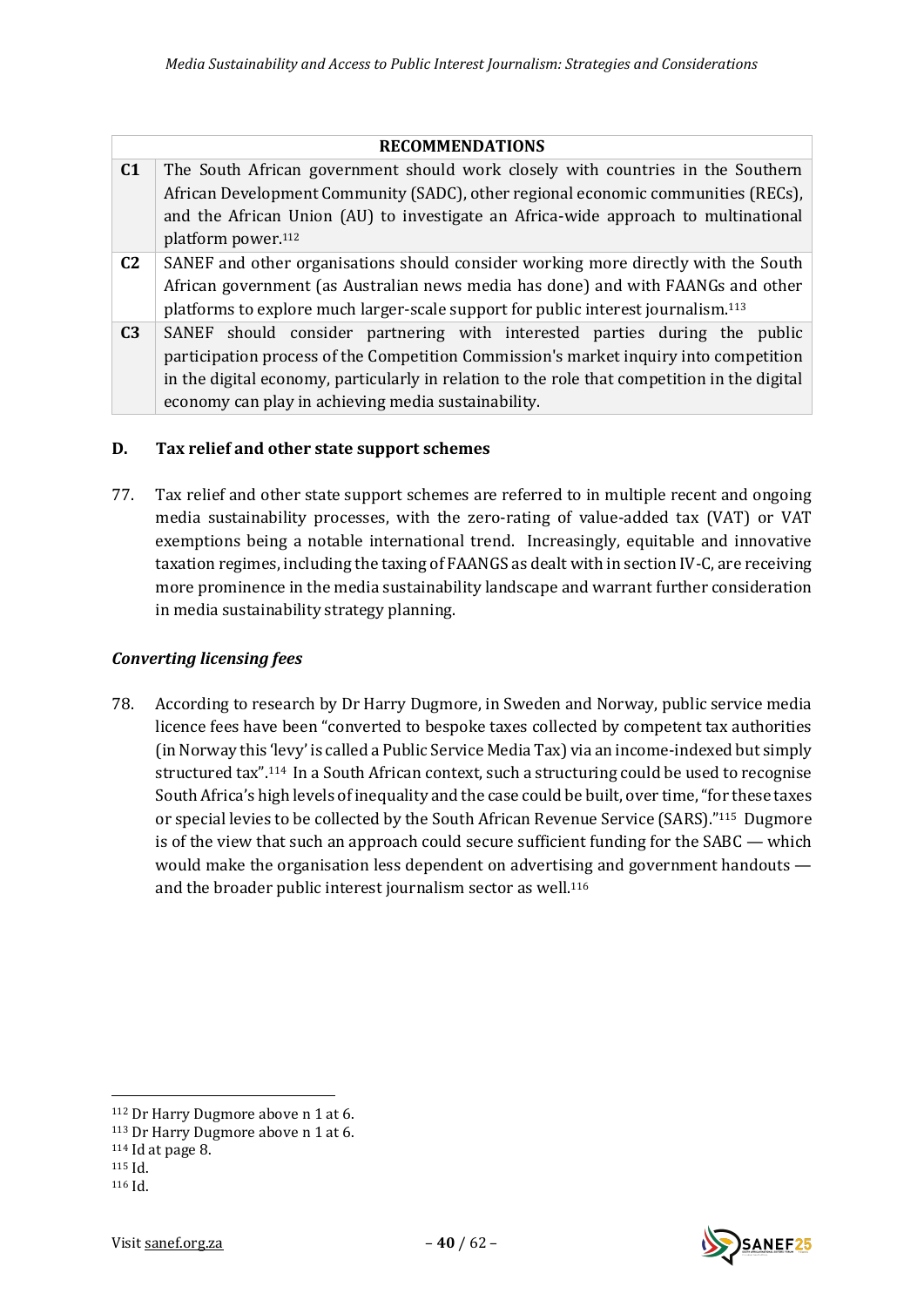## <span id="page-40-0"></span>*An online-ad tax*

79. As an alternative taxation method, the Free Press proposes an online targeted-ad tax, which would be levied against targeted advertising to fund diverse, local, independent, and non-commercial journalism.117 Akin to a carbon tax—

> "the tax on targeted advertising would be levied not against individual consumers but against enterprises that profit from targeted-ad sales. The revenues could be used to create a Public Interest Media Endowment, which would support production and distribution of content by diverse speakers — with an emphasis on local journalism, investigative reporting, media literacy, non-commercial social networks, civic-technology projects, and news and information for underserved communities.

> A tax on targeted-advertising revenues must be structured in a way that doesn't unduly burden for-profit journalism institutions. This concern can be addressed by establishing a threshold that targets the tax on outlets earning hundreds of millions of dollars in targeted-ad revenues. These would result in the new tax being imposed on large advertising-supported firms that produce little to no journalism while avoiding levies on most for-profit ad-supported journalism outlets."<sup>118</sup>

## <span id="page-40-1"></span>*Tax relief for media organisations*

80. In terms of direct tax relief for public interest media organisations, the CoE recommends that:

> "In securing an enabling economic environment, States are encouraged to pay particular attention to the development of general, viewpoint-neutral policies that seek to support innovation in terms of production and dissemination of news and other media content, the development of new tools and services and the development of alternative or adapted business models for quality journalism. Any tax advantages or exemptions from other charges should in principle apply equally to traditional and online media and be granted through non-discriminatory and transparent procedures. Particular incentives can be offered to newsrooms that hire new staff."<sup>119</sup>

81. Comparatively, "Belgium provides indirect support to its media sector. This support includes exemptions from VAT for newspapers and magazines publishing informative content for the general public and appearing at least fifty times a year, as well as subsidies for postal delivery of Belgian newspapers and magazines." <sup>120</sup> There are also indirect support measures for all Norwegian newspapers, particularly through a VAT exemption on sales.<sup>121</sup> In the South Africa context, in addition to VAT exceptions, SARS may consider further tax relief through reduced pay-as-you-earn (PAYE) taxation on public interest media organisations and their members.

<sup>121</sup> Id at para 5.23.





<sup>117</sup> Timothy Karr and Greg Aaron, 'Beyond Fixing Facebook: How the multimillion-dollar business behind online advertising could reinvent public media, revitalize journalism and strengthen democracy', Free Press, February 2019, accessible a[t https://www.freepress.net/sites/default/files/2019-02/Beyond-](https://www.freepress.net/sites/default/files/2019-02/Beyond-Fixing-Facebook-Final_0.pdf)[Fixing-Facebook-Final\\_0.pdf](https://www.freepress.net/sites/default/files/2019-02/Beyond-Fixing-Facebook-Final_0.pdf) at page 7.

<sup>118</sup> Id.

<sup>119</sup> CoE Draft Recommendation above n [87](#page-29-1) at page 8.

<sup>120</sup> Australian Future of Public Interest Journalism Report above n [49](#page-17-2) at para 5.15.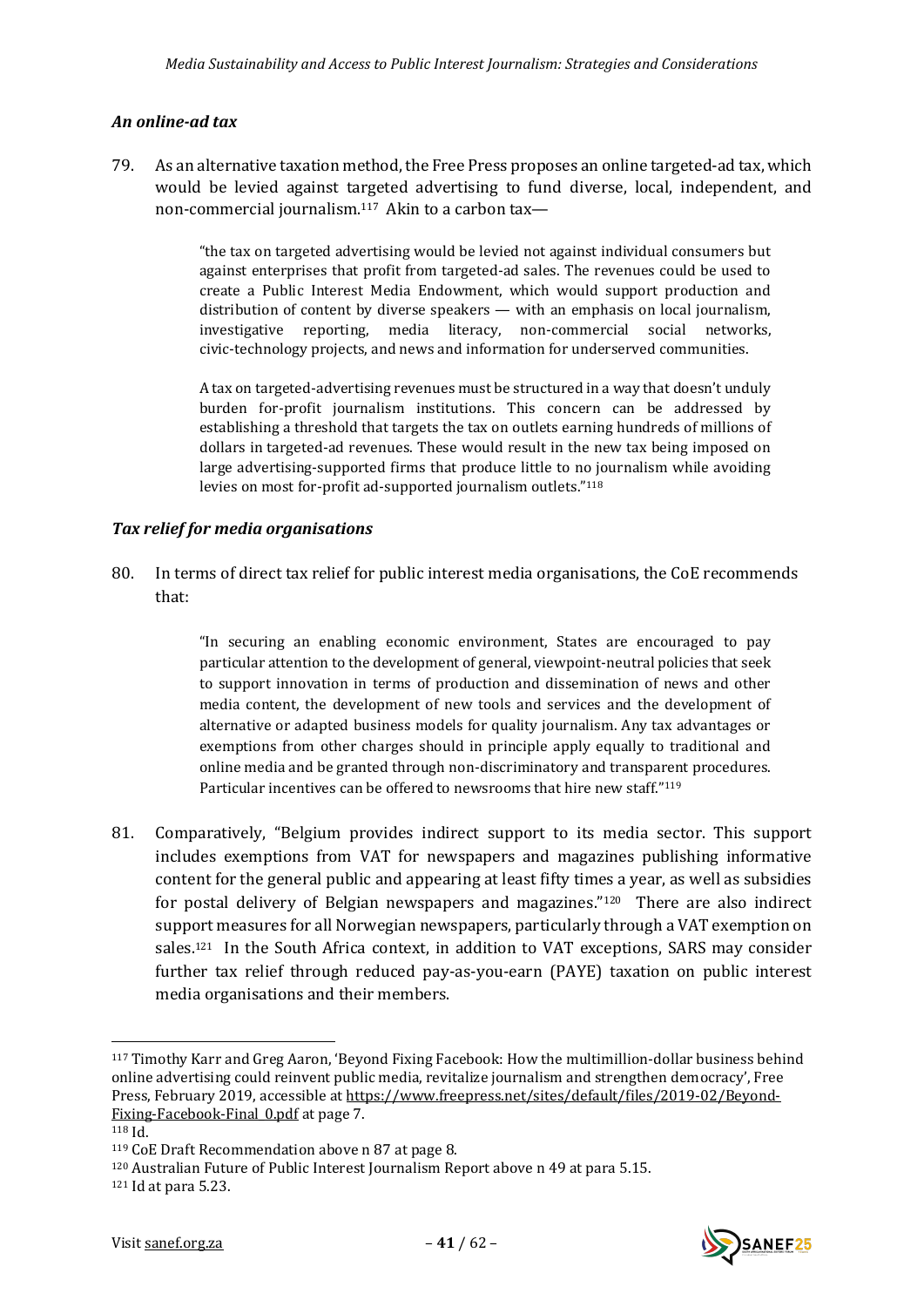## <span id="page-41-0"></span>*Tax relief for donors*

82. In addition to tax relief for public interest media organisations, "incentives for private and philanthropic investment in news, particularly by offering tax deductions for 'a portion' of donations for the establishment of new non-profit news ventures or ongoing operational funding" for existing organisations should be considered.122 Presently, Section 18A of the Income Tax Act 58 of 1962 allows for a tax deduction on donations made specifically to Public Benefit Organisations. However, tax relief mechanisms directly tailored to public interest journalism should be considered. This could include, for example, enacting legislation similar to the US Local Journalism Sustainability Act which allows businesses, donors, and individual taxpayers to earn tax credits for supporting local journalism through subscriptions.<sup>123</sup>

<span id="page-41-2"></span>

|                | <b>RECOMMENDATIONS</b>                                                                                                                                                                                                                                                                                                        |
|----------------|-------------------------------------------------------------------------------------------------------------------------------------------------------------------------------------------------------------------------------------------------------------------------------------------------------------------------------|
| D <sub>1</sub> | The South African government should consider amending tax laws to enforce a fairer<br>taxation of profits that are made from local advertising in particular, including the<br>possible introduction of special transaction levies. <sup>124</sup>                                                                            |
| D <sub>2</sub> | The South African government should consider converting licence fees to bespoke taxes<br>collected by competent tax authorities (in Norway this 'levy' is called a Public Service<br>Media Tax) via an income-indexed but simply structured tax to reflect South Africa's high<br>levels of income inequality. <sup>125</sup> |
| D <sub>3</sub> | Tax relief for public interest media organisations in the form of value-added tax (VAT)<br>exemptions and reductions in pay-as-you-earn (PAYE) taxation should be considered by<br>the South African Revenue Service (SARS).                                                                                                  |
| D <sub>4</sub> | Amendments to the Income Tax Act enabling tax deductions for businesses, donors, and<br>individual taxpayers who support local journalism (including through subscriptions)<br>should be considered by SARS.                                                                                                                  |

## <span id="page-41-1"></span>**E. Subsidisation, subscriptions, and other income-generating models**

83. Direct and indirect state subsidisation of public interest journalism is central to discussions around media sustainability at the domestic, regional, and international levels. The CoE recommends that:

> "States could consider complementing any policies aimed at promoting and facilitating the production and dissemination of quality news and other media content by encouraging its consumption through tax-based or other incentives for users, including through subsidies for (digital) news subscribers."<sup>126</sup>



<sup>122</sup> Id at para 1.59.

<sup>123</sup> See Anya Schiffrin, 'Weighing different paths to funding local news', Columbia Journalism Review, 16 April 2021, accessible a[t https://www.cjr.org/business\\_of\\_news/how-to-fund-local-news.php.](https://www.cjr.org/business_of_news/how-to-fund-local-news.php) See, also, Anya Schiffrin et al., 'New Report outlines COVID-era proposals to save journalism, Columbia Journalism Review, 13 January 2021, accessible a[t https://www.cjr.org/business\\_of\\_news/new-report-outlines](https://www.cjr.org/business_of_news/new-report-outlines-covid-era-proposals-to-save-journalism.php)[covid-era-proposals-to-save-journalism.php.](https://www.cjr.org/business_of_news/new-report-outlines-covid-era-proposals-to-save-journalism.php) 

<sup>124</sup> Dr Harry Dugmore above [n 1](#page-1-2) at 6.

<sup>125</sup> Dr Harry Dugmore above [n 1](#page-1-2) at 8.

<sup>126</sup> CoE Draft Recommendation above n [87](#page-29-1) at page 9.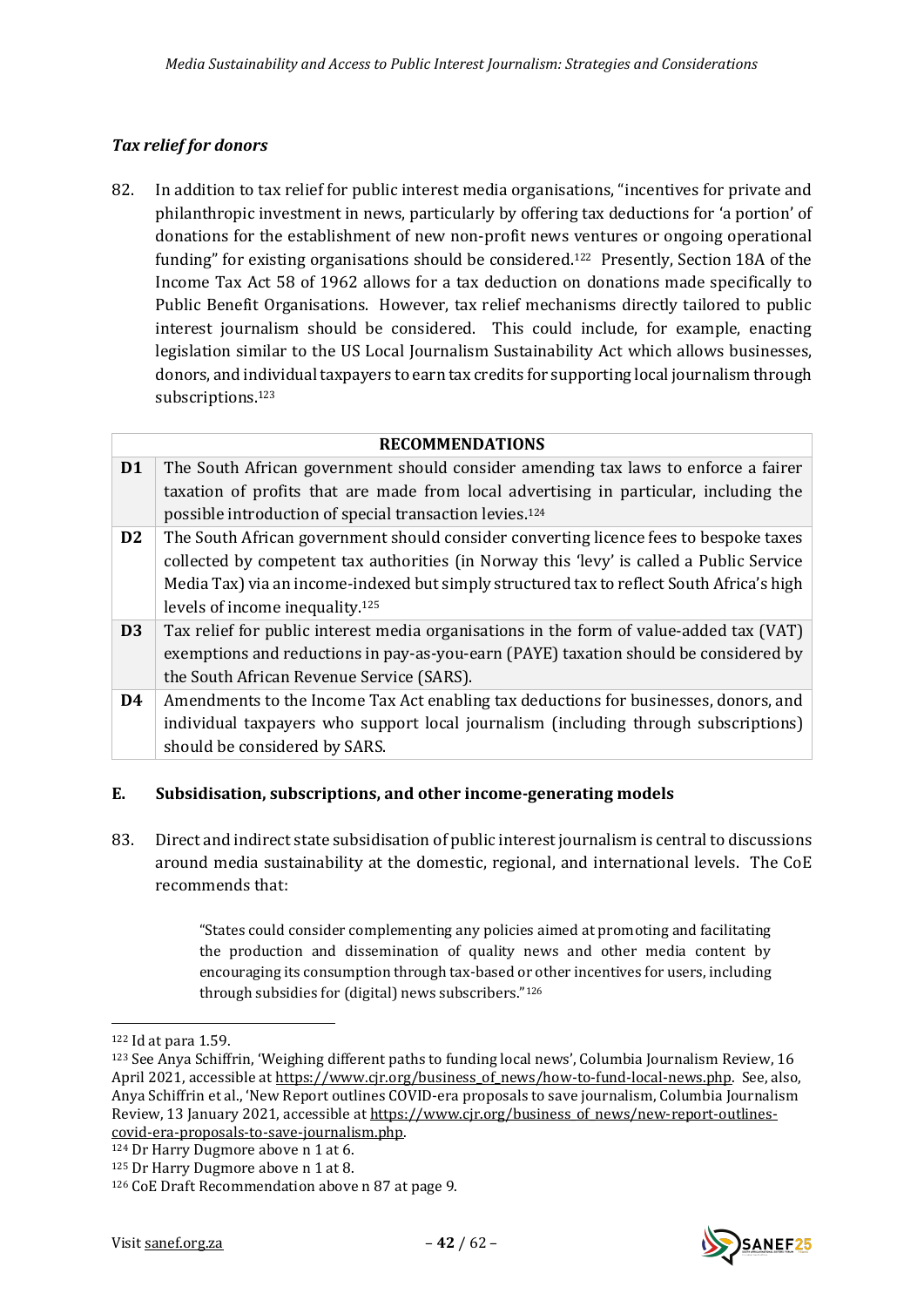- 84. Internationally, various subsidisation schemes have been established to support public interest journalism:
	- 84.1. Europe: According to the Australian Future of Public Interest Journalism Report, "[g]overnment newspaper subsidies, which have been in use since the 1970s, exist in Belgium, Finland, France, Netherlands, Norway, and Sweden. According to the London School of Economics, the French government provides  $\epsilon$ 1 billion a year in state subsidies."<sup>127</sup>
	- 84.2. Austria: The Austrian Government gives extensive support to the newspaper sector through its Press Subsidies Act, 2004, "which is designed to encourage diversity and support public interest journalism."<sup>128</sup> This Act empowers KommAustria, the national communications authority, to distribute subsidies in terms of recommendations made by the Australian Press Subsidies Commission, which evaluates grant applications.<sup>129</sup> Notably:

"In addition to distribution subsidies for daily and weekly newspapers and special subsidies for the preservation of diversity in regional daily newspapers . . ., the Press Subsidies Act of 2004 also provides for a number of new measures to promote quality and secure the future of the industry . . .

Under the heading 'Promotion of Journalist Education,' the publishers of daily and weekly newspapers can now receive subsidies toward the costs of training new journalists.

Another new development is the subsidy for employing foreign correspondents.

For the purpose of promoting the reading of daily and weekly newspapers especially at schools — associations that have defined the promotion of reading as their sole objective can also receive subsidies. Publishers which provide schools with daily and weekly newspapers free of charge can be reimbursed for up to 10% of their regular selling price.

Another new addition is the promotion of research projects in this field."<sup>130</sup>

84.3. Norway: The Norwegian government is particularly proactive when it comes to subsidies, providing a range of assistance to public interest media organisations to encourage "healthy diversity and competition".131 Subsidies are prioritised for newspapers in a "difficult market position" and particularly those serving local communities.<sup>132</sup> Expenditure for these subsidies — which totalled  $\epsilon$ 33.4 million

- <sup>128</sup> Id at paras 5.11-2.
- <sup>129</sup> Id.
- <sup>130</sup> Id.



<sup>127</sup> Australian Future of Public Interest Journalism Report above n [49](#page-17-2) at para 5.6.

<sup>131</sup> Id at para 21.

<sup>132</sup> Id.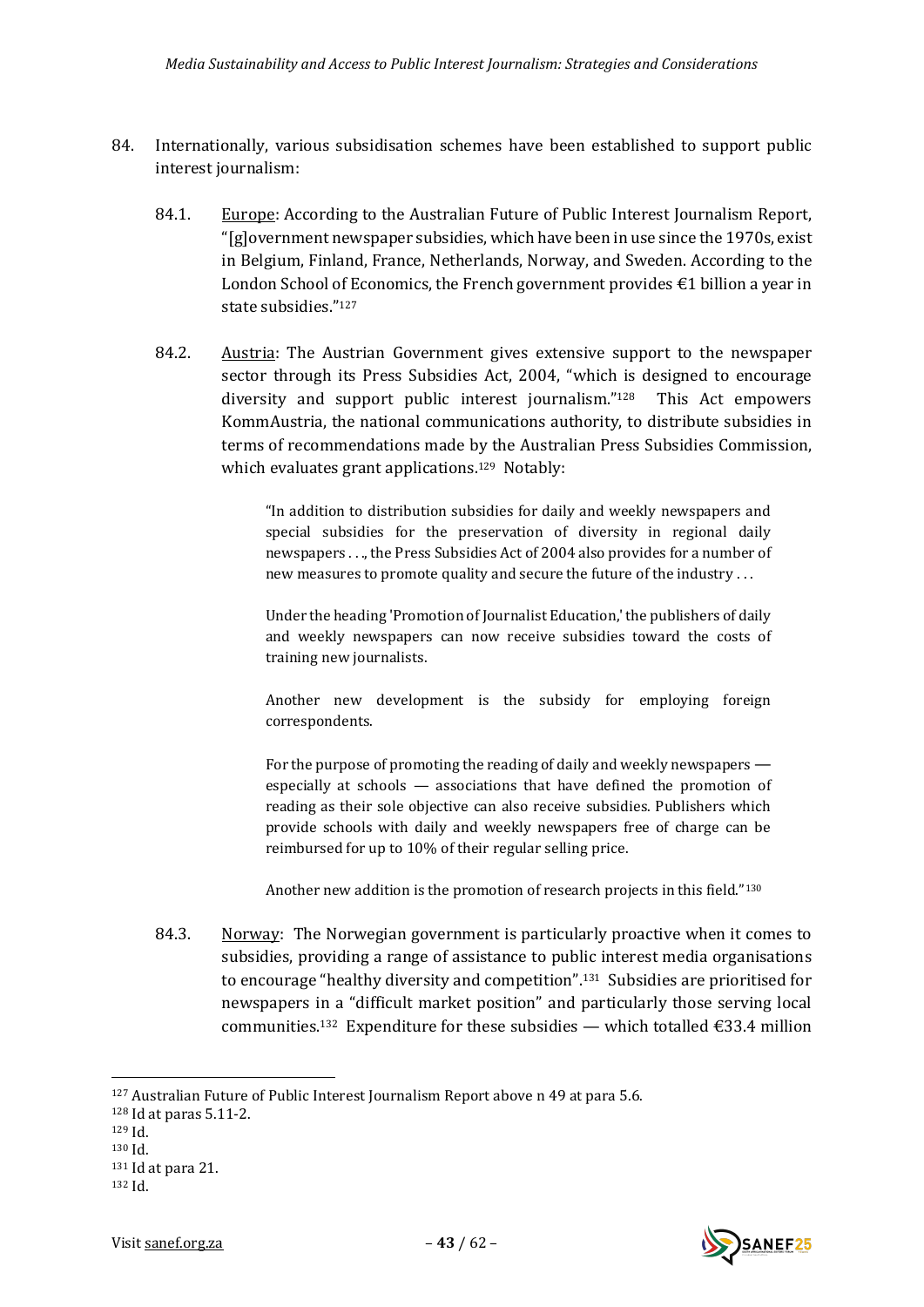in 2015 — is determined annually by the Norwegian parliament and administered by the Norwegian Media Authority.<sup>133</sup>

- 84.4. Sweden: "The Swedish government provides two types of subsidies for the press: an operational subsidy and a distribution subsidy. Indirect subsidies for all printed newspapers include reduced [VAT] on sale price. The subsidies are funded by a 10[%] levy on advertising in general, and a 3[%] levy on newspaper advertising.<sup>134</sup>
- 84.5. Italy: Since 1990, the Italian government has subsidised 30% of the operating costs of media organisations through a fixed annual amount.<sup>135</sup>

## <span id="page-43-0"></span>*Access tiering and concessions*

- 85. A notable South Africa approach to subsidisation relates to concessionary TV licences in terms of regulation 5 of the Regulations Regarding Television Licence Fees, 2004 which allows pensioners, social grant recipients, and war veterans to receive a substantial discount on their TV licence. However, Dr Harry Dugmore notes that there are "hoops that pensioners need to jump through" and getting a concessionary licence "is an exercise in wrangling red tape".<sup>136</sup>
- 86. Relying on the concessionary model, public interest media organisations may consider, as a sustainability strategy, tiering access to their premium content — whether in print or online — to enable broader access to public interest journalism. In this regard, public interest media organisations may consider reducing their subscription and membership fees for designated groups of people which, in addition to recipients of concessionary TV licenses, may also include students and young professionals.

## <span id="page-43-1"></span>*New business models*

- 87. The impacts of the COVID-19 pandemic have caused further damage to the sustainability of the public interest media landscape which, as with other industries, may necessitate new thinking and the development of burgeoning or hitherto untested business models. The South Africa Media Innovation Program<sup>137</sup> (SAMIP) is a leading light in this regard. Other potential models may include:
	- 87.1. The Medium model: Medium is an open platform where readers have access to community-generated content, i.e., anyone can write and publish content. <sup>138</sup> Membership to the platform is based on a monthly fee which provides for access

<sup>137</sup> See [https://samip.mdif.org/.](https://samip.mdif.org/)



<sup>133</sup> Id at para 22. See the eligibility criteria for Norwegian media subsidies and compare with section IV-A. <sup>134</sup> Id at para 5.24.

<sup>135</sup> Id at para 5.29.

<sup>136</sup> Dr Harry Dugmore above [n 1](#page-1-2) at 57.

<sup>138</sup> Ev Williams, 'The Medium Model: How we are building a system for high-quality publishing at scale', 5 April 2018, accessible a[t https://blog.medium.com/the-medium-model-3ec28c6f603a.](https://blog.medium.com/the-medium-model-3ec28c6f603a)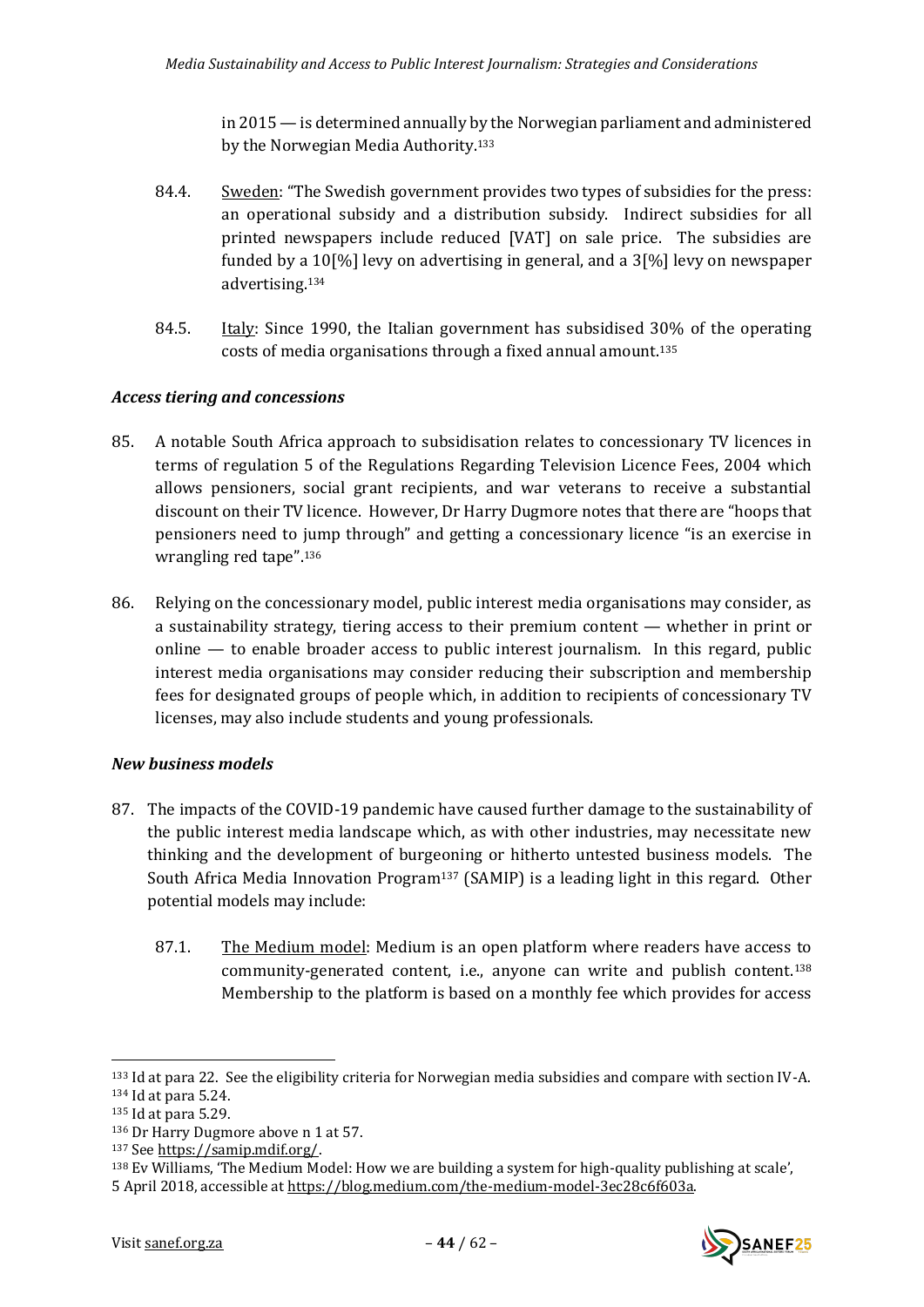to unlimited content and, through the Medium Partner Program, writers receive income based on the community's interest (through clicks) in their content.<sup>139</sup>

- 87.2. The Digital Transitions Project (DTP): The DTP has been developed by Botswana journalist, Ntibinyane Ntibinyane, and Zimbabwean reporter, Dumisani Muleya, who are raising funding to assist 20 southern Africa newspapers' transition to digital.140 Similarly in Kenya, investigative economics journalist, Mark Kapchanga, is arguing for state financial assistance for Kenya media outlets, provided that funding is delivered in a manner that ensures independence, for example through the Media Council of Kenya.<sup>141</sup>
- 87.3. Media 2070: According to Anya Schiffrin, several projects in the United States are disrupting traditional business models and "uplifting traditionally marginalised voices". <sup>142</sup> These include Media 2070 which is seeking to "radically transform who has the capital to tell their own stories by 2070" and "seeks to highlight how the media can serve as a lever for racial justice — and underscore the repair and reconciliation necessary to build strong, free, democratic communities. To achieve full freedom and democracy, it's critical to change entrenched media narratives about Black people." 143

## <span id="page-44-0"></span>*Government advertising allocations*

88. In addition to considering new business models, the Independent Panel Report notes SANEF's critique to the Panel that "government has not delivered on its promise to develop a strategy and plan of action to support the community media sector".144 Additionally, the Independent Panel Report notes that the state—

> "has not set aside 30% of government and Chapter 9 advertising; GCIS has employed only one media buyer to represent GCIS and one to represent community media in the past ten years. Further, Treasury has advised municipalities to use their own websites rather than newspapers to advertise their events (budget speeches, municipal campaigns), despite approximately 80% of municipal websites not currently functioning. Government has also failed to finalise or implement the draft Community Broadcasting Support Scheme, gazetted in 2015." 145

89. As a point of departure and in complying with its pre-existing commitments, the South African government should consider consulting more effectively with community media representatives, including the Association for Independent Publishers (AIP), the Forum of Community Journalists (FCJ), and the National Community Radio Forum (NCRF), among others, to ensure more effective and consistent advertising spend within the sector. As identified in the Independent Panel Report, urgent steps need to be taken to remedy the



<sup>139</sup> See [https://medium.com/about.](https://medium.com/about)

<sup>140</sup> Anya Schiffrin above n [123.](#page-41-2)

 $141$  Id.

<sup>142</sup> Id.

<sup>143</sup> See [https://mediareparations.org/about/.](https://mediareparations.org/about/)

<sup>144</sup> Independent Panel Report above n [12](#page-9-2) at page 121.

<sup>145</sup> Id.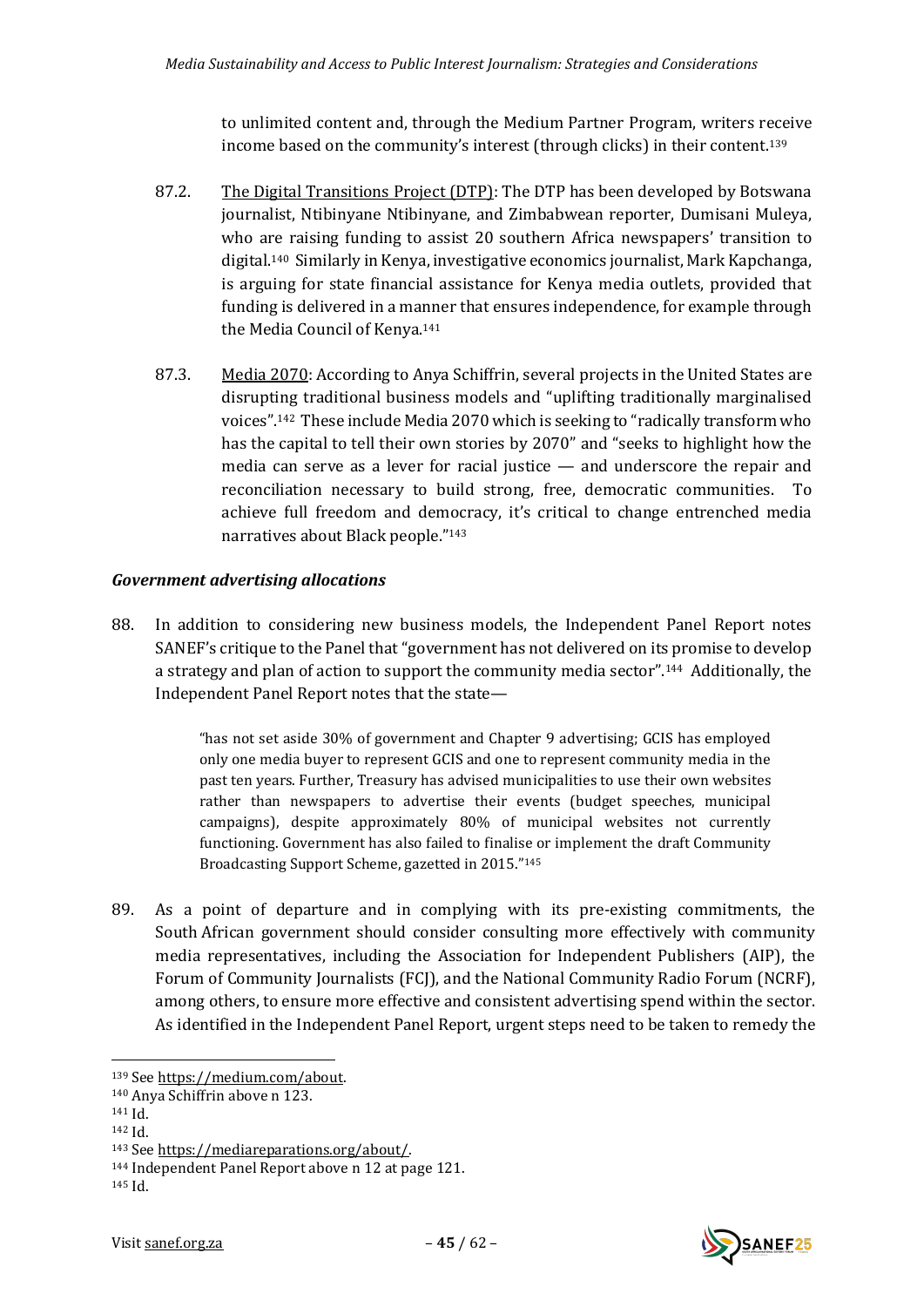"financial see-saw" of community media and to create sustainable income-generating strategies to avoid reliance on "waning government funding".146 In addition, the role, function, and utility of the MDDA in effectively supporting community media, as discussed above, needs to be further examined and a gap analysis may need to be conducted.

|                | <b>RECOMMENDATIONS</b>                                                                    |  |
|----------------|-------------------------------------------------------------------------------------------|--|
| E1             | Direct and indirect media subsidies — in addition to state subsidies for the SABC and     |  |
|                | MDDA — should be considered by the South African government, in partnership with the      |  |
|                | private sector. These subsidies should seek to promote and facilitate the production and  |  |
|                | dissemination of quality news and other media content, and encourage media diversity.     |  |
| E <sub>2</sub> | Any and all bureaucratic obstacles in the concessionary licence application process       |  |
|                | should be removed by the SABC.                                                            |  |
| E <sub>3</sub> | Public interest media organisations should consider introducing "access tiering" to their |  |
|                | memberships and subscription offerings to ensure that older persons, grant recipients,    |  |
|                | and students, among others, have access to public interest journalism at reduced rates.   |  |
| E4             | The proposed MSF or another funding mechanism should support media innovation and         |  |
|                | sustainability, and research and initiatives seeking to facilitate new media business     |  |
|                | models.                                                                                   |  |
| E <sub>5</sub> | The South African government should proactively and urgently develop a strategy and       |  |
|                | plan of action to support the community media sector, including allocating at least 30%   |  |
|                | of government advertising spend to community media organisations.                         |  |
| E <sub>6</sub> | A series of dialogues between stakeholders in the community media sector, including the   |  |
|                | South African government, ICASA, the MDDA, SANEF, the AIP, the FCJ, and the NCRF,         |  |
|                | should be facilitated to discuss financial sustainability models in the sector.           |  |

## <span id="page-45-0"></span>**F. Coupon and open access systems**

## <span id="page-45-1"></span>*Coupons and collective access*

- 90. With increasing reliance on online paywalls to replace lost print and adverting revenue, new opportunities may start to emerge, including opportunities that may assist with media sustainability. One such model relies on a coupon or collective access system which allows a subscriber to access premium content on multiple public interest news websites with a single login detail. In effect, a subscriber pays a subscription fee to a not-for-profit organisation, designed especially for this purpose. This not-for-profit, in agreement with public interest media organisations, collects a subscription fee and provide a subscriber with access to the websites of participating media organisations, with a percentage of the subscription fee being paid to the participating media organisations — potentially on a percentage of clicks basis — and to the MSF or similarly structured funding mechanism.
- 91. The potential benefit of such a coupon or collective access system is three-fold:
	- 91.1. Additional subscriptions may be collected and disbursed to public interest media organisations thus creating an additional income stream.

<sup>146</sup> Id at page 126.

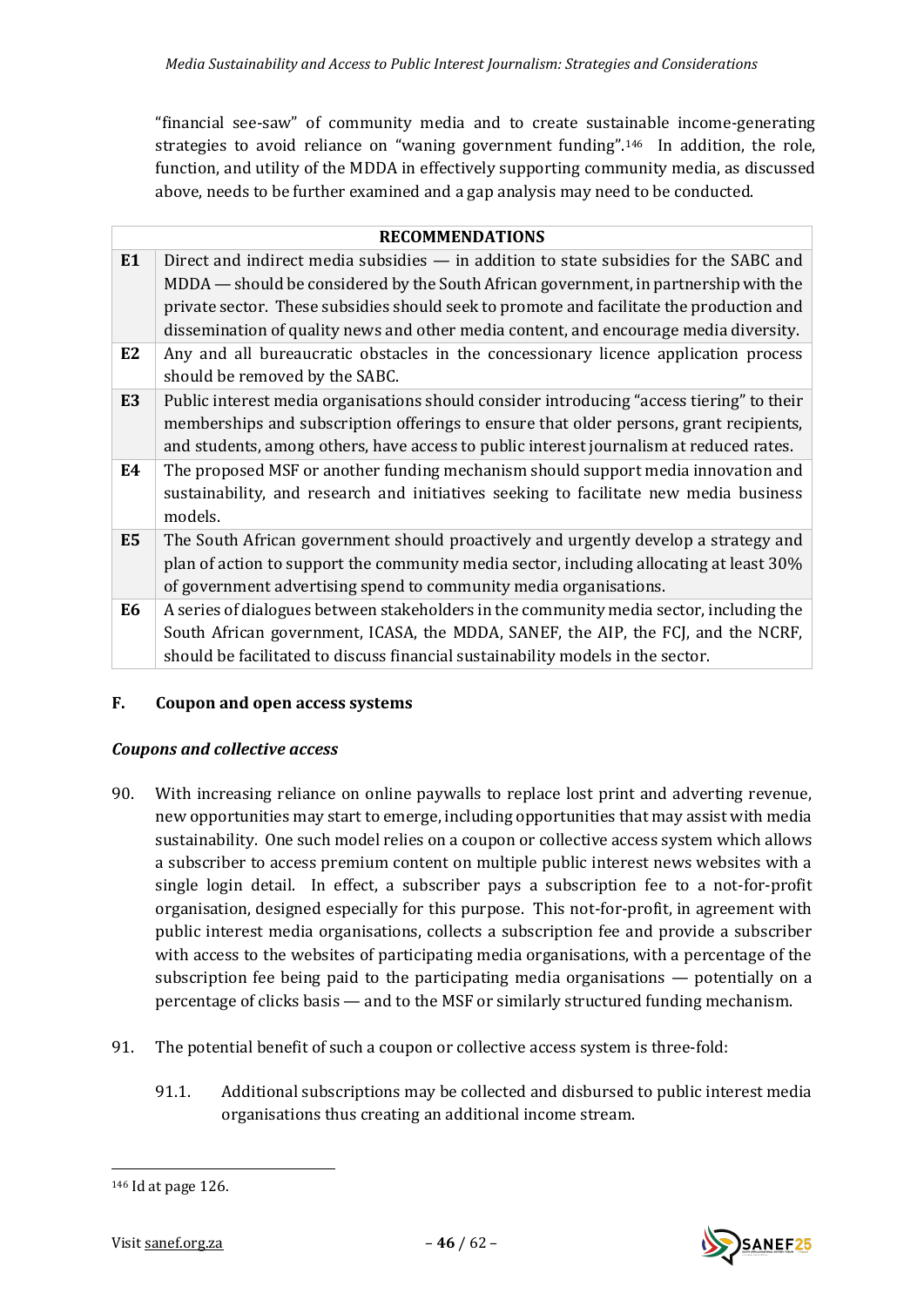- 91.2. The MSF or similarly structured funding mechanisms receives additional funding through the percentage split or "tax" on each subscription.
- 91.3. Socially conscious subscribers are able to subscribe to a mechanism that promotes public interest journalism.
- 92. In addition, and as a potential access tiering or concession system, coupons or collective access systems could be provided to older persons, persons relying on social grants, and young persons for free or at a reduced rate to promote access to information and to acknowledge the stark disparities in wealth (and access) in South Africa.

## <span id="page-46-0"></span>*openTrust*

- 93. Outside of potential coupon and open access systems, the openTrust model<sup>147</sup> is partly used to sustain the operations of openDemocracy — a global independent media platform based in the United Kingdom (UK).<sup>148</sup> In essence, openTrust is a UK-registered charity that receives grants and gifts to sustain the openDemocracy program.149 openDemocracy itself is a UK-registered company that is wholly owned by the non-profit openDemocracy Foundation.150 Additionally, openDemocracy also works with Neo Philosophy which acts as a US-based fiscal sponsor.<sup>151</sup>
- 94. In terms of revenue, between 1 January and 31 December 2020, openDemocracy received 66% of its revenue from direct grants; 16% from reader donations; 14% from openTrust grants; and a combined 4% from partnerships and administrative fees.<sup>152</sup> The various entities which enable openDemocracy are, in effect, geared to ensure the private-sector sustainability of its operations and to create a viable vehicle for corporate social investment (CSI), a model which may find application in South Africa.

## <span id="page-46-2"></span>**RECOMMENDATIONS**

**F1** SANEF and other organisations should consider exploring not-for-profit and social enterprise models which enable and facilitate media sustainability, socially conscious business practices, and corporate social investment (CSI) in public interest media.

## <span id="page-46-1"></span>**G. The establishment of (public interest) wire services**

95. To assist with what Frances Cairncross refers to as the "humdrum task of reporting on the daily activities of public institutions"153, a public interest wire service could be established to assist under-capacitated public interest media organisations and ensure that additional public interest media content is produced and distributed for publication, particularly on matters relating to the exercise of the democratic function and its institutions. This

<sup>151</sup> Id.



<sup>147</sup> openDemocracy, 'About', accessible at [https://www.opendemocracy.net/en/about/.](https://www.opendemocracy.net/en/about/)

 $148$  Id.

<sup>149</sup> Id.

<sup>150</sup> Id.

<sup>152</sup> Id.

<sup>153</sup> The Cairncross Review above [n 9](#page-8-1) at page 17.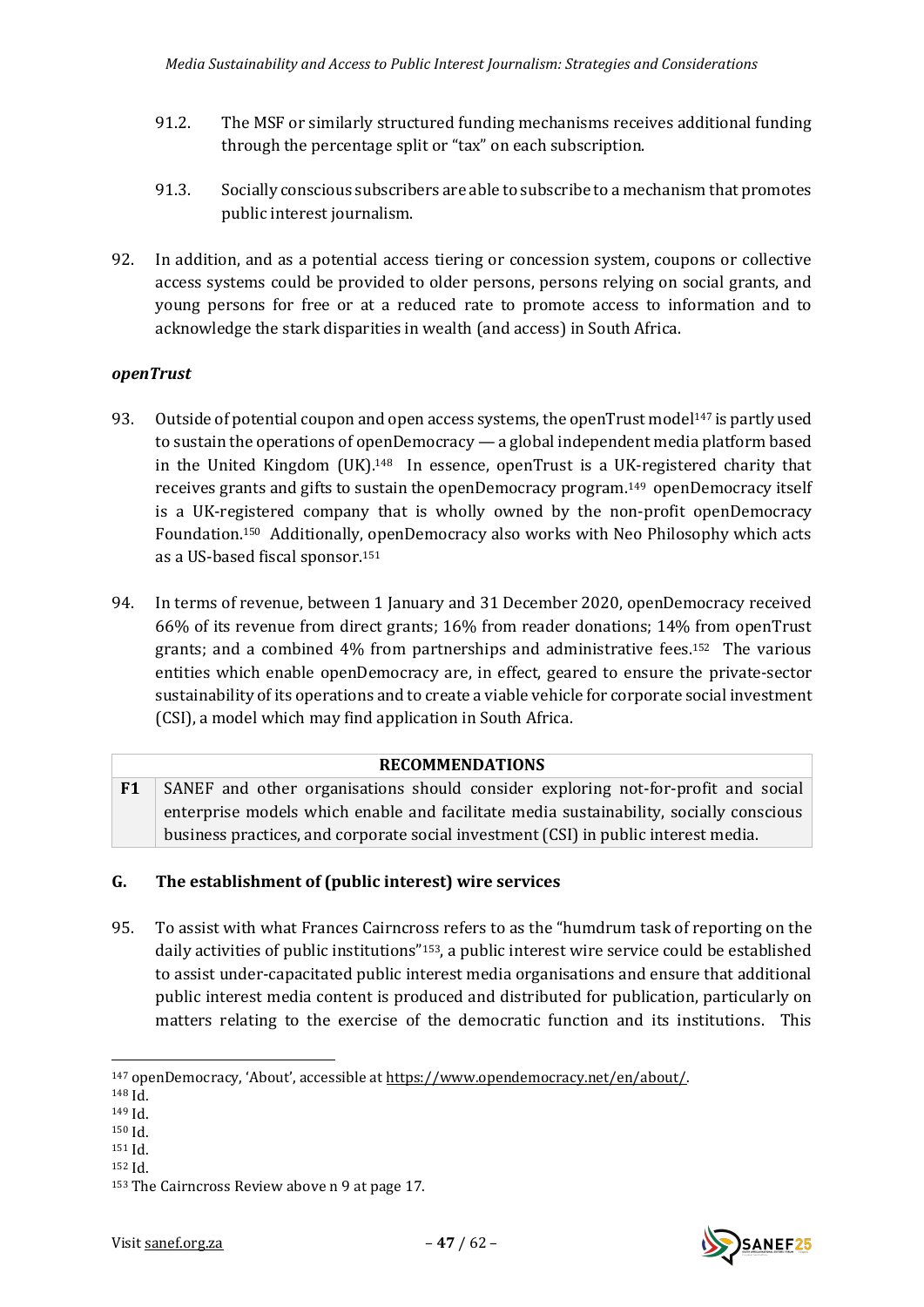so-called public interest wire service could be based on a similar model and management structure to the erstwhile South African Press Association (SAPA), save for its funding which may be drawn, in part, from the MSF or state subsidies as opposed to pre-existing media organisations.

96. The Australian Future of Public Interest Journalism Report noted that the London School of Economics estimated that France provides around  $\epsilon$ 1 billion each year in state subsidies for media including:

> "Indirect subsidies worth around  $\epsilon$ 500m have been made available, including  $\epsilon$ 200m for exemptions from local business rates,  $\epsilon$ 160m for the lower VAT rates and around  $E250$ m on the special tax and social security contributions status granted to journalists. The state also pays over  $\epsilon$ 100m a year to the newswire agency AFP."<sup>154</sup> (Own emphasis.)

- 97. Subject to further engagement, it may be that public interest media organisations see utility and benefit in a re-emergent South African wire service which is owned and operated by public interest media organisations — as shareholders<sup>155</sup> — and funded either directly by the MSF, or through hybrid funding models which may include MSF funding, state subsidies, and, to the extent possible, contributions from shareholders.
- 98. In addition to the proposed public interest wire service or as an addition to the proposed offering — a wire service or similar mechanism may be developed to collect local content from community media organisations and distribute it to larger media houses potentially for a fee. Wits Journalism has in the past run a news desk for community radio called *Local Voices* which gathered stories from local areas and brought them to wider attention. Imbedded in the process was support and mentorship opportunities for local journalists.<sup>156</sup>
- 99. Such a service (or content sharing arrangement) may serve the dual purpose of ensuring that local content reaches wider audiences, and that community media receives additional income. Funding for this service may be through a subscription-based model directly with larger media houses or through a joint-venture or similar model with the MSF, which partly funds the service, alongside larger media houses.

|                | <b>RECOMMENDATIONS</b>                                                                |  |
|----------------|---------------------------------------------------------------------------------------|--|
| G <sub>1</sub> | Further research and engagement on the possibility of the establishment of public     |  |
|                | interest wire services — including proposed functions, management structures, and     |  |
|                | funding models — should be conducted by SANEF and other interested parties.           |  |
| G <sub>2</sub> | The possibility of interim content sharing arrangements between community media       |  |
|                | organisations and larger media houses should be considered to ensure that hyper-local |  |
|                | content, content from hard-to-reach communities, and street-level issues reach wider  |  |
|                | audiences.                                                                            |  |

<sup>154</sup> Australian Future of Public Interest Journalism Report above n [49](#page-17-2) at para 5.26. <sup>155</sup> See, for example, the ownership structure of the German Press Agency, accessible at [https://www.dpa.com/en/company/ownership-structure#ownership-structure.](https://www.dpa.com/en/company/ownership-structure#ownership-structure)



<sup>156</sup> For more information see https://localvoices.co.za/.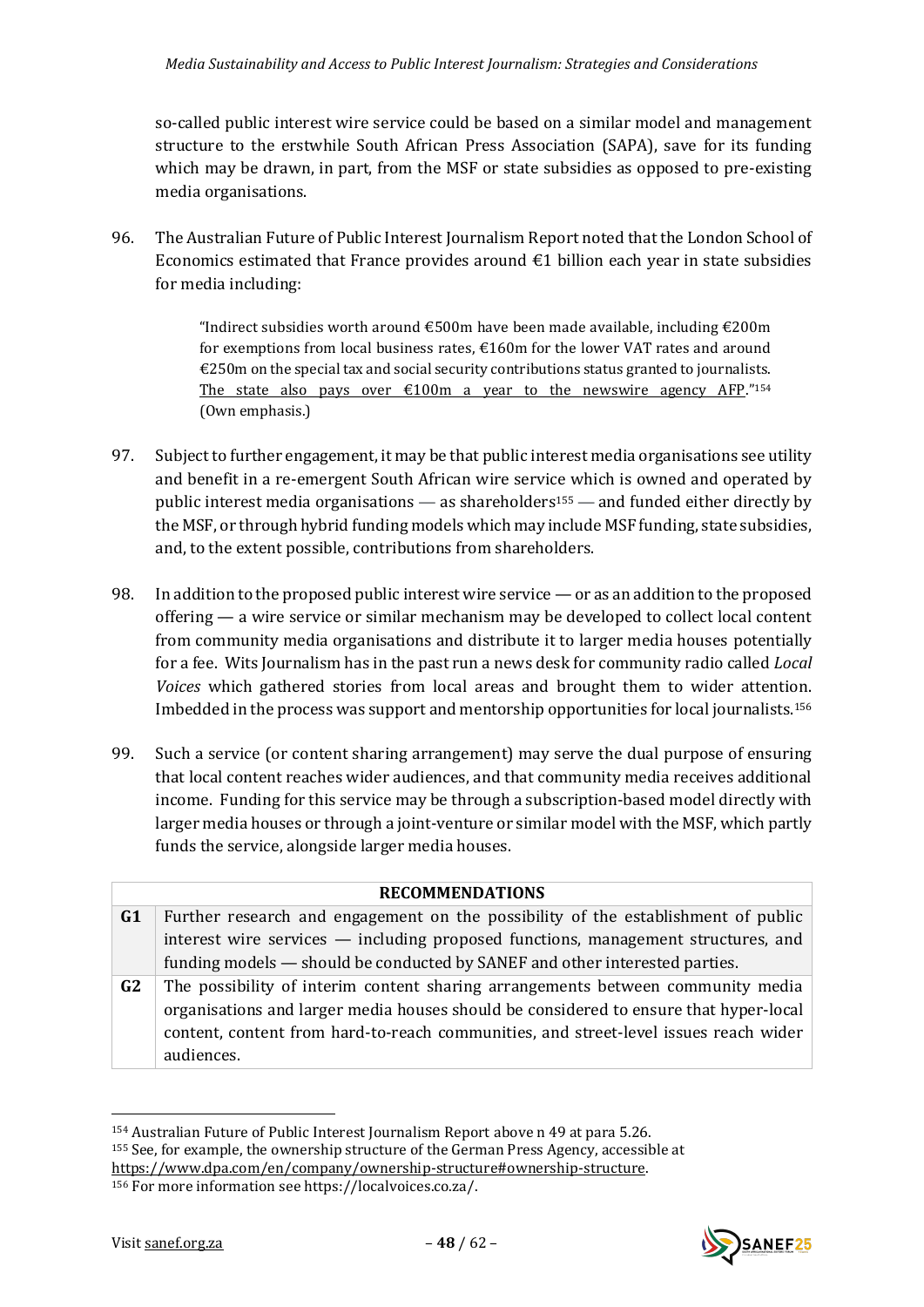## <span id="page-48-0"></span>**H. Education, training, and learnerships**

100. Underpinning all media sustainability strategies should be a philosophy of training and continuing education. The Independent Panel Report notes that one of the constraints on the effective functioning of the media is—

> "a drastic reduction in training, coaching, professional development opportunities and reporter support. Despite the existence of comprehensive, nationally accredited newsroom training curricula, formal training on anything other than the technical skills of online publishing barely functions. The numbers of senior, specialist and more experienced editors and journalists who might mentor have been cut, and a reduced staff complement has less access to administrative, archival, transport and other supports for reporting and verification."<sup>157</sup>

## <span id="page-48-1"></span>*Fellows*

- 101. As a point of departure, and as briefly discussed under Section IV-A, a portion of funds from the MSF may be used to fund fellowships, learnerships, and internships within public interest media organisations and community media. Additional funding may also be sought from Sector Education and Training Authorities (SETA's) which are established in terms of the Skills Development Act 97 of 1998, particularly the Media, Information, and Communication Technologies Sector Education and Training Authority (MICT SETA). Such a strategy may serve multiple purposes:
	- 101.1. To allow young journalists to enter the profession and receive training without a direct financial cost to the public interest media organisations that host them.
	- 101.2. To assist public interest media organisations to alleviate capacity and increase their staff compliment without the additional financial burden.
	- 101.3. To ensure that young journalists are professionally trained to promote media ethics and credibility, and ultimately sustain public interest media organisations in future.
- 102. By way of comparative examples, openDemocracy employs "fellows" who are early- or midcareer journalists who join the organisation for six months to develop their skills and careers.158 Additionally, negotiations around the Australian Broadcasting Legislation Amendment (Broadcasting Reform) Bill, 2017 led to the introduction of a "cadetship program for up to 200 places with small and regional publishers . . . as well as 60 regional iournalism scholarships."<sup>159</sup> In Austria, the state contributes to newspapers that emphasise the training of young journalists "to assure the future of public interest journalism".<sup>160</sup>

<sup>160</sup> Id at para 5.14.





<sup>157</sup> Independent Panel Report above n [12](#page-9-2) at page 4.

<sup>158</sup> openDemocracy above n [147.](#page-46-2)

<sup>159</sup> Australian Future of Public Interest Journalism Report above n [49](#page-17-2) at para 1.67.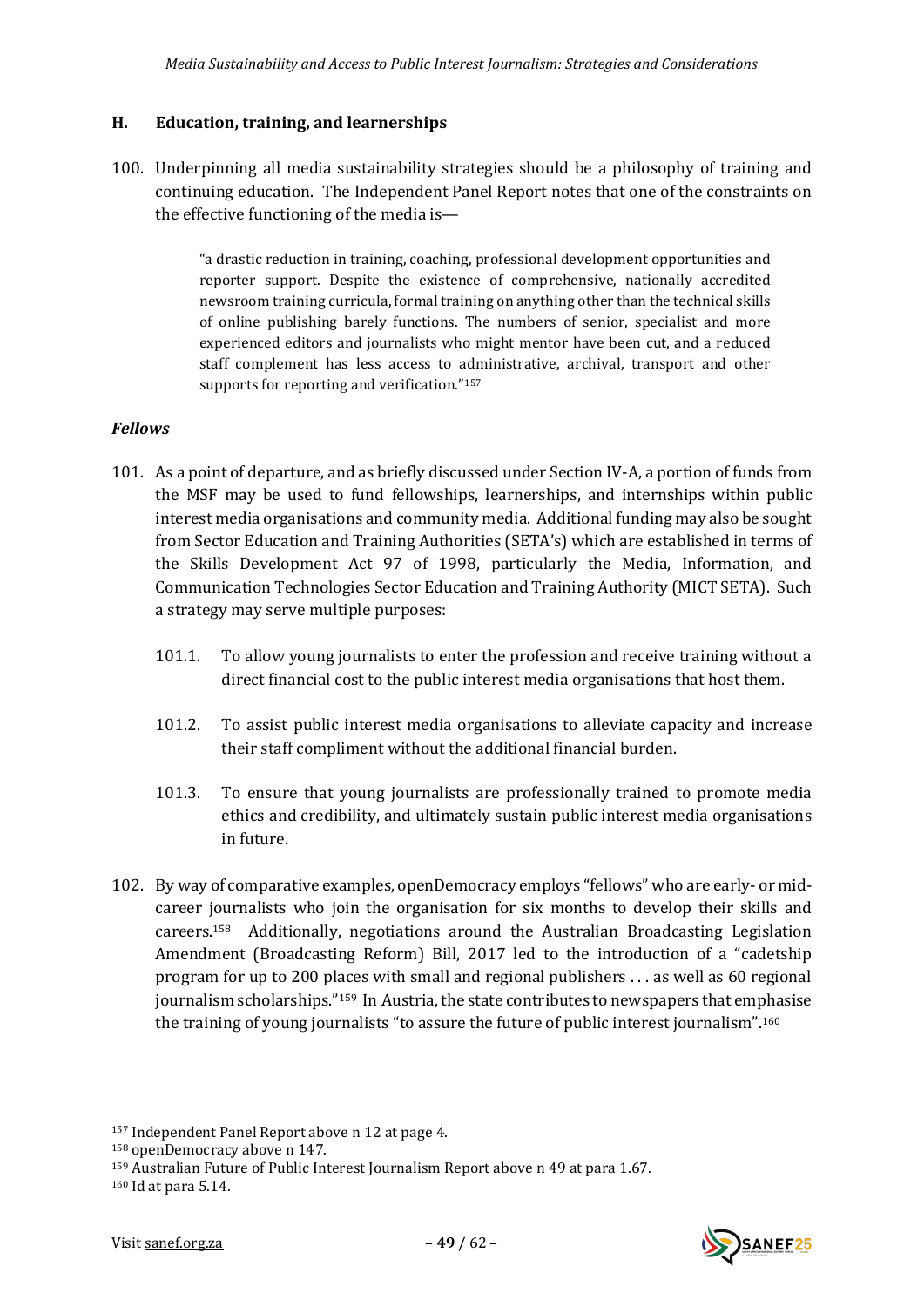## <span id="page-49-0"></span>*Training for media professionals*

103. In terms of training for media professionals, the CoE notes that:

"Journalistic profession is becoming less attractive due to financial constraints, threats and pressures for faster-paced and less expensive news, which are exacerbated by limited opportunities for training and development. To address this phenomenon, States should encourage and promote careers in journalism by publicly recognising that quality journalism is central to the functioning of democratic societies. Training institutions should aim to make their curricula more accessible and diversified, promote practical experiences as well as theoretical approaches, and deliver ethical training to all future actors of the media industry. Topics related to civic education, human rights, workings of democratic states, elections and referenda should be taught as part of basic journalistic skills."<sup>161</sup>

104. Allied to the importance of training young journalists is the need to upskill mid-career and senior journalists to ensure that "media actors and individuals committed to producing quality journalism  $\ldots$  have access to life-long training opportunities."<sup>162</sup> In this regard, the CoE suggests that:

> "[Journalists] should be able to regularly update their skills and knowledge, specifically in relation to their duties and responsibilities in the digital environment, through fellowship programmes and financial support. Public service media should organise systematic workshops and trainings of verification techniques and encourage the exchange of good practices in the area of countering disinformation and propaganda, looking for synergies with other quality news partners. Adequate training and retraining opportunities should be made available to journalists, including those working in lesser-used and minority languages and/or local and regional communities."<sup>163</sup>

## <span id="page-49-1"></span>*Media and information literacy (MIL) initiatives*

105. In addition to the training of media professionals as a sustainability strategy, state support for MIL initiatives is central to media sustainability. <sup>164</sup> The CoE notes that:

> "States should establish adequately funded financing instruments for independent MIL initiatives. Such initiatives by media organisations, public service media, and community media, independent regulatory bodies, civil society actors and other relevant actors should be supported by way of strategic coordination at a national level, based on a dedicated policy and strategy development, implementation and evaluation."<sup>165</sup>

<sup>161</sup> CoE Draft Recommendation above n [87](#page-29-1) at page 19.

<sup>162</sup> Id at page 20.

<sup>163</sup> Id at page 20.

<sup>164</sup> Id at page 18.

<sup>165</sup> Id at page 19.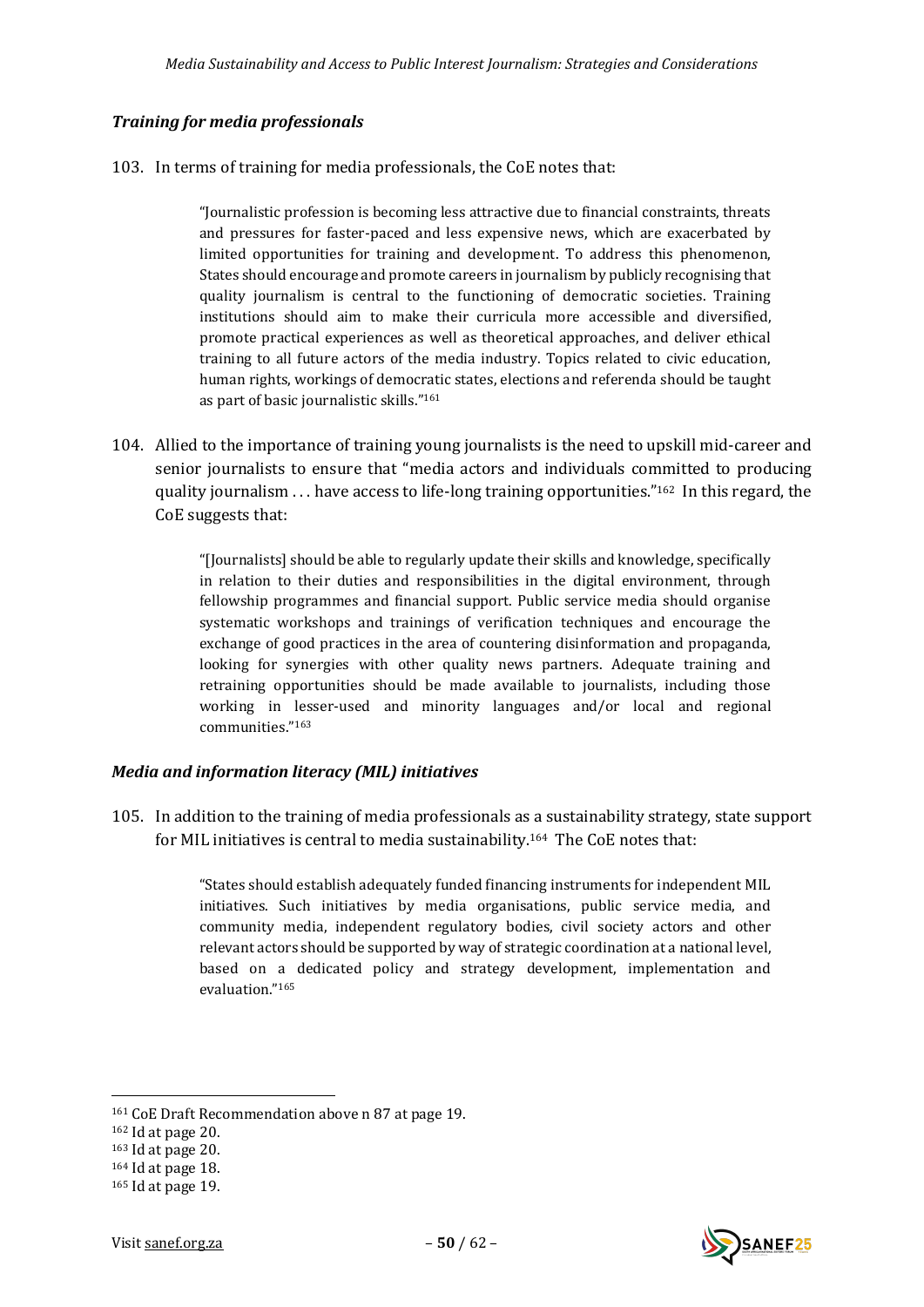#### **RECOMMENDATIONS**

- **H1** Fellowships, learnerships, and internships with public interest media organisations that are funded by the proposed Media Sustainability Fund or the South African government, or both — should be prioritised.
- **H2** Professional development and upskilling of mid-career and senior journalists should be considered and funding may be made available by the MSF.
- **H3** As an urgent priority, the South African government should establish adequately funded financing instruments for independent MIL initiatives, including through an MSF. Such initiatives by public interest media organisations, community media, independent regulatory bodies, civil society actors, and other relevant actors should be supported by way of strategic coordination at a national level, based on a dedicated policy and strategy development, implementation, and evaluation.

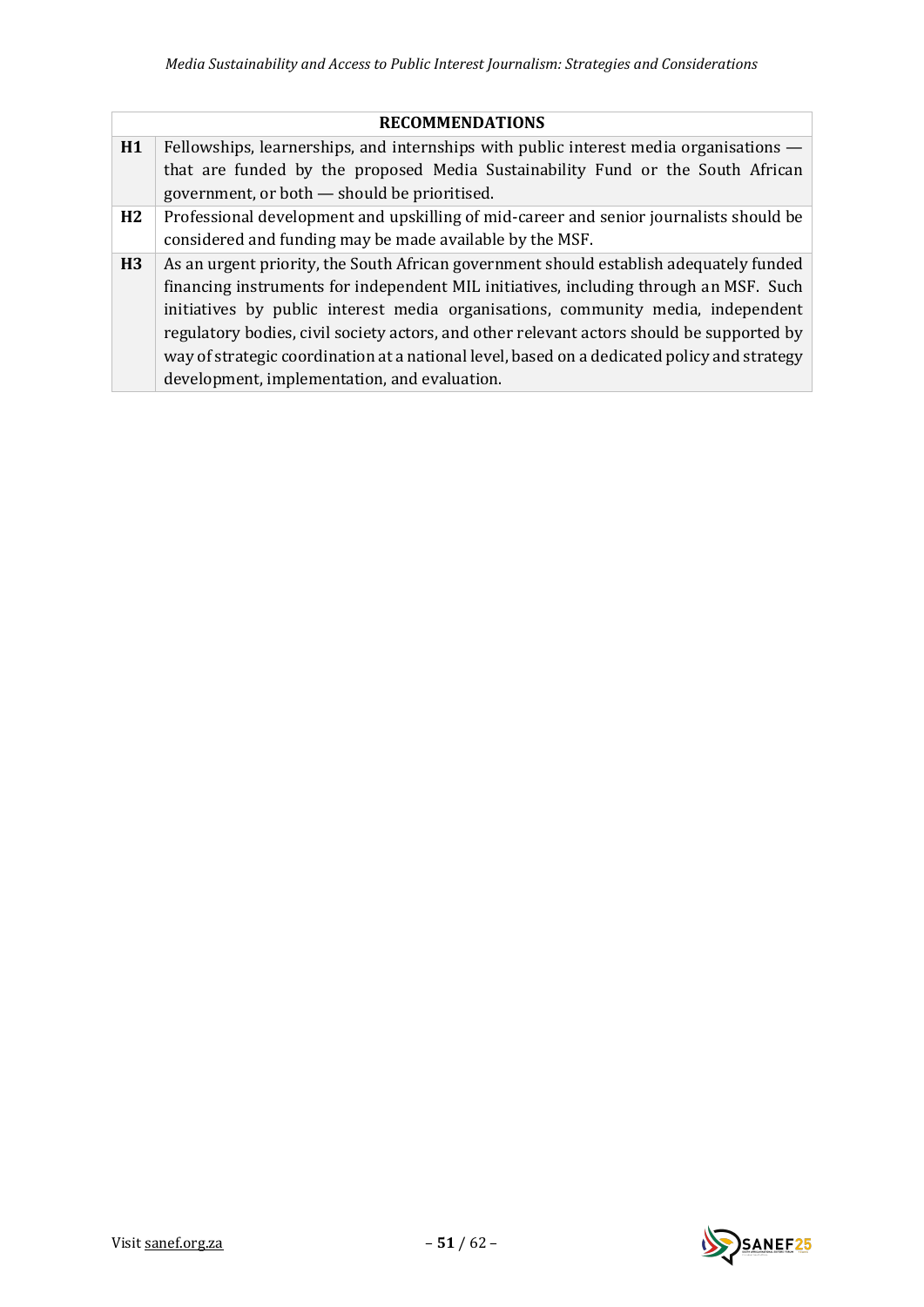## <span id="page-51-0"></span>**V. RECOMMENDATIONS**

<span id="page-51-3"></span><span id="page-51-2"></span><span id="page-51-1"></span>

|                | <b>General Recommendations</b>                                                                 |  |
|----------------|------------------------------------------------------------------------------------------------|--|
| $\mathbf{1}$   | The utility and efficacy of defining and distinguishing public interest journalism,            |  |
|                | journalism as a public good, and public service journalism should be considered.               |  |
| $\mathbf{2}$   | The following working definition of public interest journalism should be considered for        |  |
|                | adoption and endorsement by SANEF: "Public interest journalism refers to journalistic          |  |
|                | activity that is central to the democratic function and the protection and promotion of        |  |
|                | the South African Constitution, including investigative journalism, reporting on the daily     |  |
|                | affairs of public institutions, and local journalism focused on the generation of public       |  |
|                | interest stories in towns and villages and underserviced rural areas."                         |  |
| 3              | SANEF, in coordination with interested and affected parties, should consider preparing         |  |
|                | a detailed advocacy and engagement strategy $-$ inclusive of priority areas and time           |  |
|                | timeframes - based on this report to ensure that key role-players within the South             |  |
|                | African government and the sector are identified and fully engaged on the proposed             |  |
|                | media sustainability strategies.                                                               |  |
|                | <b>Specific Recommendations</b>                                                                |  |
| А.             | <b>Media Sustainability Fund (MSF)</b>                                                         |  |
| $\mathbf{1}$   | The establishment of an MSF — which is independent of the MDDA and state oversight             |  |
|                | and control — to support, promote, and strengthen public interest media organisations          |  |
|                | in South Africa should be considered.                                                          |  |
| $\overline{2}$ | The criteria used to determine the beneficiaries of the funding distributed by the MSF         |  |
|                | should be mandatory and objective $-$ with limited discretion, if any $-$ to insulate the      |  |
|                | MSF from political pressure and undue influence.                                               |  |
| 3              | With reference to the Multi-Party Democracy Fund established in terms of section 3 of          |  |
|                | the Political Party Funding Act 6 of 2018, the MSF could play a similar role in the media      |  |
|                | industry to channel new individual and corporate donations to shield recipients from           |  |
|                | donor pressure or undue influence.                                                             |  |
| 4              | The South African government, through the Minister in the Presidency as the Executive          |  |
|                | Authority of the MDDA, in partnership with SANEF and community media                           |  |
|                | representatives, should conduct a gap analysis to determine the disjunct between the           |  |
|                | activities of the MDDA and its perceived utility to community media organisations and          |  |
|                | the media sector as a whole, including an analysis of potential sustainable public-private     |  |
|                | partnership, including with the MSF, and strategies to strengthen the MDDA in terms of         |  |
|                | funding and outputs.                                                                           |  |
| <b>B.</b>      | Access to public interest news websites                                                        |  |
| $\mathbf{1}$   | Data provision — in terms of levels of access, minimal standards of quality and reliability,   |  |
|                | and levels of affordability - needs to be seen as part of the 'social infrastructure' which    |  |
|                | is, in the digital era, as important to people's well-being as access to electricity and other |  |
|                | services. <sup>166</sup>                                                                       |  |
| $\mathbf{2}$   | Further research and greater public debate about zero-rating of public interest news           |  |
|                | should be a major project for the SABC, and SANEF, to ensure a fair balance between            |  |

<span id="page-51-4"></span><sup>166</sup> Dr Harry Dugmore above [n 1](#page-1-2) at 10. Dugmore notes further at page 62 that "[to] be 'off grid', communication wise, as we've seen in the pandemic, often means a denial of education opportunities, the inability to be economic active from home and/or seek economic opportunities, and indeed being subjected to a lack of access to multiple informational 'means of life'."

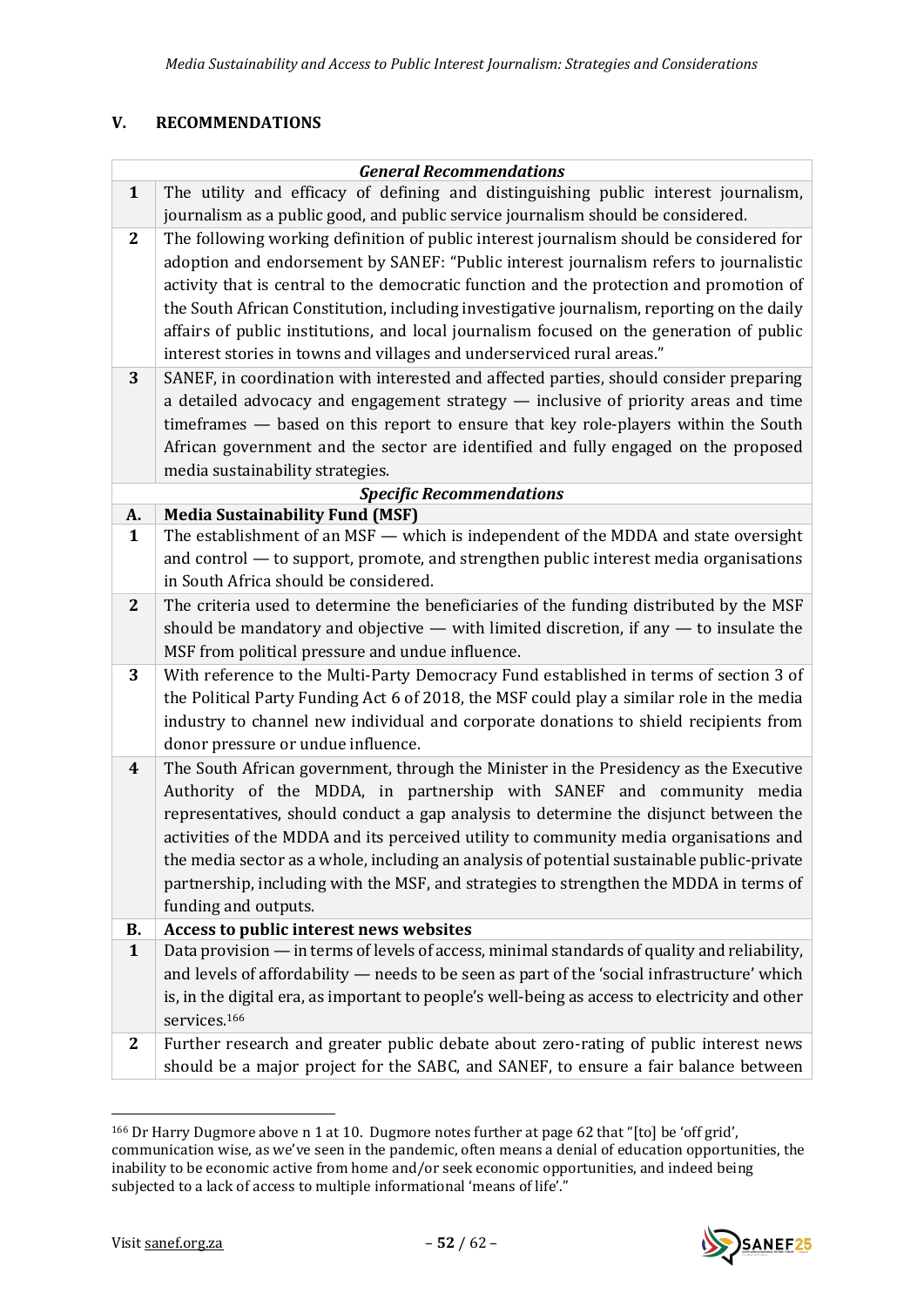<span id="page-52-1"></span><span id="page-52-0"></span>

|              | for-profit and public interest media organisations and for a fair balance between rural                                                                                                                                                                                                                                                                            |
|--------------|--------------------------------------------------------------------------------------------------------------------------------------------------------------------------------------------------------------------------------------------------------------------------------------------------------------------------------------------------------------------|
|              | and local news provision. <sup>167</sup>                                                                                                                                                                                                                                                                                                                           |
| C.           | Fostering competition in the digital economy                                                                                                                                                                                                                                                                                                                       |
| $\mathbf{1}$ | The South African government should work closely with countries in the Southern<br>African Development Community (SADC), other regional economic communities (RECs),<br>and the African Union (AU) to investigate an Africa-wide approach to multinational<br>platform power. <sup>168</sup>                                                                       |
| $\mathbf{2}$ | SANEF and other organisations should consider working more directly with the South<br>African government (as Australian news media has done) and with FAANGs and other<br>platforms to explore much larger-scale support for public interest journalism. <sup>169</sup>                                                                                            |
| 3            | SANEF should consider partnering with interested parties during the public<br>participation process of the Competition Commission's market inquiry into competition<br>in the digital economy, particularly in relation to the role that competition in the digital<br>economy can play in achieving media sustainability.                                         |
| D.           | Tax relief and other state support schemes                                                                                                                                                                                                                                                                                                                         |
| $\mathbf{1}$ | The South African government should consider amending tax laws to enforce a fairer<br>taxation of profits that are made from local advertising in particular, including the<br>possible introduction of special transaction levies. <sup>170</sup>                                                                                                                 |
| $\mathbf{2}$ | The South African government should consider converting licence fees to bespoke taxes<br>collected by competent tax authorities (in Norway this 'levy' is called a Public Service<br>Media Tax) via an income-indexed but simply structured tax to reflect South Africa's high<br>levels of income inequality. <sup>171</sup>                                      |
| 3            | Tax relief for public interest media organisations in the form of value-added tax (VAT)<br>exemptions and reductions in pay-as-you-earn (PAYE) taxation should be considered by<br>the South African Revenue Service (SARS).                                                                                                                                       |
| 4            | Amendments to the Income Tax Act enabling tax deductions for businesses, donors, and<br>individual taxpayers who support local journalism through subscriptions should be<br>considered by SARS.                                                                                                                                                                   |
| Е.           | Subsidisation, subscriptions, and other income-generating models                                                                                                                                                                                                                                                                                                   |
| $\mathbf{1}$ | Direct and indirect media subsidies - in addition to state subsidies for the SABC and<br>MDDA — should be considered by the South African government, in partnership with the<br>private sector. These subsidies should seek to promote and facilitate the production and<br>dissemination of quality news and other media content, and encourage media diversity. |
| $\mathbf{2}$ | Any and all bureaucratic obstacles in the concessionary licence application process<br>should be removed by the SABC.                                                                                                                                                                                                                                              |
| 3            | Public interest media organisations should consider introducing "access tiering" to their<br>memberships and subscription offerings to ensure that older persons, grant recipients,<br>and students, among others, have access to public interest journalism at reduced rates.                                                                                     |
| 4            | The proposed MSF or another funding mechanism should support media innovation and<br>sustainability, and research and initiatives seeking to facilitate new media business<br>models.                                                                                                                                                                              |

<span id="page-52-2"></span><sup>&</sup>lt;sup>167</sup> Dr Harry Dugmore above [n 1](#page-1-2) at 10.



<sup>168</sup> Dr Harry Dugmore above [n 1](#page-1-2) at 6.

<sup>169</sup> Dr Harry Dugmore above [n 1](#page-1-2) at 6.

<sup>170</sup> Dr Harry Dugmore above [n 1](#page-1-2) at 6.

<sup>&</sup>lt;sup>171</sup> Dr Harry Dugmore above [n 1](#page-1-2) at 8.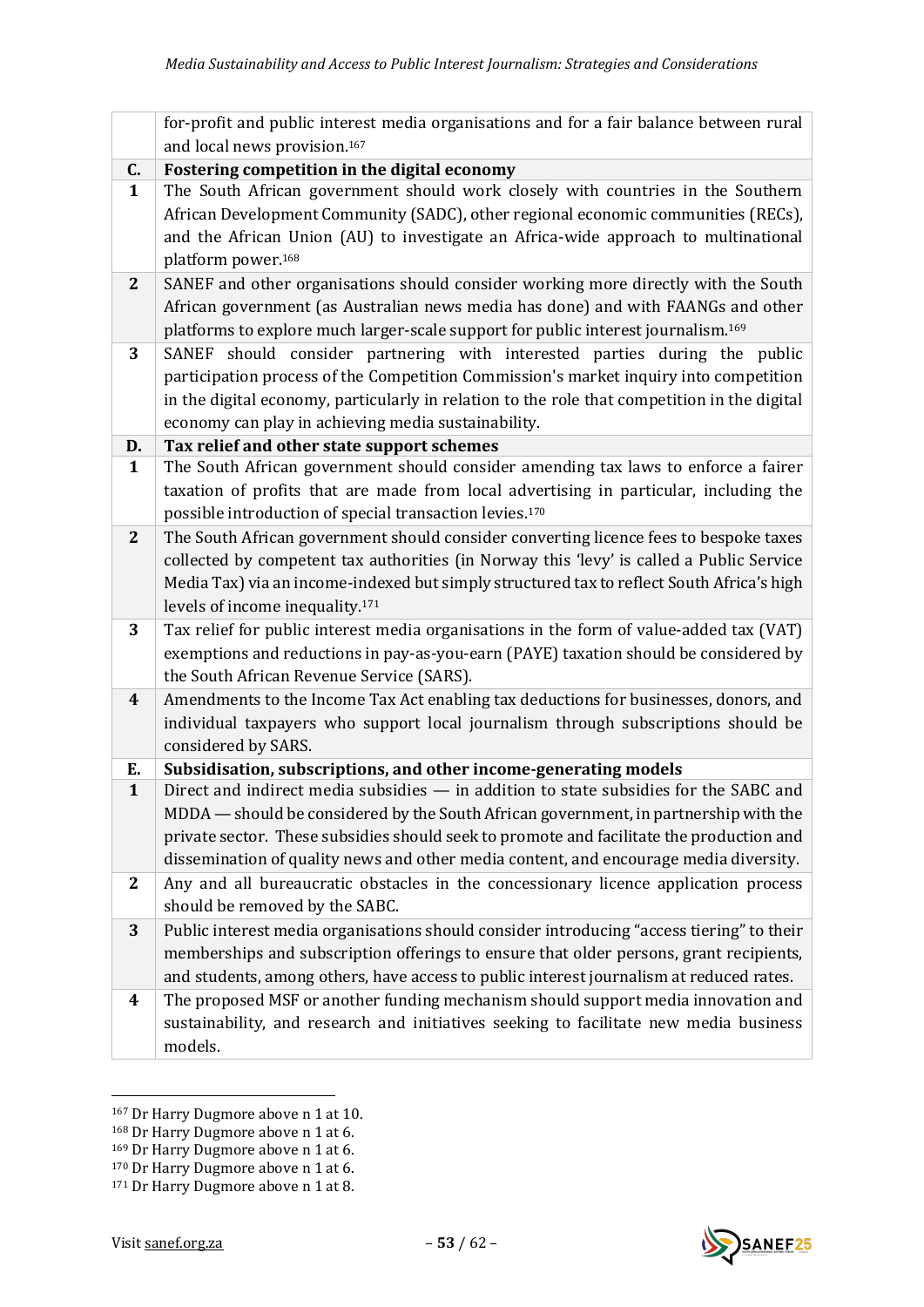<span id="page-53-2"></span><span id="page-53-1"></span><span id="page-53-0"></span>

| 5                | The South African government should proactively and urgently develop a strategy and<br>plan of action to support the community media sector, including allocating at least 30%<br>of government advertising spend to community media organisations.                                                                                                                                                                                                                                                                            |
|------------------|--------------------------------------------------------------------------------------------------------------------------------------------------------------------------------------------------------------------------------------------------------------------------------------------------------------------------------------------------------------------------------------------------------------------------------------------------------------------------------------------------------------------------------|
| 6                | A series of dialogues between stakeholders in the community media sector, including the<br>South African government, ICASA, the MDDA, SANEF, the AIP, the FCJ, and the NCRF,<br>should be facilitated to discuss financial sustainability models in the sector.                                                                                                                                                                                                                                                                |
| F.               | <b>Coupon and open access systems</b>                                                                                                                                                                                                                                                                                                                                                                                                                                                                                          |
| $\mathbf{1}$     | SANEF and other organisations should consider exploring not-for-profit and social<br>enterprise models which enable and facilitate media sustainability, socially conscious<br>business practices, and corporate social investment (CSI) in public interest media.                                                                                                                                                                                                                                                             |
| G.               | The establishment of a (public interest) wire service                                                                                                                                                                                                                                                                                                                                                                                                                                                                          |
| $\mathbf{1}$     | Further research and engagement on the possibility of the establishment of public<br>interest wire services - including proposed functions, management structures, and<br>funding models - should be conducted by SANEF and other interested parties.                                                                                                                                                                                                                                                                          |
| $\mathbf{2}$     | The possibility of interim content sharing arrangements between community media<br>organisations and larger media houses should be considered to ensure that hyper-local<br>content, content from hard-to-reach communities, and street-level issues reach wider<br>audiences.                                                                                                                                                                                                                                                 |
| Н.               | <b>Education, training, and learnerships</b>                                                                                                                                                                                                                                                                                                                                                                                                                                                                                   |
| $\mathbf{1}$     | Fellowships, learnerships, and internships with public interest media organisations -<br>that are funded by the MSF or the South African government, or both - should be<br>prioritised.                                                                                                                                                                                                                                                                                                                                       |
| $\boldsymbol{2}$ | Professional development and upskilling of mid-career and senior journalists should be<br>considered and funding may be made available by the MSF.                                                                                                                                                                                                                                                                                                                                                                             |
| 3                | As an urgent priority, the South African government should establish adequately funded<br>financing instruments for independent MIL initiatives, including through an MSF. Such<br>initiatives by public interest media organisations, community media, independent<br>regulatory bodies, civil society actors, and other relevant actors should be supported by<br>way of strategic coordination at a national level, based on a dedicated policy and strategy<br>development, implementation, and evaluation. <sup>172</sup> |



<sup>172</sup> CoE Draft Recommendation above n [87](#page-29-1) at page 19.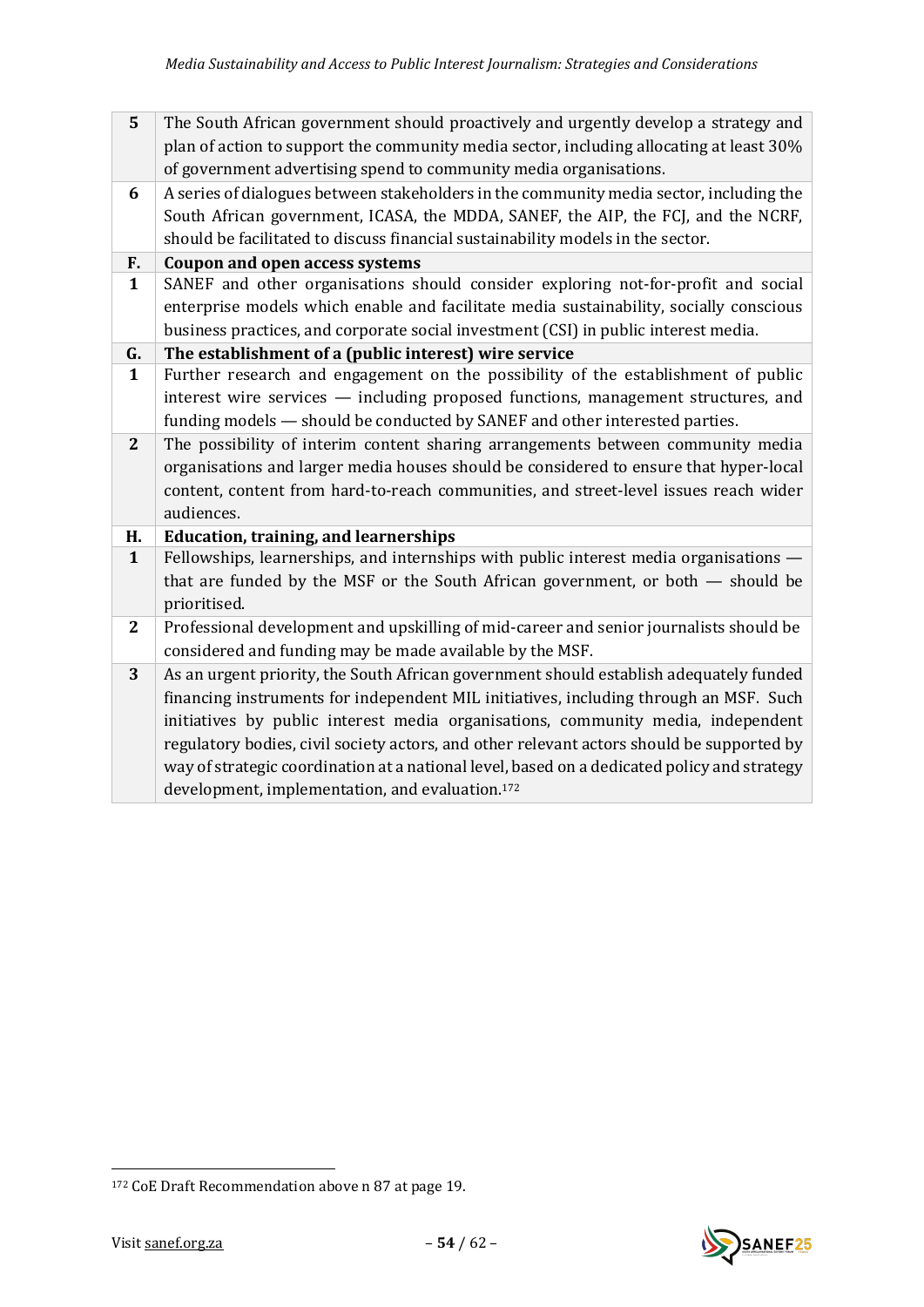## <span id="page-54-0"></span>**VI. CONCLUSION**

106. Years of decline in advertising revenues and the devasting impact of the COVID-19 pandemic has left public interest journalism in a difficult position. However, public interest media actors are proving to be resilient, working tirelessly to develop new media sustainability strategies. This research seeks to complement this tide. It complements and develops existing strategies and, where possible, introduces potential new strategies for debate and consideration by journalists, public interest media organisations, and other interested and affected parties and stakeholders, in both the public and private sector. With concerted and collective action — and the requisite political will — strides can be made in not only sustaining public interest news in South Africa but working towards an enabling environment in which it can grow and flourish.

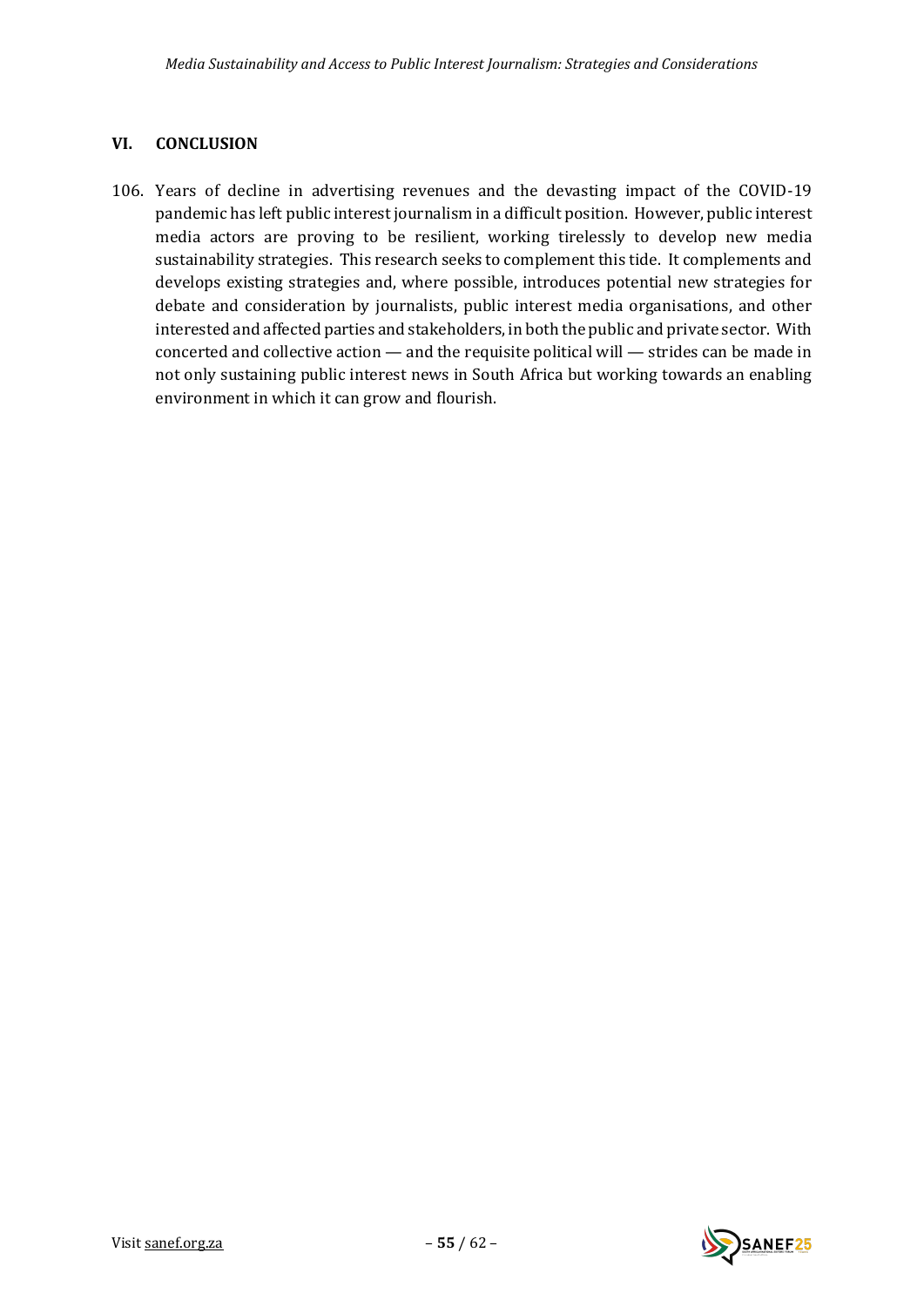## <span id="page-55-0"></span>**REFERENCES**

#### *Case law*

*Khumalo and Others v Holomisa* [2002] ZACC 12.

*Ismayilov v Azerbaijan*, Application No. 65286/13 and 57270/14, ECtHR (Fifth Section), 10 January 2019.

## *Legislation and regulations*

Broadcasting Legislation Amendment (Broadcasting Reform) Bill, 2017 (Australia).

Constitution of the Republic of South Africa, 1996.

DCDT, 'Directions on Zero-Rating of Websites for Education and Health issued under regulation 4(10) of the Disaster Management Act 57 of 2002', June 2020, accessible at [https://www.ellipsis.co.za/wp-content/uploads/2020/06/Directions-on-Zero-Rating-of-](https://www.ellipsis.co.za/wp-content/uploads/2020/06/Directions-on-Zero-Rating-of-Websites-for-Education-and-Health-43413_651-5-June-2020.pdf)[Websites-for-Education-and-Health-43413\\_651-5-June-2020.pdf.](https://www.ellipsis.co.za/wp-content/uploads/2020/06/Directions-on-Zero-Rating-of-Websites-for-Education-and-Health-43413_651-5-June-2020.pdf)

Disaster Management Act 57 of 2002.

Electronic Communications Act 35 of 2005.

Electronic Communications, Postal, and Broadcasting Directions, published on 26 March 2020.

General Comment No. 34 to the International Covenant on Civil and Political Rights CCPR/C/GC/34, September 2011.

Income Tax Act 58 of 1962.

Media Development and Diversity Agency Act 14 of 2002.

Political Party Funding Act 6 of 2018.

Press Subsidies Act, 2004 (Austria).

Public Finance Management Act 1 of 1999.

Regulations Regarding Television Licence Fees, 2004.

Skills Development Act 97 of 1998.

South African Schools Act 84 1996.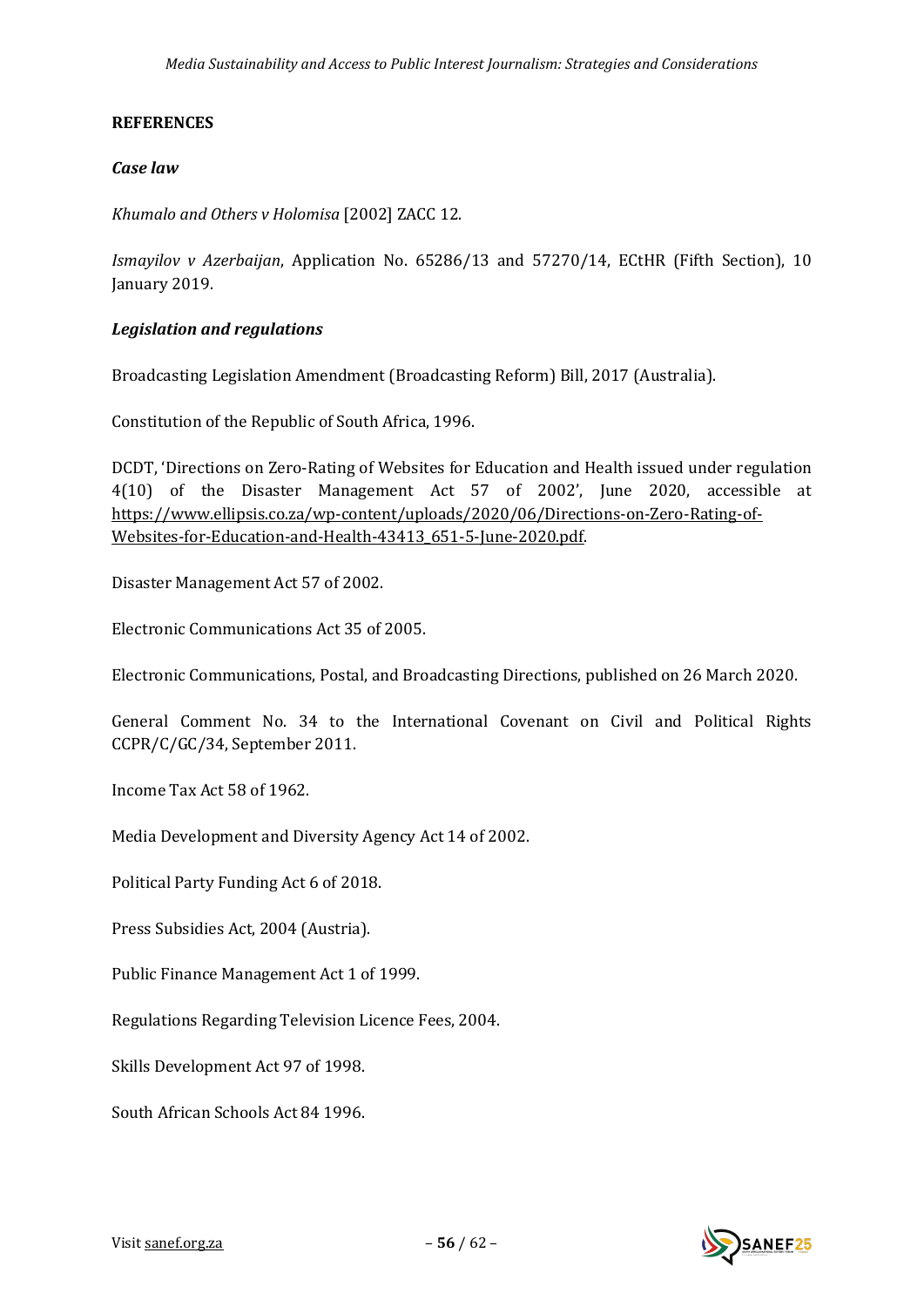#### *Instruments*

- ACHPR, 'Declaration of Principles on Freedom of Expression and Access to Information in Africa', October 2019, accessible a[t https://www.achpr.org/legalinstruments/detail?id=69.](https://www.achpr.org/legalinstruments/detail?id=69)
- African Charter on Human and Peoples' Rights, 1981, accessible at [https://www.achpr.org/legalinstruments/detail?id=49.](https://www.achpr.org/legalinstruments/detail?id=49)
- CoE, 'Declaration by the Committee of Ministers on the financial sustainability of quality journalism in the digital age', February 2019.
- International Covenant on Civil and Political Rights, 1966, accessible at [https://www.ohchr.org/en/professionalinterest/pages/ccpr.aspx.](https://www.ohchr.org/en/professionalinterest/pages/ccpr.aspx)

## *Reports and papers*

- ACCC, 'Digital platforms inquiry: Final report', July 2019, accessible at [https://www.accc.gov.au/publications/digital-platforms-inquiry-final-report.](https://www.accc.gov.au/publications/digital-platforms-inquiry-final-report)
- Andrea Carson,' Explainer: what is public interest journalism', The Conversation, accessible at [https://theconversation.com/explainer-what-is-public-interest-journalism-78996.](https://theconversation.com/explainer-what-is-public-interest-journalism-78996)
- Anya Schiffrin et al., 'New Report outlines COVID-era proposals to save journalism, Columbia Journalism Review, 13 January 2021, accessible at [https://www.cjr.org/business\\_of\\_news/new-report-outlines-covid-era-proposals-to-save](https://www.cjr.org/business_of_news/new-report-outlines-covid-era-proposals-to-save-journalism.php)[journalism.php.](https://www.cjr.org/business_of_news/new-report-outlines-covid-era-proposals-to-save-journalism.php)
- Any Schiffrin et al., 'Saving Journalism: A Vision for the post-Covid World', January 2021, accessible at [https://www.kas.de/documents/283221/283270/KAS\\_Saving+Journalism.pdf.](https://www.kas.de/documents/283221/283270/KAS_Saving+Journalism.pdf)
- Anya Schiffrin, 'Weighing different paths to funding local news', Columbia Journalism Review, 16 April 2021, accessible at [https://www.cjr.org/business\\_of\\_news/how-to-fund-local](https://www.cjr.org/business_of_news/how-to-fund-local-news.php)[news.php.](https://www.cjr.org/business_of_news/how-to-fund-local-news.php)
- APC et al., 'Perspectives on universal free access to online information in South Africa: Free public wi-fi and zero-rated content', September 2017, accessible at [https://internetaccess.africa/wp](https://internetaccess.africa/wp-content/uploads/2019/10/UA-Issue-Paper.pdf)[content/uploads/2019/10/UA-Issue-Paper.pdf.](https://internetaccess.africa/wp-content/uploads/2019/10/UA-Issue-Paper.pdf)
- Australian Senate, 'Select Committee on the Future of Public Interest Journalism Report', February 2018, accessible at [https://www.aph.gov.au/Parliamentary\\_Business/Committees/Senate/Future\\_of\\_Public\\_Int](https://www.aph.gov.au/Parliamentary_Business/Committees/Senate/Future_of_Public_Interest_Journalism/PublicInterestJournalism/Report) erest Journalism/PublicInterestJournalism/Report.
- Centre for Media Pluralism and Media Freedom, 'Adapting the understanding of media market plurality to the new digital realities', May 2019, accessible at [https://cmpf.eui.eu/adapting](https://cmpf.eui.eu/adapting-understanding-media-market-plurality-to-the-new-digital-realities/)[understanding-media-market-plurality-to-the-new-digital-realities/.](https://cmpf.eui.eu/adapting-understanding-media-market-plurality-to-the-new-digital-realities/)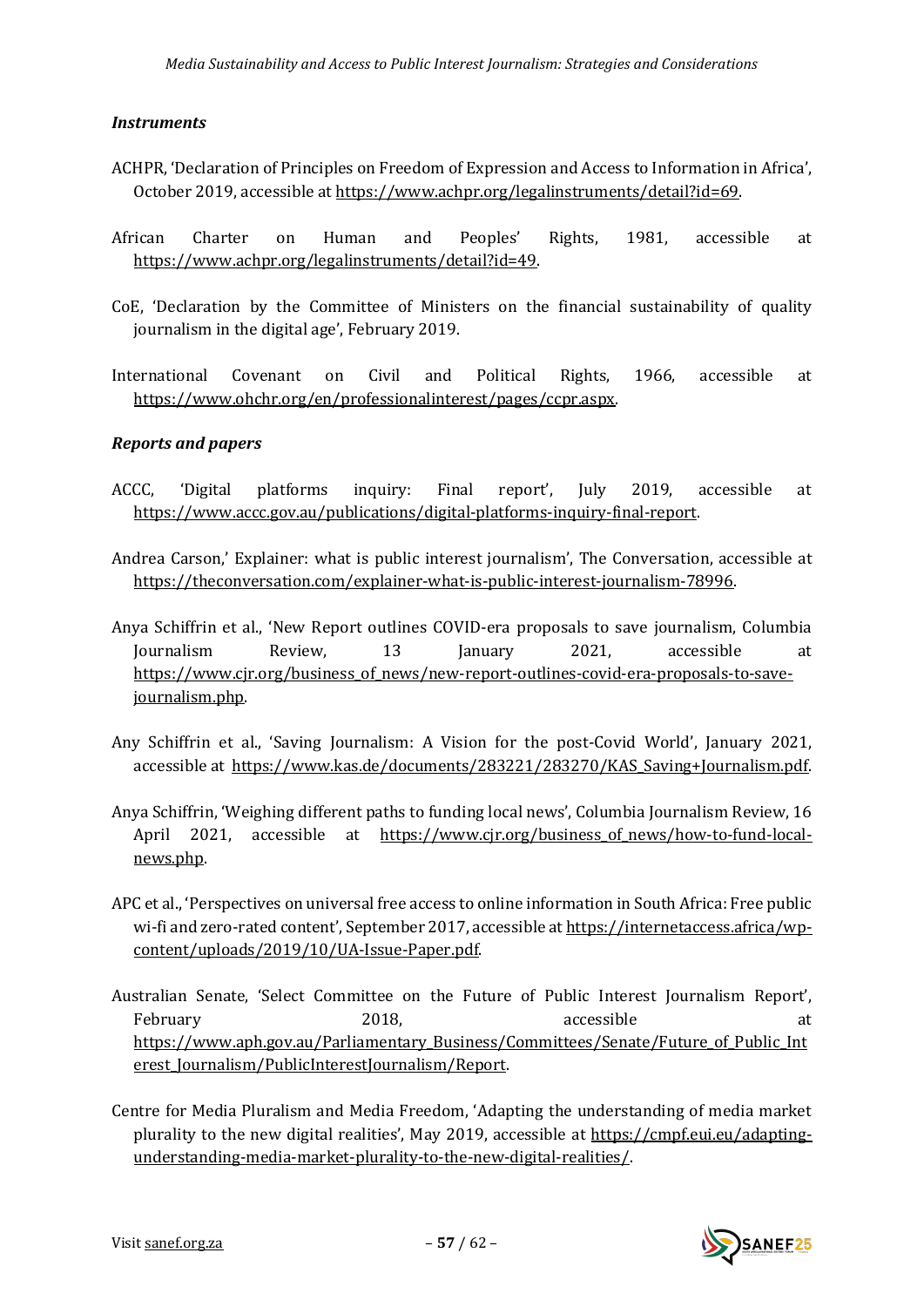- CEN Workshop Agreement, 'Journalism Trust Initiative CWA 17493', December 2019, accessible a[t https://rsf.org/sites/default/files/cwa17493\\_0.pdf.](https://rsf.org/sites/default/files/cwa17493_0.pdf)
- CoE, 'Declaration by the Committee of Ministers on the financial sustainability of quality journalism in the digital age', February 2019, accessible at [https://search.coe.int/cm/pages/result\\_details.aspx?objectid=090000168092dd4d.](https://search.coe.int/cm/pages/result_details.aspx?objectid=090000168092dd4d)
- CoE, 'Draft Recommendation of the Committee of Ministers to member states on promoting a favourable environment for quality journalism in the digital age', 26 September 2019, accessible at [https://rm.coe.int/msi-joq-2018-rev7-e-draft-recommendation-on-quality](https://rm.coe.int/msi-joq-2018-rev7-e-draft-recommendation-on-quality-journalism-finalis/168098ab76)[journalism-finalis/168098ab76.](https://rm.coe.int/msi-joq-2018-rev7-e-draft-recommendation-on-quality-journalism-finalis/168098ab76)
- Competition Commission of South Africa, 'Competition in the Digital Economy', November 2020, accessible at [https://www.ellipsis.co.za/wp-content/uploads/2020/09/Competition-in-the-](https://www.ellipsis.co.za/wp-content/uploads/2020/09/Competition-in-the-Digital-Economy-Report-7-September-2020.pdf)[Digital-Economy-Report-7-September-2020.pdf.](https://www.ellipsis.co.za/wp-content/uploads/2020/09/Competition-in-the-Digital-Economy-Report-7-September-2020.pdf)
- Competition Commission of South Africa, 'Data Services Market Inquiry: Final report Summary of findings and recommendations', December 2019 at para 48.5, accessible at [https://www.ellipsis.co.za/wp-content/uploads/2019/05/Data-Service-Market-Inquiry-](https://www.ellipsis.co.za/wp-content/uploads/2019/05/Data-Service-Market-Inquiry-Summary-of-Final-Findings-and-Recommendations-2-December-2019.pdf)[Summary-of-Final-Findings-and-Recommendations-2-December-2019.pdf.](https://www.ellipsis.co.za/wp-content/uploads/2019/05/Data-Service-Market-Inquiry-Summary-of-Final-Findings-and-Recommendations-2-December-2019.pdf)
- Dr Harry Dugmore, 'Thinking globally, acting locally: Reviving and sustaining South African journalism in a post-Covid world', March 2021, accessible at [https://highwayafrica.ru.ac.za/wp](https://highwayafrica.ru.ac.za/wp-content/uploads/dlm_uploads/2021/03/Thinking_globally_acting_locally.pdf)[content/uploads/dlm\\_uploads/2021/03/Thinking\\_globally\\_acting\\_locally.pdf.](https://highwayafrica.ru.ac.za/wp-content/uploads/dlm_uploads/2021/03/Thinking_globally_acting_locally.pdf)
- Dominika Bychawska-Siniarska, 'Protecting the right to freedom of expression under the European Convention on Human Rights: A handbook for legal practitioners', July 2017, accessible at http://www.inai.tn/wp-content/uploads/2018/11/20170718 Handbook-[Freedom-of-Expression-ENG.pdf.pdf.](http://www.inai.tn/wp-content/uploads/2018/11/20170718_Handbook-Freedom-of-Expression-ENG.pdf.pdf)
- Ev Williams, 'The Medium Model: How we are building a system for high-quality publishing at scale', 5 April 2018, accessible at [https://blog.medium.com/the-medium-model-](https://blog.medium.com/the-medium-model-3ec28c6f603a)[3ec28c6f603a.](https://blog.medium.com/the-medium-model-3ec28c6f603a)
- Frances Cairncross, 'The Cairncross Review: A sustainable future for journalism', February 2019, accessible at [https://www.gov.uk/government/publications/the-cairncross-review-a](https://www.gov.uk/government/publications/the-cairncross-review-a-sustainable-future-for-journalism)[sustainable-future-for-journalism.](https://www.gov.uk/government/publications/the-cairncross-review-a-sustainable-future-for-journalism)
- Jackie Harrison, 'Public Service Journalism', Oxford Research Encyclopaedias, 26 March 2019. accessible at [https://oxfordre.com/communication/view/10.1093/acrefore/9780190228613.001.0001/](https://oxfordre.com/communication/view/10.1093/acrefore/9780190228613.001.0001/acrefore-9780190228613-e-867) [acrefore-9780190228613-e-867.](https://oxfordre.com/communication/view/10.1093/acrefore/9780190228613.001.0001/acrefore-9780190228613-e-867)
- James Deane, 'Enabling media markets to work for democracy: An International Fund for Public Interest Media', April 2020, accessible at [https://www.comminit.com/media-](https://www.comminit.com/media-development/content/enabling-media-markets-work-democracy-international-fund-public-interest-media)

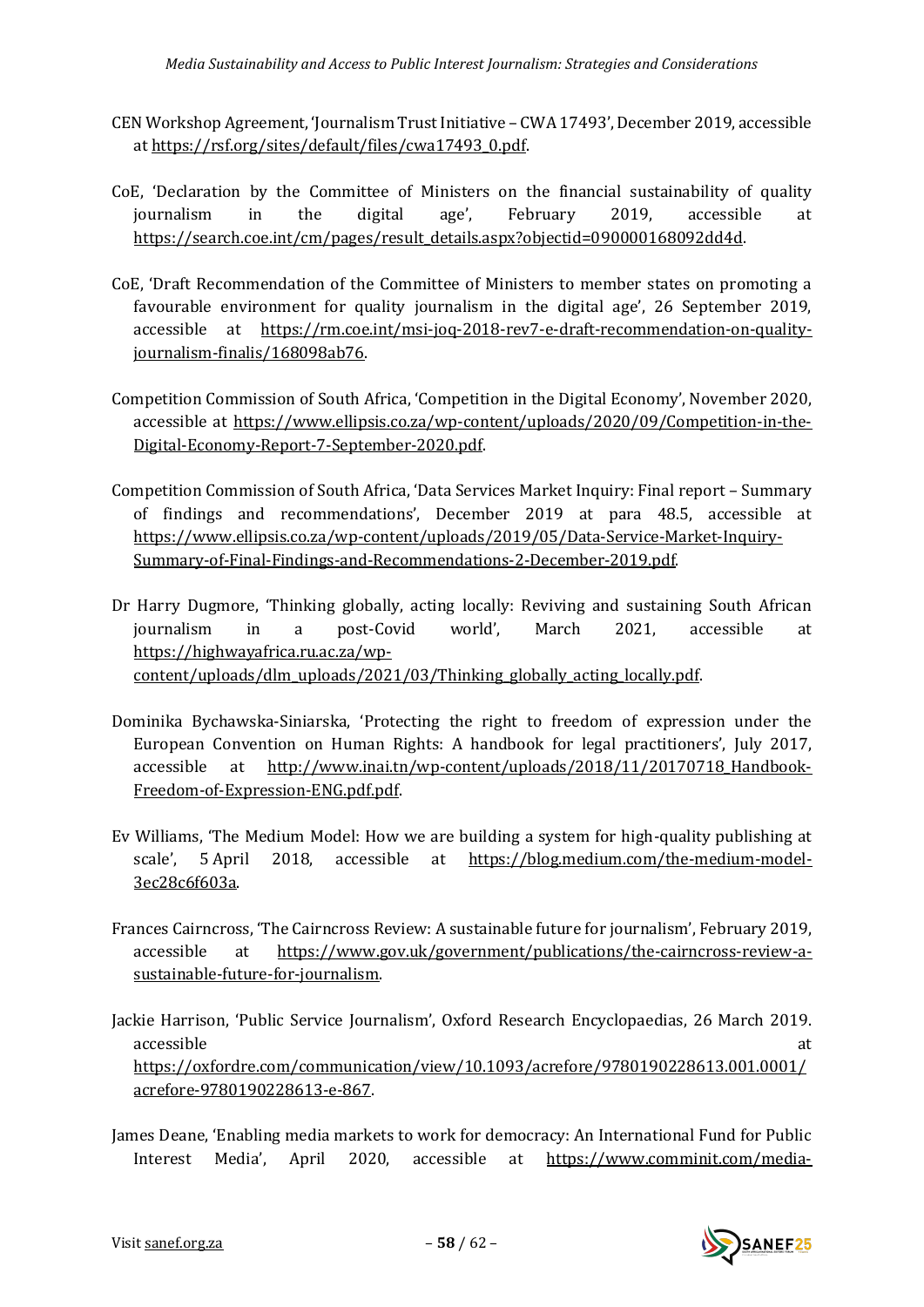#### *Media Sustainability and Access to Public Interest Journalism: Strategies and Considerations*

[development/content/enabling-media-markets-work-democracy-international-fund-public](https://www.comminit.com/media-development/content/enabling-media-markets-work-democracy-international-fund-public-interest-media)[interest-media.](https://www.comminit.com/media-development/content/enabling-media-markets-work-democracy-international-fund-public-interest-media)

- Kathleen Satchwell et al, 'Independent Panel Report: Inquiry into Media Ethics and Credibility', January 2021, accessible at [https://sanef.org.za/wp-content/uploads/2021/04/Satchwell-](https://sanef.org.za/wp-content/uploads/2021/04/Satchwell-Report.pdf)[Report.pdf.](https://sanef.org.za/wp-content/uploads/2021/04/Satchwell-Report.pdf)
- Luminate, 'International Fund for Public Interest Media: The next decisive steps froward', 8 February 2021, accessible at [https://luminategroup.com/posts/news/international-fund](https://luminategroup.com/posts/news/international-fund-for-public-interest-media-the-next-decisive-steps-forward)[for-public-interest-media-the-next-decisive-steps-forward.](https://luminategroup.com/posts/news/international-fund-for-public-interest-media-the-next-decisive-steps-forward)
- Mathieu Rosemain, 'Exclusive: Google's \$76 million deal with French publishers leaves many outlets infuriated, Reuters, 12 February 2021, accessible at [https://www.reuters.com/article/us-google-france-copyright-exclusive-idUSKBN2AC27N.](https://www.reuters.com/article/us-google-france-copyright-exclusive-idUSKBN2AC27N)
- MDDA, 'Annual Performance Plan: 201920-2021-22', accessible at https://static.pmg.org.za/MDDA\_2019-20\_Annual\_Performance\_Plan.pdf
- Panel of Constitutional Experts and Technical Committee 4, 'Memorandum: The state must respect, protect promote and fulfil the rights in the Bill of Rights', March 1996, accessible at [https://justice.gov.za/legislation/constitution/history/LEGAL/CP008036.PDF.](https://justice.gov.za/legislation/constitution/history/LEGAL/CP008036.PDF)
- Reginald Rumney, 'SANEF's COVID-19 impact on journalism report (interim)', June 2020, accessible at [https://sanef.org.za/wp-content/uploads/2020/06/SANEF-Covid-Impact-](https://sanef.org.za/wp-content/uploads/2020/06/SANEF-Covid-Impact-Research-Final-Report9-optimized.pdf)[Research-Final-Report9-optimized.pdf.](https://sanef.org.za/wp-content/uploads/2020/06/SANEF-Covid-Impact-Research-Final-Report9-optimized.pdf)
- Subcommittee on Antitrust, Commercial and Administrative Law of the Committee on the Judiciary, 'Investigation of competition in digital markets: Majority staff report and recommendations. 2020. accessible at at https://judiciary.house.gov/uploadedfiles/competition in digital markets.pdf?utm\_campaig [n=4493-519.](https://judiciary.house.gov/uploadedfiles/competition_in_digital_markets.pdf?utm_campaign=4493-519)
- Timothy Karr and Greg Aaron, 'Beyond Fixing Facebook: How the multimillion-dollar business behind online advertising could reinvent public media, revitalize journalism and strengthen democracy', Free Press, February 2019, accessible at [https://www.freepress.net/sites/default/files/2019-02/Beyond-Fixing-Facebook-](https://www.freepress.net/sites/default/files/2019-02/Beyond-Fixing-Facebook-Final_0.pdf)Final 0.pdf.
- UNESCO, 'Concentration of media ownership and freedom of expression: Global standards and implications for the Americas', 2017, accessible at [https://unesdoc.unesco.org/ark:/48223/pf0000248091\\_eng.](https://unesdoc.unesco.org/ark:/48223/pf0000248091_eng)

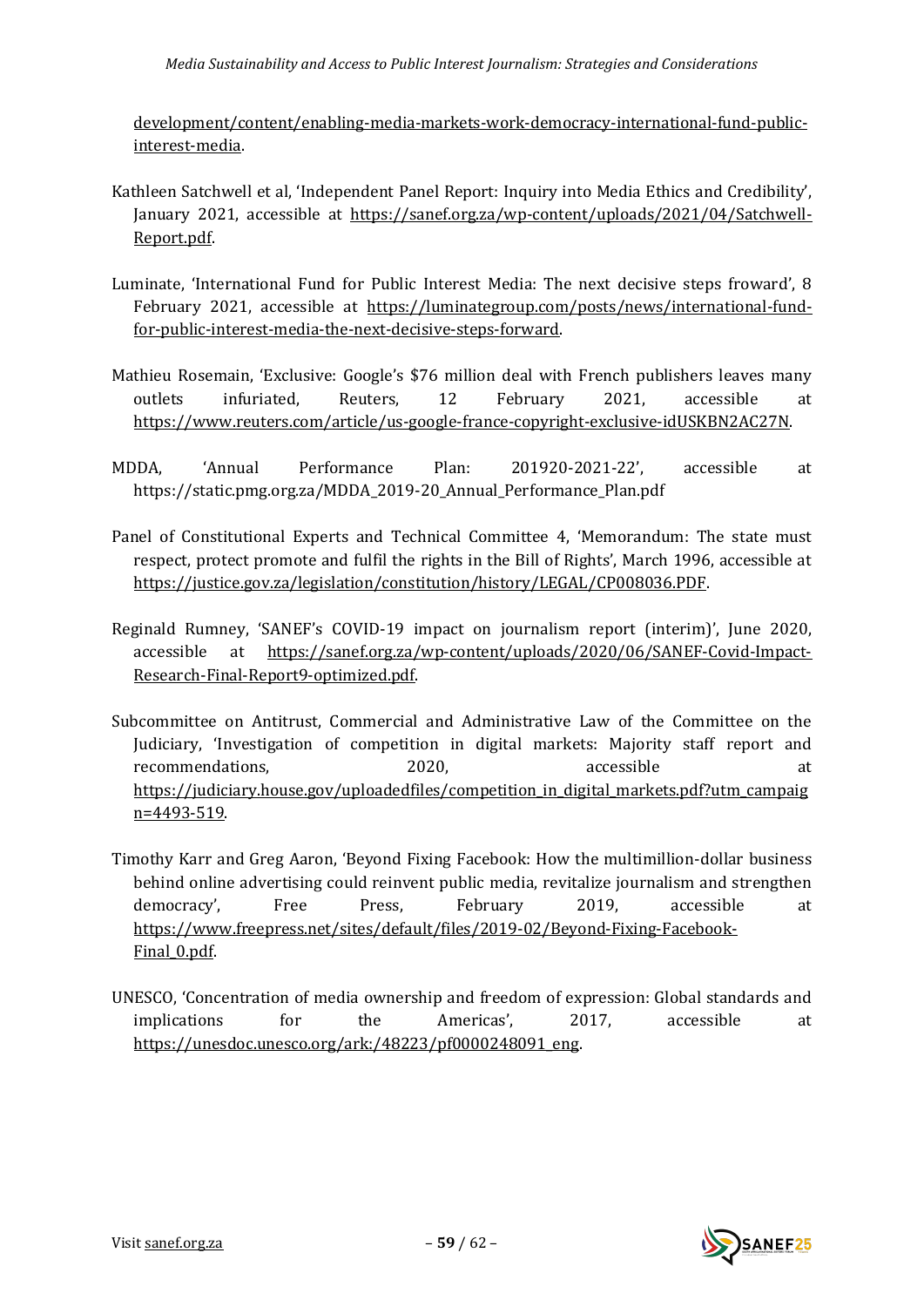#### <span id="page-59-0"></span>**USEFUL RESOURCES**

- Any Schiffrin et al., 'Saving Journalism: A Vision for the post-Covid World', January 2021, accessible at https://www.kas.de/documents/283221/283270/KAS Saving+Journalism.pdf.
- Australian Senate, 'Select Committee on the Future of Public Interest Journalism Report', February 2018, accessible at the accessible at the state at  $2018$ , accessible at at [https://www.aph.gov.au/Parliamentary\\_Business/Committees/Senate/Future\\_of\\_Public\\_Int](https://www.aph.gov.au/Parliamentary_Business/Committees/Senate/Future_of_Public_Interest_Journalism/PublicInterestJournalism/Report) erest Journalism/PublicInterestJournalism/Report.
- CoE, 'Declaration by the Committee of Ministers on the financial sustainability of quality journalism in the digital age', February 2019, accessible at [https://search.coe.int/cm/pages/result\\_details.aspx?objectid=090000168092dd4d.](https://search.coe.int/cm/pages/result_details.aspx?objectid=090000168092dd4d)
- CoE, 'Draft Recommendation of the Committee of Ministers to member states on promoting a favourable environment for quality journalism in the digital age', 26 September 2019, accessible at [https://rm.coe.int/msi-joq-2018-rev7-e-draft-recommendation-on-quality](https://rm.coe.int/msi-joq-2018-rev7-e-draft-recommendation-on-quality-journalism-finalis/168098ab76)[journalism-finalis/168098ab76.](https://rm.coe.int/msi-joq-2018-rev7-e-draft-recommendation-on-quality-journalism-finalis/168098ab76)
- Dr Harry Dugmore, 'Thinking globally, acting locally: Reviving and sustaining South African journalism in a post-Covid world', March 2021, accessible at [https://highwayafrica.ru.ac.za/wp](https://highwayafrica.ru.ac.za/wp-content/uploads/dlm_uploads/2021/03/Thinking_globally_acting_locally.pdf)[content/uploads/dlm\\_uploads/2021/03/Thinking\\_globally\\_acting\\_locally.pdf.](https://highwayafrica.ru.ac.za/wp-content/uploads/dlm_uploads/2021/03/Thinking_globally_acting_locally.pdf)
- Frances Cairncross, 'The Cairncross Review: A sustainable future for journalism', February 2019, accessible at [https://www.gov.uk/government/publications/the-cairncross-review-a](https://www.gov.uk/government/publications/the-cairncross-review-a-sustainable-future-for-journalism)[sustainable-future-for-journalism.](https://www.gov.uk/government/publications/the-cairncross-review-a-sustainable-future-for-journalism)
- Kathleen Satchwell et al, 'Independent Panel Report: Inquiry into Media Ethics and Credibility', January 2021, accessible at [https://sanef.org.za/wp-content/uploads/2021/04/Satchwell-](https://sanef.org.za/wp-content/uploads/2021/04/Satchwell-Report.pdf)[Report.pdf.](https://sanef.org.za/wp-content/uploads/2021/04/Satchwell-Report.pdf)
- Reginald Rumney, 'SANEF's COVID-19 impact on journalism report (interim)', June 2020, accessible at [https://sanef.org.za/wp-content/uploads/2020/06/SANEF-Covid-Impact-](https://sanef.org.za/wp-content/uploads/2020/06/SANEF-Covid-Impact-Research-Final-Report9-optimized.pdf)[Research-Final-Report9-optimized.pdf.](https://sanef.org.za/wp-content/uploads/2020/06/SANEF-Covid-Impact-Research-Final-Report9-optimized.pdf)

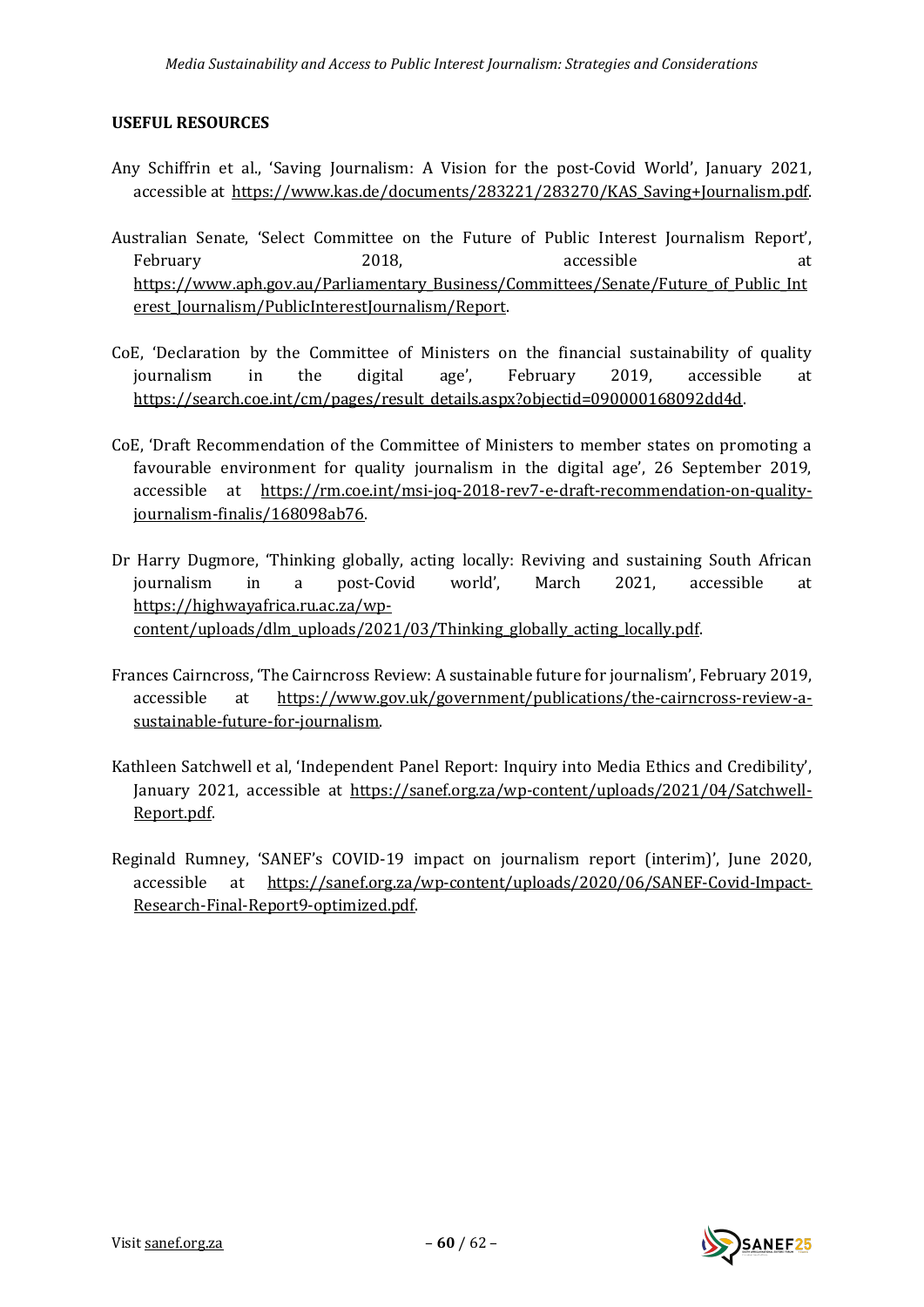#### <span id="page-60-0"></span>**ANNEXURE 1: POTENTIAL STRUCTURE OF THE MEDIA SUSTAINABILITY FUND BOARD**

The potential structure of the MSF Board may be as follows:

- Four professionals or former professionals one of whom will be the chair of the board — with acknowledged and proven expertise collectively reflecting a diversity of relevant experience and skills necessary to shape direction and take decisions, who command the trust and respect of a wide range of media and other stakeholders and have management or other similar experience relevant to overseeing the management of such a fund.
- Two members of the media academic or research community; one highly respected figure credible to donor or development agencies.
- The chair of an advisory council; an expert in financial or fund management who will also be the treasurer of the board.

Major decisions on strategy will normally be expected to be unanimous but, in the event of a majority vote, would need to be by a majority of at least 7 to 2 to prevent one voting bloc from having undue power on the board.

Two committees of the board will be established: one of these will focus on finance and audit issues; and the second will focus on donor liaison ensuring that proper dialogue and engagement with key donors to the fund is maintained.

For present purposes, whatever structure is ultimately preferred, the need for appropriate oversight is imperative to ensure the credibility and ongoing sustainability of the media sustainability fund that is being proposed.

ENDS.